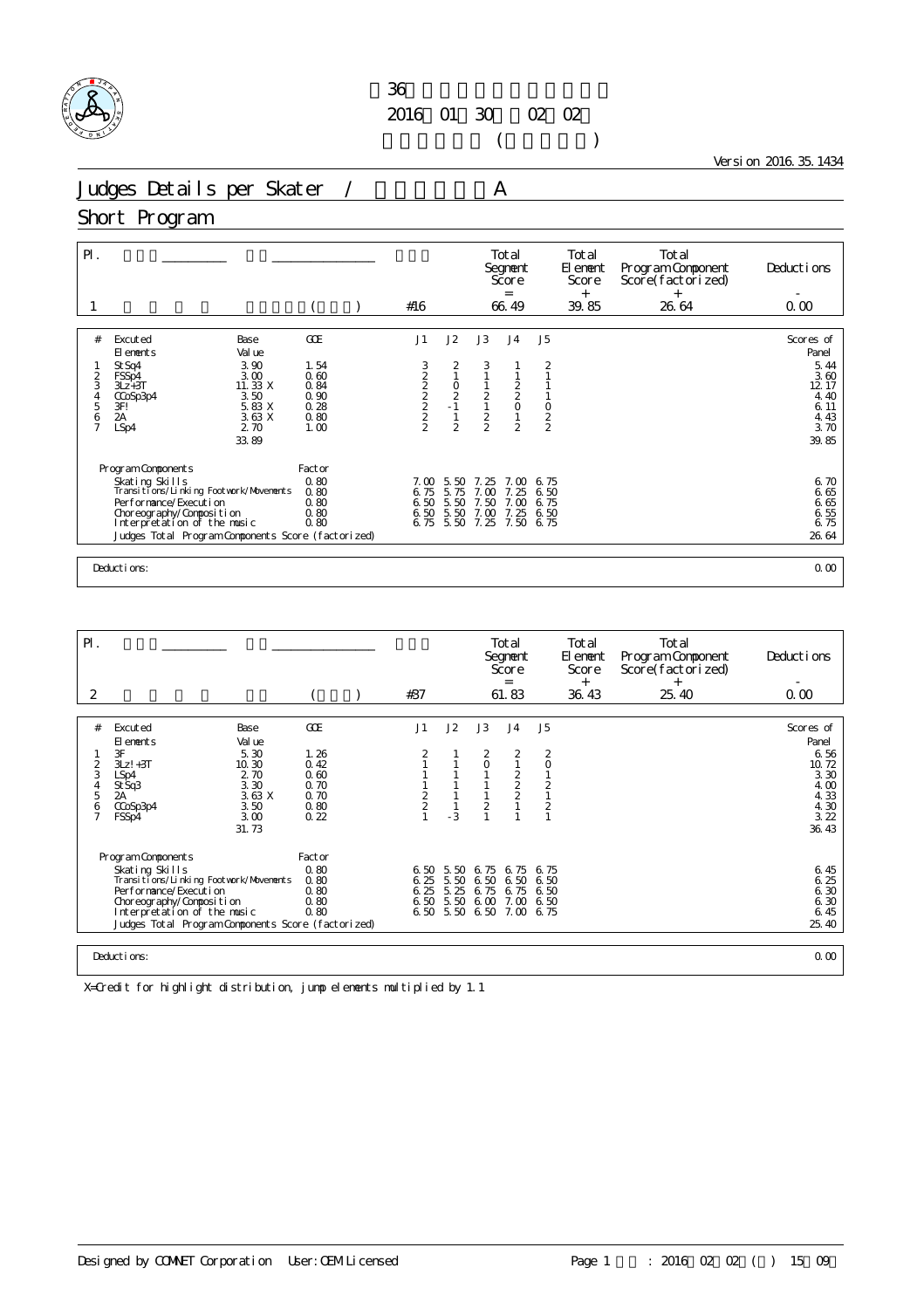

 $($ 

Version 2016.35.1434

Judges Details per Skater / A

#### Short Program

| $\mathsf{P}$ .                                |                                                                                                                                                                                                                          |                                                             |                                                     |                                      |                                                                          | Total<br>Segnent<br>Score<br>$=$                             |                                     | Total<br>El ement<br>Score<br>$^{+}$ | Total<br>Program Component<br>Score(factorized)<br>$^{+}$ | Deductions                                                                           |
|-----------------------------------------------|--------------------------------------------------------------------------------------------------------------------------------------------------------------------------------------------------------------------------|-------------------------------------------------------------|-----------------------------------------------------|--------------------------------------|--------------------------------------------------------------------------|--------------------------------------------------------------|-------------------------------------|--------------------------------------|-----------------------------------------------------------|--------------------------------------------------------------------------------------|
| 3                                             |                                                                                                                                                                                                                          |                                                             | #10                                                 |                                      |                                                                          | 57.00                                                        |                                     | 34.92                                | 22.08                                                     | 0.00                                                                                 |
| #<br>$\frac{2}{3}$<br>4<br>5<br>$\frac{6}{7}$ | Excuted<br>Base<br>Val ue<br>El ements<br>3F<br>5.30<br>FSSp4<br>3.00<br>260<br>St Sq2<br>9.57 X<br>$3S+3T$<br>3.50<br>CCoSp3p4<br>3.63 X<br>2A<br>2.70<br>LSp4<br>30.30                                                 | GOE<br>0.42<br>0.60<br>0.50<br>0.70<br>0.80<br>0.80<br>0.80 | J1<br>O<br>0<br>O<br>$\frac{1}{2}$<br>$\frac{2}{2}$ | J2<br>2020222                        | J3<br>0<br>$\frac{2}{1}$<br>$\begin{array}{c}\n2 \\ 1 \\ 2\n\end{array}$ | J <sub>4</sub><br>$\begin{array}{c} 1 \\ 2 \\ 1 \end{array}$ | J <sub>5</sub><br>$\overline{2}$    |                                      |                                                           | Scores of<br>Panel<br>5.72<br>3.60<br>3.10<br>10.27<br>4.30<br>4.43<br>3.50<br>34.92 |
|                                               | Program Components<br>Skating Skills<br>Transitions/Linking Footwork/Movements<br>Performance/Execution<br>Choreography/Composition<br>Interpretation of the music<br>Judges Total Program Components Score (factorized) | Factor<br>0.80<br>0.80<br>0.80<br>0.80<br>0.80              | 5.00<br>4.50<br>4.75<br>4.75<br>4.75                | 5.75<br>5.50<br>5.75<br>5.75<br>5.75 | 5.50<br>5.25<br>5.75<br>5.00<br>5.50                                     | 6.00<br>5.75<br>6.00<br>6.00<br>5.75                         | 600<br>5.75<br>5.75<br>5.75<br>6,00 |                                      |                                                           | $\frac{5}{5} \frac{65}{35}$<br>5.60<br>5.45<br>5.55<br>22 08                         |
|                                               | Deductions:                                                                                                                                                                                                              |                                                             |                                                     |                                      |                                                                          |                                                              |                                     |                                      |                                                           | 0.00                                                                                 |

| $\mathsf{P}$ .      |                                                              |                      |               |                               |              | Total<br>Segnent<br>Score<br>$=$ |                    | Total<br>El enent<br>Score<br>$^{+}$ | Total<br>Program Component<br>Score(factorized)<br>$^{+}$ | Deductions                                        |
|---------------------|--------------------------------------------------------------|----------------------|---------------|-------------------------------|--------------|----------------------------------|--------------------|--------------------------------------|-----------------------------------------------------------|---------------------------------------------------|
| 4                   |                                                              |                      | #46           |                               |              | 52.85                            |                    | 33.17                                | 20.68                                                     | 1.00                                              |
|                     |                                                              |                      |               |                               |              |                                  |                    |                                      |                                                           |                                                   |
| #                   | Excuted<br>Base<br>Val ue<br>El ements                       | GOE                  | J1            | J2                            | J3           | J <sub>4</sub>                   | J <sub>5</sub>     |                                      |                                                           | Scores of<br>Panel                                |
| $\frac{2}{3}$       | 3F<br>5.30<br>3.50<br>CCoSp3p4<br>3.30<br>St Sq3             | 0.14<br>0.30<br>0.40 |               | $\circ$                       | 0<br>0       | O<br>0                           | 0                  |                                      |                                                           | $\frac{5}{3}$ $\frac{44}{30}$<br>$\frac{3}{3}$ 70 |
| 4<br>5              | 3.00<br>FSSp4<br>9.46 X<br>$3T+3T$                           | 0.30<br>0.14         | O             | $\circ$                       |              | 0<br>$\circ$                     | $\circ$<br>$\circ$ |                                      |                                                           | 3.30<br>9.60                                      |
| 6<br>$\overline{7}$ | 3.63 X<br>2A<br>2.70<br>LSp4                                 | 0.20<br>0.80         | $\frac{0}{2}$ | $\mathsf O$<br>$\mathfrak{D}$ |              | $\circ$                          | $\overline{2}$     |                                      |                                                           | 3.83<br>3.50                                      |
|                     | 30.89                                                        |                      |               |                               |              |                                  |                    |                                      |                                                           | 33.17                                             |
|                     | Program Components                                           | Factor               |               |                               |              |                                  |                    |                                      |                                                           |                                                   |
|                     | Skating Skills<br>Transi ti ons/Li nki ng Footvork/Movements | 0.80<br>0.80         | 5.00<br>4.50  | 4.75<br>5.25                  | 5.25<br>4.75 | 5.50<br>5.00                     | 5.75<br>5.75       |                                      |                                                           | 5.25<br>5.05                                      |
|                     | Per for mance/Execution                                      | 0.80                 | 4.50          | 5.25                          | 5.00         | 5.25                             | 5.75               |                                      |                                                           | 5.15                                              |
|                     | Choreography/Composition<br>Interpretation of the music      | 0.80<br>0.80         | 5.00<br>4.75  | 5.50<br>5.50                  | 4.50<br>5.00 | 5.00<br>5.00                     | 5.75<br>6.00       |                                      |                                                           | 5.15<br>5.25                                      |
|                     | Judges Total Program Components Score (factorized)           |                      |               |                               |              |                                  |                    |                                      |                                                           | 20.68                                             |
|                     |                                                              |                      |               |                               |              |                                  |                    |                                      |                                                           |                                                   |
|                     | Deductions:                                                  | Fal I s: 1.00        |               |                               |              |                                  |                    |                                      |                                                           | 1.00                                              |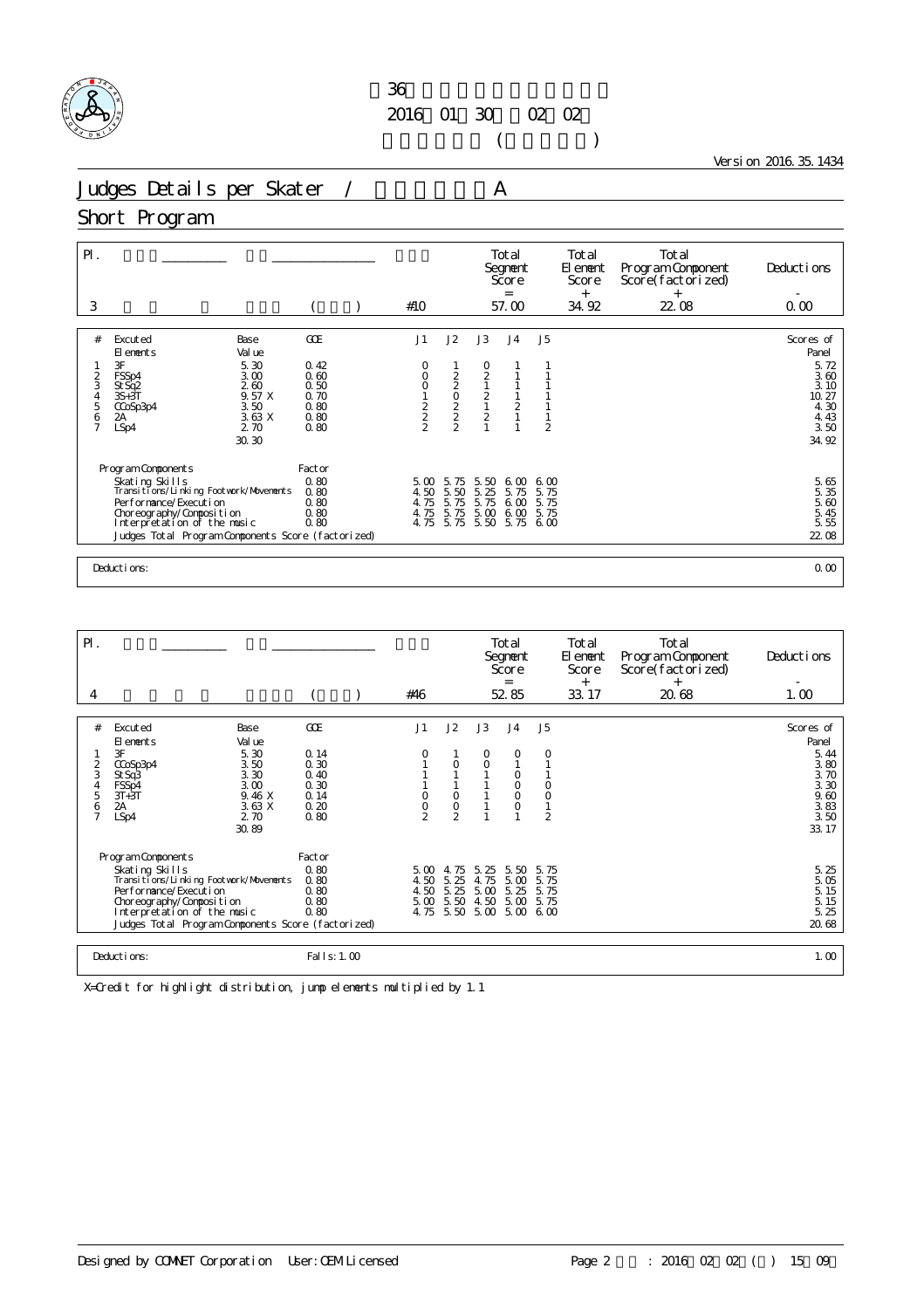

 $($ 

Version 2016.35.1434

Judges Details per Skater / A

#### Short Program

| $P$ .<br>5                                          |                                                                                                                                                                                                                                   |                                                                       |  | #18                                  |                                                                             |                                      | Total<br>Segnent<br>Score<br>$=$<br>52.25                 |                                                                                   | Total<br>El ement<br>Score<br>$+$<br>31.77 | Total<br>Program Component<br>Score(factorized)<br>$^{+}$<br>20.48 | Deductions<br>0.00                                                         |  |
|-----------------------------------------------------|-----------------------------------------------------------------------------------------------------------------------------------------------------------------------------------------------------------------------------------|-----------------------------------------------------------------------|--|--------------------------------------|-----------------------------------------------------------------------------|--------------------------------------|-----------------------------------------------------------|-----------------------------------------------------------------------------------|--------------------------------------------|--------------------------------------------------------------------|----------------------------------------------------------------------------|--|
|                                                     |                                                                                                                                                                                                                                   |                                                                       |  |                                      |                                                                             |                                      |                                                           |                                                                                   |                                            |                                                                    |                                                                            |  |
| #<br>$\frac{2}{3}$<br>4<br>5<br>6<br>$\overline{7}$ | Excuted<br><b>Base</b><br>Val ue<br>El ements<br>$3T+3T$<br>8.60<br>3F<br>5.30<br>3.30<br>St Sq3<br>3.00<br>FSSp4<br>3.63X<br>2A<br>3.50<br>CCoSp3p4<br>2.70<br>LSp4                                                              | <b>GCE</b><br>0.28<br>$-0.14$<br>0.20<br>0.20<br>0.30<br>0.50<br>0.40 |  | J1<br>$\circ$                        | J2<br>O<br>$\circ$<br>$\begin{smallmatrix}0\\1\end{smallmatrix}$<br>$\circ$ | J3<br>0<br>$\overline{2}$            | J <sub>4</sub><br>0<br>$\circ$<br>O<br>$_{\rm O}^{\rm O}$ | J <sub>5</sub><br>0<br>$\circ$<br>$\circ$<br>$\circ$<br>$\overline{O}$<br>$\circ$ |                                            |                                                                    | Scores of<br>Panel<br>8.88<br>5.16<br>3.50<br>3.20<br>3.93<br>4.00<br>3.10 |  |
|                                                     | 30.03<br>Program Components<br>Skating Skills<br>Transitions/Linking Footvork/Movements<br>Performance/Execution<br>Choreography/Composition<br>Interpretation of the music<br>Judges Total Program Components Score (factorized) | Factor<br>0.80<br>0.80<br>0.80<br>0.80<br>0.80                        |  | 5.00<br>4.75<br>5.00<br>4.75<br>5.25 | 4.50<br>4.75<br>4.50<br>4.75<br>4.75                                        | 5.00<br>4.75<br>5.50<br>5.00<br>5.25 | 5.50<br>5.00<br>5.50<br>5.75<br>5.50                      | 5.50<br>5.25<br>5.50<br>5.50<br>5.50                                              |                                            |                                                                    | 31.77<br>5.10<br>4.90<br>5.20<br>5.15<br>5.25<br>20.48                     |  |
|                                                     | Deductions:<br>0.00                                                                                                                                                                                                               |                                                                       |  |                                      |                                                                             |                                      |                                                           |                                                                                   |                                            |                                                                    |                                                                            |  |

| $\mathsf{P}$ .                                            |                                                                                                                                                                                                                              |                                                                                  |                                                                |                              |                                         |                                                | Total<br>Segnent<br>Score<br>$=$                                               |                                 | Total<br>El enent<br>Score<br>$^{+}$ | Total<br>Program Component<br>Score(factorized)<br>$^{+}$ | Deductions                                                                              |
|-----------------------------------------------------------|------------------------------------------------------------------------------------------------------------------------------------------------------------------------------------------------------------------------------|----------------------------------------------------------------------------------|----------------------------------------------------------------|------------------------------|-----------------------------------------|------------------------------------------------|--------------------------------------------------------------------------------|---------------------------------|--------------------------------------|-----------------------------------------------------------|-----------------------------------------------------------------------------------------|
| 6                                                         |                                                                                                                                                                                                                              |                                                                                  |                                                                | #14                          |                                         |                                                | 50.99                                                                          |                                 | 30.67                                | 20.32                                                     | 0.00                                                                                    |
| #<br>$\overline{2}$<br>3<br>4<br>5<br>6<br>$\overline{7}$ | Excuted<br>El ements<br>$3T+3T$<br>3F!<br>FSSp4<br>LSp4<br>2A<br>St Sq3<br>CCoSp3p3                                                                                                                                          | Base<br>Val ue<br>8.60<br>5.30<br>3.00<br>2.70<br>3.63X<br>3.30<br>3.00<br>29.53 | GOE<br>0.28<br>$-0.84$<br>0.40<br>0.40<br>0.20<br>0.40<br>0.30 | J1<br>O                      | J2<br>$-1$<br>$\circ$<br>$\overline{O}$ | J3<br>$-1$                                     | J <sub>4</sub><br>$^{0}_{-2}$<br>$\circ$<br>$\circ$<br>$\mathsf O$<br>$\Omega$ | J5<br>0<br>$-1$<br>O<br>$\circ$ |                                      |                                                           | Scores of<br>Panel<br>8.88<br>4.46<br>3.40<br>3.10<br>$3.83$<br>$3.70$<br>3.30<br>30.67 |
|                                                           | Program Components<br>Skating Skills<br>Transi ti ons/Li nki ng Footvork/Movements<br>Performance/Execution<br>Choreography/Composition<br>Interpretation of the music<br>Judges Total Program Components Score (factorized) |                                                                                  | Factor<br>0.80<br>0.80<br>0.80<br>0.80<br>0.80                 | 5.50<br>5.50<br>5.75<br>5.50 | 4.75<br>4.75<br>4.50<br>4.50            | 5.00<br>4.75<br>5.50<br>4.75<br>5.75 4.75 5.25 | 5.25<br>4.75<br>5.00<br>4.75<br>5.00 5.25                                      | 5.25<br>5.00<br>5.25<br>5.00    |                                      |                                                           | 5.15<br>4.95<br>5.20<br>4.90<br>5.20<br>20.32                                           |
|                                                           | Deductions:                                                                                                                                                                                                                  |                                                                                  |                                                                |                              |                                         |                                                |                                                                                |                                 |                                      |                                                           | 0.00                                                                                    |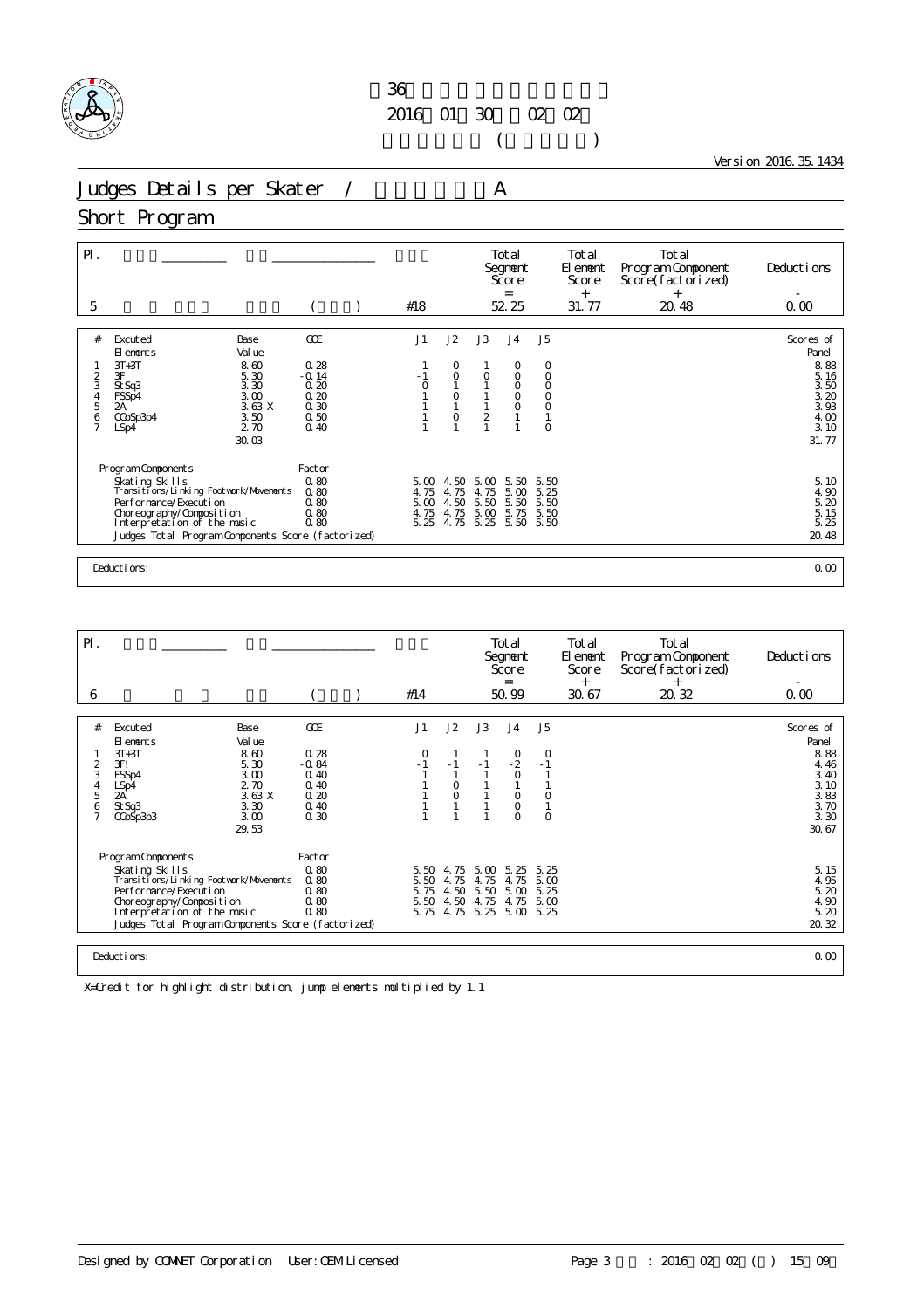

 $($ 

Version 2016.35.1434

Judges Details per Skater / A

#### Short Program

| $\mathsf{P}$ .                                                              |                                                                                                                                                                                                                                |                                                                | #38                                                  |                                      |                                                              | Total<br>Segnent<br>Score<br>$=$<br>50.47 |                                                     | Total<br>El ement<br>Score<br>$^{+}$<br>31.03 | Total<br>Program Component<br>Score(factorized)<br>$+$<br>19.44 | Deductions<br>0.00                                                                 |
|-----------------------------------------------------------------------------|--------------------------------------------------------------------------------------------------------------------------------------------------------------------------------------------------------------------------------|----------------------------------------------------------------|------------------------------------------------------|--------------------------------------|--------------------------------------------------------------|-------------------------------------------|-----------------------------------------------------|-----------------------------------------------|-----------------------------------------------------------------|------------------------------------------------------------------------------------|
| #<br>2<br>3<br>$\begin{array}{c} 4 \\ 5 \end{array}$<br>6<br>$\overline{7}$ | Excuted<br>Base<br>Val ue<br>El ements<br>$3T+3T$<br>8.60<br>3F<br>5.30<br>3.00<br>FSSp4<br>260<br>St Sq <sub>2</sub><br>2.70<br>LSp4<br>2A<br>3.63X<br>3.50<br>CCoSp3p4<br>29.33                                              | GOE<br>0.28<br>$-0.28$<br>0.30<br>0.20<br>0.30<br>0.40<br>0.50 | J1<br>0<br>$-1$<br>$\circ$<br>$\mathbf 0$<br>$\circ$ | J2<br>0<br>$-1$<br>$\circ$           | J3<br>$\circ$                                                | J <sub>4</sub><br>$\circ$                 | J5<br>O<br>$\circ$<br>$\circ$<br>$\circ$<br>$\circ$ |                                               |                                                                 | Scores of<br>Panel<br>8.88<br>5.02<br>3.30<br>280<br>3.00<br>4.03<br>4.00<br>31.03 |
|                                                                             | Program Components<br>Skating Skills<br>Transi ti ons/Li nki ng Footvork/Movements<br>Per for mance/Execution<br>Choreography/Composition<br>Interpretation of the music<br>Judges Total Program Components Score (factorized) | Factor<br>0.80<br>0.80<br>0.80<br>0.80<br>0.80                 | 4.50<br>4.50<br>4.25<br>4.25<br>4.25                 | 4.50<br>4.75<br>4.50<br>4.75<br>4.75 | 50<br>4.<br>25<br>$\overline{4}$<br>75<br>4.<br>4.00<br>5.00 | 5.50<br>5.25<br>5.50<br>5.50<br>5.75 5.50 | 5.50<br>5.00<br>5.25<br>5.25                        |                                               |                                                                 | 4.90<br>4.75<br>4.85<br>4.75<br>5.05<br>19.44                                      |
|                                                                             | Deductions:                                                                                                                                                                                                                    |                                                                |                                                      |                                      |                                                              |                                           |                                                     |                                               |                                                                 | 0.00                                                                               |

| $\mathsf{P}$ .                         |                                                                                                                                                                                                          |                                          |                                            |                                       |                                      |                                      | Total<br>Segnent<br>Score<br>$=$         |                                      | Total<br>El ement<br>Score<br>$^{+}$ | Total<br>Program Component<br>Score(factorized)<br>$^{+}$ | Deductions                                                              |
|----------------------------------------|----------------------------------------------------------------------------------------------------------------------------------------------------------------------------------------------------------|------------------------------------------|--------------------------------------------|---------------------------------------|--------------------------------------|--------------------------------------|------------------------------------------|--------------------------------------|--------------------------------------|-----------------------------------------------------------|-------------------------------------------------------------------------|
| 8                                      |                                                                                                                                                                                                          |                                          |                                            | #39                                   |                                      |                                      | 50.24                                    |                                      | 27.92                                | 24.32                                                     | $2\omega$                                                               |
|                                        |                                                                                                                                                                                                          |                                          |                                            |                                       |                                      |                                      |                                          |                                      |                                      |                                                           |                                                                         |
| #                                      | Excuted<br>El ements                                                                                                                                                                                     | Base<br>Val ue                           | COE                                        | J1                                    | J2                                   | J3                                   | J <sub>4</sub>                           | J <sub>5</sub>                       |                                      |                                                           | Scores of<br>Panel                                                      |
| $\overline{\mathbf{c}}$<br>3<br>4<br>5 | $3T+3T$<br>CCoSp3p4<br>St Sq3<br>$\frac{2A}{3F}$                                                                                                                                                         | 8.60<br>3.50<br>3.30<br>3.63 X<br>5.83 X | $-1.96$<br>0.30<br>0.80<br>0.80<br>$-2.10$ | $\frac{-2}{1}$<br>$2$<br>$-3$<br>$-1$ | $-3$<br>$\circ$<br>$-3$<br>$-2$      | $-3$<br>$\frac{2}{3}$                | $-3$<br>$\circ$<br>$\frac{2}{1}$<br>$-3$ | $-3$<br>$\frac{2}{2}$<br>$-3$<br>O   |                                      |                                                           | $\begin{array}{c} 6 & 64 \\ 3 & 80 \end{array}$<br>4.10<br>4.43<br>3.73 |
| 6<br>$\overline{7}$                    | FSSp2<br>LSp4                                                                                                                                                                                            | 2 3 0<br>2.70<br>29.86                   | $-0.18$<br>0.40                            | $\mathfrak{D}$                        | $\Omega$                             |                                      | $\circ$                                  | $\Omega$                             |                                      |                                                           | 2 1 2<br>3.10<br>27.92                                                  |
|                                        | Program Components                                                                                                                                                                                       |                                          | Factor                                     |                                       |                                      |                                      |                                          |                                      |                                      |                                                           |                                                                         |
|                                        | Skating Skills<br>Transi ti ons/Li nki ng Footwork/Movements<br>Per for mance/Execution<br>Choreography/Composition<br>Interpretation of the music<br>Judges Total Program Components Score (factorized) |                                          | 0.80<br>0.80<br>0.80<br>0.80<br>0.80       | 6.25<br>6.50<br>6.75<br>6.75<br>6.75  | 4.75<br>5.00<br>4.00<br>4.50<br>4.75 | 6.50<br>5.75<br>5.50<br>6.00<br>6.25 | 6.50<br>6.25<br>6.75<br>7.25<br>7.00     | 6.25<br>6.25<br>6.50<br>6.50<br>6.75 |                                      |                                                           | 6.05<br>5.95<br>5.90<br>6.20<br>6.30<br>24.32                           |
|                                        | Deductions:                                                                                                                                                                                              |                                          | Fal I s: 2 00                              |                                       |                                      |                                      |                                          |                                      |                                      |                                                           | 2 <sub>0</sub>                                                          |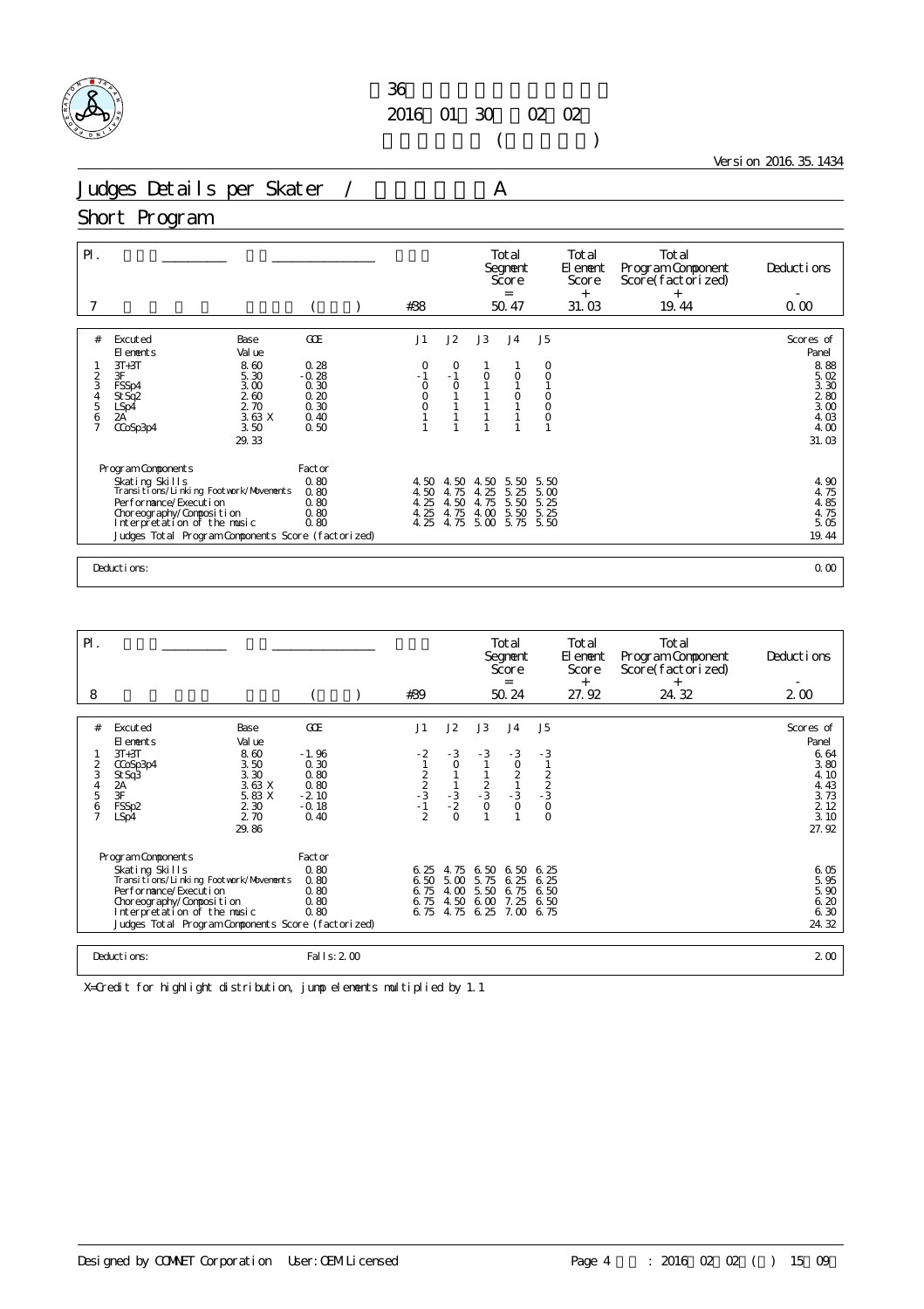

 $($ 

Version 2016.35.1434

Judges Details per Skater / A

#### Short Program

| $\mathsf{P}$ .               |                                                                                                                                                                                                                              |                                                       |  |                                      |                                      |                                           | Total<br>Segnent<br>Score<br>$=$         |                                      | Total<br>El ement<br>Score<br>$^{+}$ | Total<br>Program Component<br>Score(factorized)<br>$^{+}$ | Deductions                                                 |
|------------------------------|------------------------------------------------------------------------------------------------------------------------------------------------------------------------------------------------------------------------------|-------------------------------------------------------|--|--------------------------------------|--------------------------------------|-------------------------------------------|------------------------------------------|--------------------------------------|--------------------------------------|-----------------------------------------------------------|------------------------------------------------------------|
| 9                            |                                                                                                                                                                                                                              |                                                       |  | #32                                  |                                      |                                           | 50.11                                    |                                      | 29.71                                | 20.40                                                     | 0.00                                                       |
| #<br>$\frac{2}{3}$<br>4<br>5 | Excuted<br>Base<br>Val ue<br>El ements<br>$3L0+2T$<br>6.40<br>3F<br>5.30<br>2.70<br>LSp4<br>2A'<br>3.63 X<br>FSSp3<br>260                                                                                                    | <b>GCE</b><br>0.42<br>$-0.14$<br>0.40<br>0.50<br>0.40 |  | J1<br>O<br>$-1$                      | J2<br>$\circ$<br>$\circ$             | J3<br>$\circ$                             | J <sub>4</sub><br>0                      | J <sub>5</sub><br>0<br>$\circ$       |                                      |                                                           | Scores of<br>Panel<br>6.82<br>5.16<br>3.10<br>4.13<br>3.00 |
| 6<br>$\overline{7}$          | 3.30<br>St Sq3<br>3.50<br>CCoSp3p4<br>27.43                                                                                                                                                                                  | 0.20<br>0.50                                          |  | 0                                    | $\circ$                              |                                           |                                          | $\circ$                              |                                      |                                                           | 3.50<br>4.00<br>29.71                                      |
|                              | Program Components<br>Skating Skills<br>Transitions/Linking Footwork/Movements<br>Per f or mance/Executi on<br>Choreography/Composition<br>Interpretation of the music<br>Judges Total Program Components Score (factorized) | Factor<br>0.80<br>0.80<br>0.80<br>0.80<br>0.80        |  | 5.25<br>4.75<br>4.50<br>4.75<br>4.50 | 4.75<br>4.75<br>4.75<br>5.00<br>5.00 | 5.<br>-25<br>4.50<br>5.50<br>4.75<br>5.00 | 5.<br>75<br>5.25<br>5.50<br>5.50<br>5.75 | 5.50<br>5.00<br>5.25<br>5.50<br>5.50 |                                      |                                                           | 5. 30<br>4. 85<br>5.10<br>5.10<br>5.15<br>20.40            |
|                              | Deductions:                                                                                                                                                                                                                  |                                                       |  |                                      |                                      |                                           |                                          |                                      | 0.00                                 |                                                           |                                                            |

| $\mathsf{P}$ .                                  |                                                                                                                                                                                                          |                                      |  |                      |                                                             |                                                | Total<br>Segnent<br>Score<br>$=$     |                                                     | Total<br>El ement<br>Score<br>$^{+}$ | Total<br>Program Component<br>Score(factorized)<br>$^{+}$ | Deductions                                        |  |
|-------------------------------------------------|----------------------------------------------------------------------------------------------------------------------------------------------------------------------------------------------------------|--------------------------------------|--|----------------------|-------------------------------------------------------------|------------------------------------------------|--------------------------------------|-----------------------------------------------------|--------------------------------------|-----------------------------------------------------------|---------------------------------------------------|--|
| 10                                              |                                                                                                                                                                                                          |                                      |  | #15                  |                                                             |                                                | 45.73                                |                                                     | 26.49                                | 19.24                                                     | 0.00                                              |  |
|                                                 |                                                                                                                                                                                                          |                                      |  |                      |                                                             |                                                |                                      |                                                     |                                      |                                                           |                                                   |  |
| #                                               | Base<br>Excuted<br>Val ue<br>El ements                                                                                                                                                                   | GOE                                  |  | J1                   | J2                                                          | J3                                             | J <sub>4</sub>                       | J <sub>5</sub>                                      |                                      |                                                           | Scores of<br>Panel                                |  |
| 2                                               | $3T+3T$<br>8.60<br>$1F^*$<br>0.00                                                                                                                                                                        | 0.70                                 |  | $\overline{2}$       | 0                                                           | $\overline{2}$                                 |                                      | 0                                                   |                                      |                                                           | 9.30                                              |  |
| 3<br>$\overline{4}$<br>5<br>6<br>$\overline{ }$ | 3.50<br>CCoSp3p4<br>3.63 X<br>2A<br>3.30<br>St Sq3<br>3.00<br>FSSp4<br>2.70<br>LSp4<br>24.73                                                                                                             | 0.10<br>0.00<br>0.06<br>0.40<br>0.50 |  | 0                    | $\circ$<br>$\mathsf{O}\xspace$<br>$\circ$<br>$\overline{2}$ | $\circ$<br>0                                   | $\circ$<br>$\circ$<br>$\frac{0}{2}$  | $\circ$<br>$\mathsf O$<br>$\circ$<br>$\overline{0}$ |                                      |                                                           | 3.60<br>$3.63$<br>$3.36$<br>3.40<br>3.20<br>26.49 |  |
|                                                 | Program Components                                                                                                                                                                                       | Factor                               |  |                      |                                                             |                                                |                                      |                                                     |                                      |                                                           |                                                   |  |
|                                                 | Skating Skills<br>Transi ti ons/Li nki ng Footvork/Movements<br>Per for mance/Execution<br>Choreography/Composition<br>Interpretation of the music<br>Judges Total Program Components Score (factorized) | 0.80<br>0.80<br>0.80<br>0.80<br>0.80 |  | 4.50<br>4.25<br>4.50 | $5.00 \pm 75$<br>4.25<br>4.50<br>4.50                       | 5.25<br>4.75<br>5.00<br>4.50<br>4.25 4.75 4.75 | 5.25<br>5.00<br>5.50<br>5.25<br>5.50 | 5.00<br>4.75<br>5.00<br>4.75<br>4.75                |                                      |                                                           | 5.05<br>4.65<br>4.85<br>4.70<br>4.80<br>19.24     |  |
|                                                 | 0.00<br>Deductions:                                                                                                                                                                                      |                                      |  |                      |                                                             |                                                |                                      |                                                     |                                      |                                                           |                                                   |  |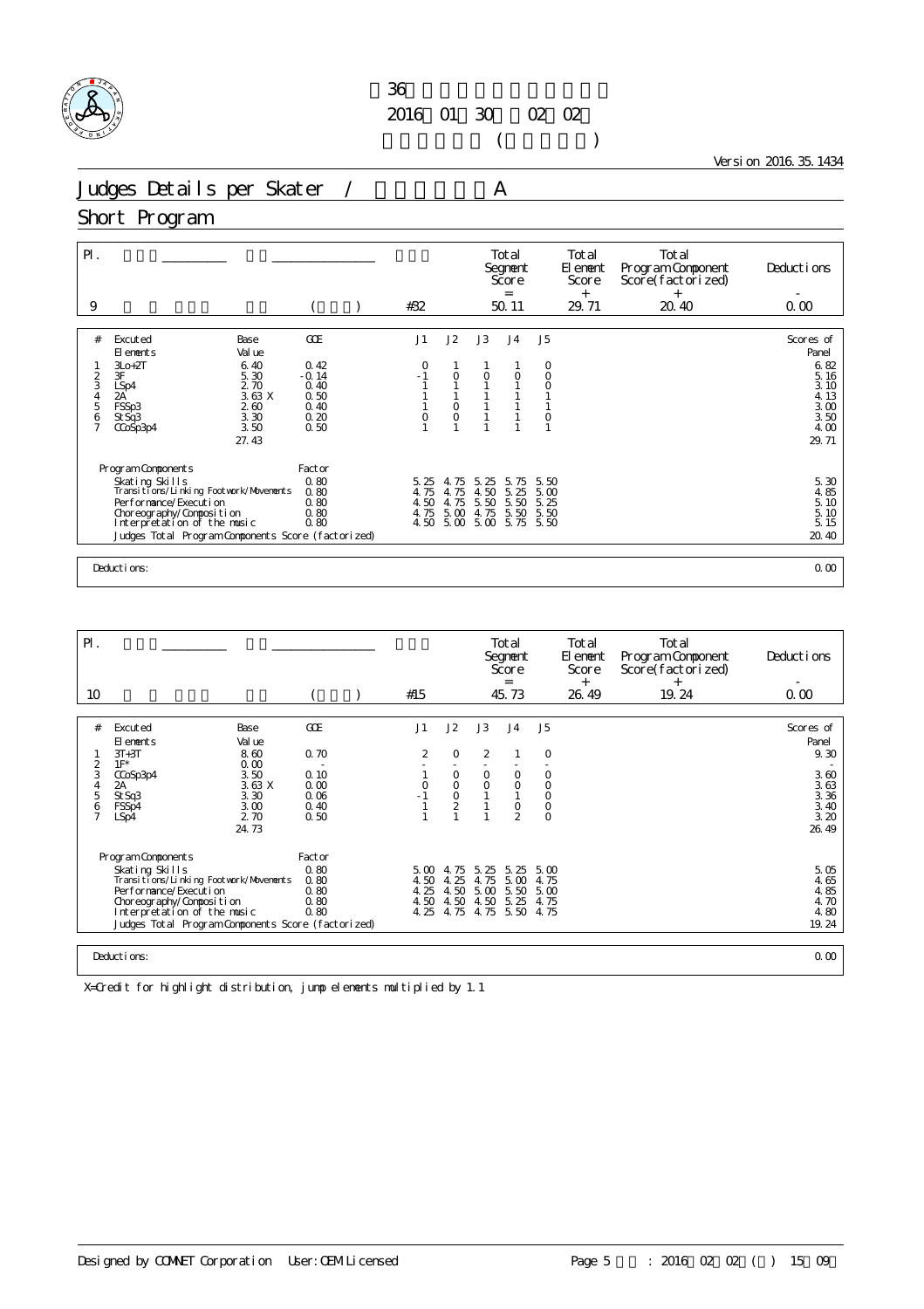

 $($ 

Version 2016.35.1434

Judges Details per Skater / A

#### Short Program

| $P$ .<br>11                  |                                                                                                                                                                                                                          |                                                           |  | #42                                         |                                                        |                                               | Total<br>Segnent<br>Score<br>$=$<br>45.33                              |                                                                         | Total<br>El ement<br>Score<br>$+$<br>25.81 | Total<br>Program Component<br>Score(factorized)<br>$+$<br>19.52 | Deductions<br>0.00                                                 |
|------------------------------|--------------------------------------------------------------------------------------------------------------------------------------------------------------------------------------------------------------------------|-----------------------------------------------------------|--|---------------------------------------------|--------------------------------------------------------|-----------------------------------------------|------------------------------------------------------------------------|-------------------------------------------------------------------------|--------------------------------------------|-----------------------------------------------------------------|--------------------------------------------------------------------|
|                              |                                                                                                                                                                                                                          |                                                           |  |                                             |                                                        |                                               |                                                                        |                                                                         |                                            |                                                                 |                                                                    |
| #<br>$\frac{2}{3}$<br>4<br>5 | Excuted<br><b>Base</b><br>Val ue<br>El ements<br>7.30<br>$3Lz + 2T$<br>3.00<br>CCoSp3p3<br>5.30<br>3F!<br>3.00<br>FSSp4<br>3.63X<br>2A<br>1.80<br>St Sq1                                                                 | GOE<br>$-0.56$<br>0.00<br>$-0.70$<br>0.04<br>0.20<br>0.00 |  | J1<br>0<br>$\circ$<br>$\circ$               | J2<br>$-2$<br>$\circ$<br>$-1$<br>$_{0}^{0}$<br>$\circ$ | J3<br>$-2$<br>$-0$<br>$-2$<br>$-1$<br>$\circ$ | J <sub>4</sub><br>0<br>$\circ$<br>$\circ$<br>$\overline{0}$<br>$\circ$ | J <sub>5</sub><br>0<br>$\circ$<br>$-1$<br>$_{\rm O}^{\rm O}$<br>$\circ$ |                                            |                                                                 | Scores of<br>Panel<br>6.74<br>3.00<br>4.60<br>3.04<br>3.83<br>1.80 |
| $\frac{6}{7}$                | 2.40<br>LSp3<br>26.43                                                                                                                                                                                                    | 0.40                                                      |  |                                             |                                                        |                                               |                                                                        | $\circ$                                                                 |                                            |                                                                 | 280<br>25.81                                                       |
|                              | Program Components<br>Skating Skills<br>Transitions/Linking Footvork/Movements<br>Performance/Execution<br>Choreography/Composition<br>Interpretation of the music<br>Judges Total Program Components Score (factorized) | Factor<br>0.80<br>0.80<br>0.80<br>0.80<br>0.80            |  | $5\,\omega$<br>4.50<br>4.75<br>4.75<br>5.00 | 4.75<br>4.75<br>4.50<br>4.50<br>4.50                   | -75<br>4.<br>4.25<br>4.50<br>4.00<br>4.00     | 5.50<br>5.25<br>5.50<br>5.25<br>5.50                                   | 5.50<br>5.25<br>5.25<br>5.25<br>5.25                                    |                                            |                                                                 | 5.10<br>4.80<br>4.90<br>4.75<br>4.85<br>19.52                      |
|                              | Deductions:<br>0.00                                                                                                                                                                                                      |                                                           |  |                                             |                                                        |                                               |                                                                        |                                                                         |                                            |                                                                 |                                                                    |

| $\mathsf{P}$ .           |                                                     |                              |                                 |                     |                                      |              | Total<br>Segnent<br>Score<br>$=$ |                            | Total<br>El enent<br>Score<br>$^{+}$ | Total<br>Program Component<br>Score(factorized)<br>$^{+}$ | Deductions                   |
|--------------------------|-----------------------------------------------------|------------------------------|---------------------------------|---------------------|--------------------------------------|--------------|----------------------------------|----------------------------|--------------------------------------|-----------------------------------------------------------|------------------------------|
| 12                       |                                                     |                              |                                 | #45                 |                                      |              | 45.06                            |                            | 24.10                                | 21.96                                                     | 1.00                         |
| #                        | Excuted                                             | Base                         | GOE                             | J1                  | J2                                   | J3           | J <sub>4</sub>                   | J <sub>5</sub>             |                                      |                                                           | Scores of                    |
|                          | El ements                                           | Val ue                       |                                 |                     |                                      |              |                                  |                            |                                      |                                                           | Panel                        |
| $\frac{2}{3}$<br>4       | $3Lz \ll +00000$<br>3F<br>FSSp3<br>2A               | 2 10<br>5.30<br>2.60<br>3.30 | $-0.90$<br>0.00<br>0.10<br>0.50 | $-3$<br>0<br>0<br>2 | $-3$<br>$\circ$                      | $-3$<br>$-1$ | $-3$<br>$\circ$<br>$\circ$       | $-3$<br>$\circ$<br>$\circ$ |                                      |                                                           | 1.20<br>5.30<br>2 70<br>3.80 |
| 5<br>6<br>$\overline{7}$ | CCoSp3p4<br>St Sq3<br>LSp4                          | 3.50<br>3.30<br>2.70         | 0.50<br>0.50<br>0.60            | $\mathfrak{D}$      | $\frac{0}{2}$<br>$\circ$<br>$\Omega$ |              | $\circ$<br>$\frac{2}{2}$         |                            |                                      |                                                           | 4.00<br>3.80<br>3.30         |
|                          | Program Components                                  | 22.80                        | Factor                          |                     |                                      |              |                                  |                            |                                      |                                                           | 24.10                        |
|                          | Skating Skills                                      |                              | 0.80                            | 5.50                | 4.75                                 | 5.75         | 5.75                             | 5.75                       |                                      |                                                           | 5.50                         |
|                          | Transi ti ons/Li nki ng Footvork/Movements          |                              | 0.80                            | 5.50                | 5.00                                 | 5.25         | 5.50                             | 5.50                       |                                      |                                                           | 5.35                         |
|                          | Per for mance/Execution<br>Choreography/Composition |                              | 0.80<br>0.80                    | 5.75<br>5.25        | 4.50<br>4.75                         | 5.50<br>5.75 | 5.75<br>6.00                     | 5.50<br>5.75               |                                      |                                                           | 5.40<br>5.50                 |
|                          | Interpretation of the music                         |                              | 0.80                            | 5.75                | 4.75                                 |              | $6.00\;6.25$                     | 5.75                       |                                      |                                                           | 5.70                         |
|                          | Judges Total Program Components Score (factorized)  |                              |                                 |                     |                                      |              |                                  |                            |                                      |                                                           | 21.96                        |
|                          |                                                     |                              |                                 |                     |                                      |              |                                  |                            |                                      |                                                           |                              |
|                          | Deductions:                                         |                              | Fal I s: 1.00                   |                     |                                      |              |                                  |                            |                                      |                                                           | 1.00                         |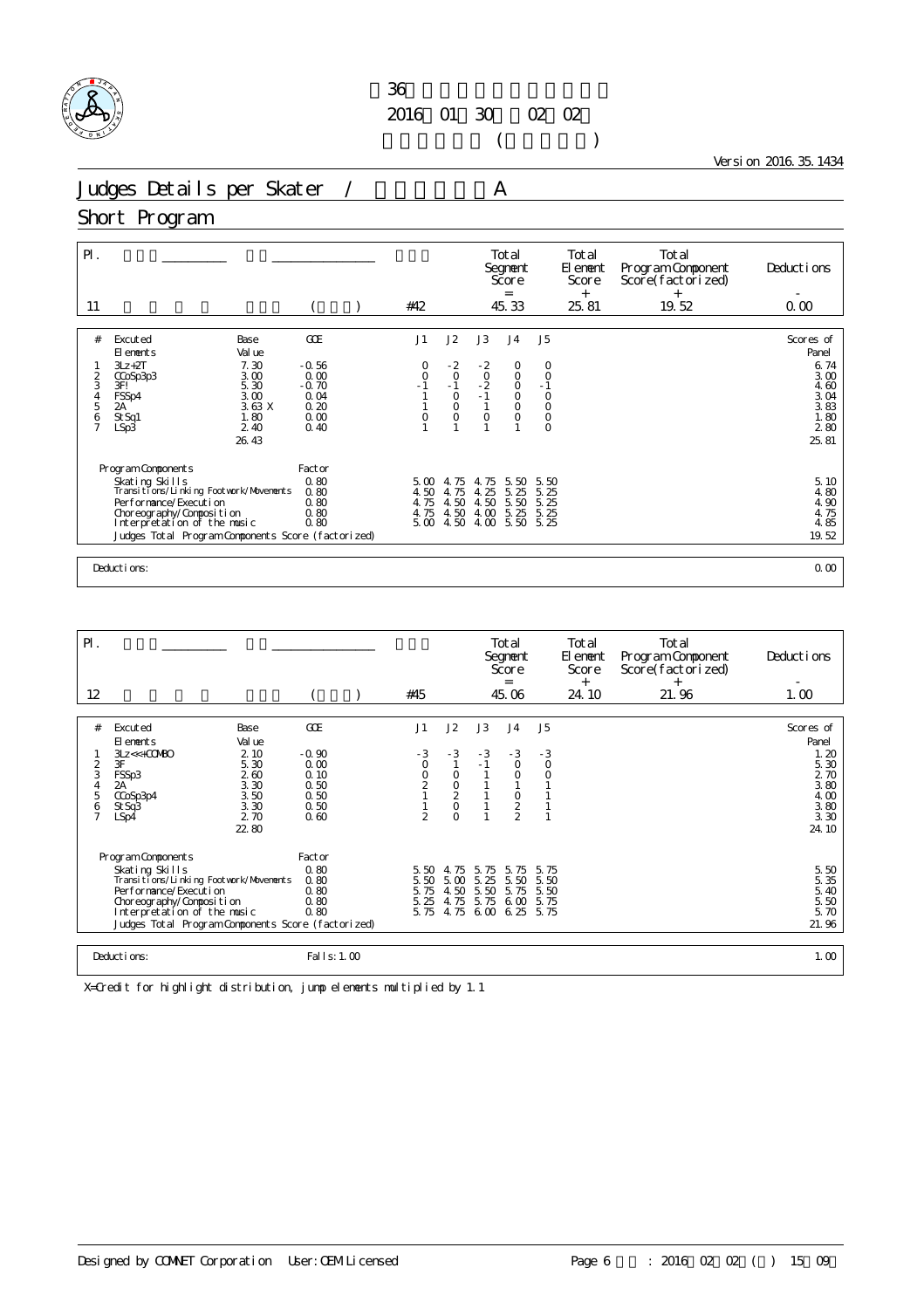

 $($ 

Version 2016.35.1434

Judges Details per Skater / A

#### Short Program

| $P$ .<br>13                           |                                                          |                 | #30                |               |                      | Total<br>Segnent<br>Score<br>$=$<br>44.80 |                              | Total<br>El ement<br>Score<br>$^{+}$<br>26.36 | Total<br>Program Component<br>Score(factorized)<br>$^{+}$<br>18.44 | Deductions<br>0.00 |
|---------------------------------------|----------------------------------------------------------|-----------------|--------------------|---------------|----------------------|-------------------------------------------|------------------------------|-----------------------------------------------|--------------------------------------------------------------------|--------------------|
|                                       |                                                          |                 |                    |               |                      |                                           |                              |                                               |                                                                    |                    |
| #                                     | Excuted<br>Base<br>Val ue<br>El ements                   | <b>GCE</b>      | J1                 | J2            | J3                   | J <sub>4</sub>                            | J <sub>5</sub>               |                                               |                                                                    | Scores of<br>Panel |
|                                       | 2.40<br>LSp3                                             | 0.10            | O                  | 0             |                      | 0                                         | 0                            |                                               |                                                                    | 250                |
| 2<br>3                                | 260<br>St Sq2<br>6.16 X<br>$3T+2T$                       | 0.20<br>0.14    | 0                  | $\circ$       |                      |                                           | O                            |                                               |                                                                    | 280<br>6.30        |
| $\begin{array}{c} 4 \\ 5 \end{array}$ | 3.00<br>FSSp4<br>3F                                      | 0.20            | $0$<br>$-2$<br>$0$ | $\frac{0}{2}$ |                      | $\begin{matrix} 0 \\ 0 \\ 2 \end{matrix}$ | $\frac{0}{0}$<br>$-2$<br>$0$ |                                               |                                                                    | 3.20               |
|                                       | 5.83 X<br>2A<br>3.63X                                    | $-1.40$<br>0.00 |                    |               | $\frac{1}{2}$<br>- 1 | $\circ$                                   |                              |                                               |                                                                    | 4.43               |
| $\frac{6}{7}$                         | 3.50<br>CCoSp3p4                                         | 0.00            | $\Omega$           | $\Omega$      | $\Omega$             | $\Omega$                                  | $\circ$                      |                                               |                                                                    | $3.63$<br>$3.50$   |
|                                       | 27.12                                                    |                 |                    |               |                      |                                           |                              |                                               |                                                                    | 26.36              |
|                                       |                                                          |                 |                    |               |                      |                                           |                              |                                               |                                                                    |                    |
|                                       | Program Components                                       | Factor          |                    |               |                      |                                           |                              |                                               |                                                                    |                    |
|                                       | Skating Skills<br>Transitions/Linking Footvork/Movements | 0.80<br>0.80    | 4.75<br>4.25       | 4.25<br>4.25  | 4.75<br>4.00         | 5.25<br>5.00                              | 5.00<br>4.50                 |                                               |                                                                    | 4.80<br>4.40       |
|                                       | Performance/Execution                                    | 0.80            | 4.25               | 4.00          | 4.50                 | 5.25                                      | 5.00                         |                                               |                                                                    | 4.60               |
|                                       | Choreography/Composition                                 | 0.80            | 4.50               | 4.00          | 4.00                 | 5.50                                      | 5.00                         |                                               |                                                                    | 4.60               |
|                                       | Interpretation of the music                              | 0.80            | 4.25               | 4.00          | 4.25                 | 5.75 5.00                                 |                              |                                               |                                                                    | 4.65               |
|                                       | Judges Total Program Components Score (factorized)       |                 |                    |               |                      |                                           |                              |                                               |                                                                    | 18.44              |
|                                       |                                                          |                 |                    |               |                      |                                           |                              |                                               |                                                                    |                    |
|                                       | Deductions:                                              |                 |                    |               |                      |                                           |                              |                                               |                                                                    | 0.00               |

| $\mathsf{P}$ .<br>14                                      |                                                                                                                                                                                                                                |                                                                | #31                                               |                                      |                                      | Total<br>Segnent<br>Score<br>$=$<br>44.25                           |                                                                                | Total<br>El ement<br>Score<br>$^{+}$<br>25.53 | Total<br>Program Component<br>Score(factorized)<br>$^{+}$<br>19.72 | Deductions<br>1.00                                                                  |
|-----------------------------------------------------------|--------------------------------------------------------------------------------------------------------------------------------------------------------------------------------------------------------------------------------|----------------------------------------------------------------|---------------------------------------------------|--------------------------------------|--------------------------------------|---------------------------------------------------------------------|--------------------------------------------------------------------------------|-----------------------------------------------|--------------------------------------------------------------------|-------------------------------------------------------------------------------------|
|                                                           |                                                                                                                                                                                                                                |                                                                |                                                   |                                      |                                      |                                                                     |                                                                                |                                               |                                                                    |                                                                                     |
| #<br>$\overline{2}$<br>3<br>4<br>5<br>6<br>$\overline{7}$ | Base<br>Excuted<br>Val ue<br>El ements<br>St Sq3<br>3.30<br>$\overline{2A}$<br>3.30<br>3.00<br>FSSp4<br>6.16 X<br>$3T+2T$<br>4. O7 X<br>3F<<br>3.50<br>CCoSp3p4<br>2.40<br>LSp3<br>25.73                                       | GOE<br>0.30<br>0.40<br>0.30<br>0.00<br>$-2.10$<br>0.40<br>0.50 | J1<br>$\begin{array}{c} 0 \\ -3 \\ 0 \end{array}$ | J2<br>$\frac{0}{2}$                  | J3<br>$\frac{0}{-3}$                 | J <sub>4</sub><br>$\circ$<br>$\begin{array}{c} 0 \\ -3 \end{array}$ | J <sub>5</sub><br>0<br>$\circ$<br>$\mathsf O$<br>$-3$<br>$-3$<br>0<br>$\Omega$ |                                               |                                                                    | Scores of<br>Panel<br>3.60<br>3.70<br>3.30<br>6.16<br>1.97<br>3.90<br>2 90<br>25.53 |
|                                                           | Program Components<br>Skating Skills<br>Transi ti ons/Li nki ng Footvork/Movements<br>Per for mance/Execution<br>Choreography/Composition<br>Interpretation of the music<br>Judges Total Program Components Score (factorized) | Factor<br>0.80<br>0.80<br>0.80<br>0.80<br>0.80                 | $5 \Omega$<br>4.50<br>4.25<br>4.50<br>4.25        | 4.75<br>5.00<br>4.75<br>5.25<br>5.25 | 4.75<br>4.25<br>4.50<br>4.25<br>4.50 | 5.50<br>5.25<br>5.50<br>5.75<br>5.75                                | 5.25<br>5.00<br>5.00<br>5.25<br>5.25                                           |                                               |                                                                    | 5.05<br>4.80<br>4.80<br>5.00<br>5.00<br>19.72                                       |
|                                                           | Deductions:                                                                                                                                                                                                                    | Fal I s: 1.00                                                  |                                                   |                                      |                                      |                                                                     |                                                                                |                                               |                                                                    | 1.00                                                                                |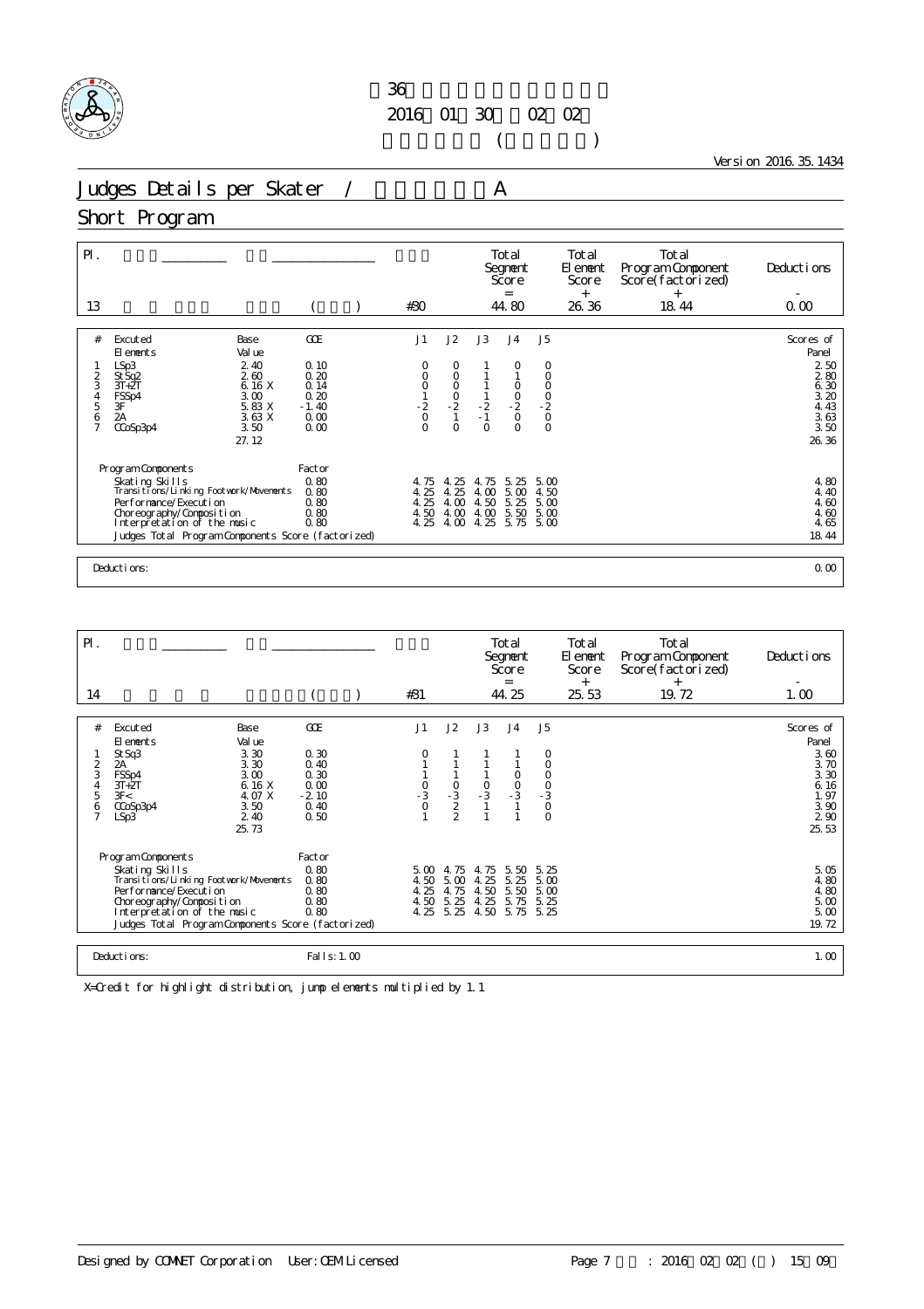

 $($ 

Version 2016.35.1434

Judges Details per Skater / A

#### Short Program

| $P$ .<br>15                            |                                                                                                                                                                                                                          |                                                                      | #44                                                                |                                            |                                                       | Total<br>Segnent<br>Score<br>$=$<br>44.05 |                                                           | Total<br>El ement<br>Score<br>$^{+}$<br>25.17 | Total<br>Program Component<br>Score(factorized)<br>$^{+}$<br>18.88 | Deductions<br>0.00                                                               |
|----------------------------------------|--------------------------------------------------------------------------------------------------------------------------------------------------------------------------------------------------------------------------|----------------------------------------------------------------------|--------------------------------------------------------------------|--------------------------------------------|-------------------------------------------------------|-------------------------------------------|-----------------------------------------------------------|-----------------------------------------------|--------------------------------------------------------------------|----------------------------------------------------------------------------------|
| #<br>2<br>3<br>$\frac{4}{5}$<br>6<br>7 | Excuted<br>Base<br>Val ue<br>El ements<br>$3S+3T<$<br>7.40<br>3F<<br>3.70<br>3.30<br>St Sq3<br>2.40<br>LSp3<br>2A<br>3.63X<br>3.00<br>FSSp4<br>3.50<br>CCoSp3p4<br>26.93                                                 | GOE<br>$-0.28$<br>$-1.54$<br>0.12<br>0.60<br>$-1.20$<br>0.24<br>0.30 | J1<br>$\begin{array}{c} 0 \\ -3 \\ 1 \end{array}$<br>$\frac{1}{2}$ | J2<br>$-1$<br>$-2$<br>$-2$<br>$-1$<br>$-3$ | J3<br>$-1$<br>$-2$<br>$\frac{1}{3}$<br>-1<br>$\Omega$ | J <sub>4</sub><br>$-2$<br>$\frac{2}{1}$   | J <sub>5</sub><br>- 1<br>$-2$<br>$\frac{3}{0}$<br>$\circ$ |                                               |                                                                    | Scores of<br>Panel<br>7.12<br>$216$<br>$342$<br>$324$<br>$324$<br>$324$<br>25.17 |
|                                        | Program Components<br>Skating Skills<br>Transitions/Linking Footwork/Movements<br>Performance/Execution<br>Choreography/Composition<br>Interpretation of the music<br>Judges Total Program Components Score (factorized) | Factor<br>0.80<br>0.80<br>0.80<br>0.80<br>0.80                       | 4.50<br>4.25<br>4.50<br>4.75<br>4.75                               | 4.50<br>4.75<br>4.50<br>4.75<br>4.75       | 4.50<br>3.75<br>$\infty$<br>4.<br>4.00<br>4.25        | 5.25<br>5.00<br>5.25<br>5.50<br>5.50 5.25 | 5.00<br>4.75<br>5.00<br>5.00                              |                                               |                                                                    | 4.75<br>4.50<br>4.65<br>4.80<br>4.90<br>18.88                                    |
|                                        | Deductions:                                                                                                                                                                                                              |                                                                      |                                                                    |                                            |                                                       |                                           |                                                           |                                               |                                                                    | 0.00                                                                             |

| $\mathsf{P}$ .                                               |                                                                                                                                                                                                                              |                                                                                 |                                                                |                              |                                                        |                                                      | Total<br>Segnent<br>Score<br>$=$     |                                          | Total<br>El enent<br>Score<br>$^{+}$ | Total<br>Program Component<br>Score(factorized)<br>$^{+}$ | Deductions                                                                                            |
|--------------------------------------------------------------|------------------------------------------------------------------------------------------------------------------------------------------------------------------------------------------------------------------------------|---------------------------------------------------------------------------------|----------------------------------------------------------------|------------------------------|--------------------------------------------------------|------------------------------------------------------|--------------------------------------|------------------------------------------|--------------------------------------|-----------------------------------------------------------|-------------------------------------------------------------------------------------------------------|
| 16                                                           |                                                                                                                                                                                                                              |                                                                                 |                                                                | #3                           |                                                        |                                                      | 43.21                                |                                          | 23.45                                | 19.76                                                     | 0.00                                                                                                  |
| #<br>$\frac{2}{3}$<br>$\sqrt{4}$<br>5<br>6<br>$\overline{7}$ | Excuted<br>El ements<br>2A<br>$3S < +2T$<br>LSp4<br>2F<br>St Sq3<br>FSSp4<br>CCoSp3p4                                                                                                                                        | Base<br>Val ue<br>3.30<br>260<br>2.70<br>209 X<br>3.30<br>3.00<br>3.50<br>20.49 | GOE<br>0.50<br>$-0.44$<br>0.70<br>0.30<br>0.70<br>0.50<br>0.70 | J1<br>- 3                    | J2<br>$\frac{2}{2}$<br>$\frac{2}{1}$<br>$\mathfrak{D}$ | J3<br>$-2$<br>$\overline{c}$                         | J <sub>4</sub><br>$\frac{2}{2}$      | J <sub>5</sub><br>$-2$<br>$\overline{2}$ |                                      |                                                           | Scores of<br>Panel<br>3.80<br>$\frac{2}{3}$ $\frac{16}{40}$<br>2 3 9<br>4.00<br>3.50<br>4.20<br>23.45 |
|                                                              | Program Components<br>Skating Skills<br>Transi ti ons/Li nki ng Footvork/Movements<br>Performance/Execution<br>Choreography/Composition<br>Interpretation of the music<br>Judges Total Program Components Score (factorized) |                                                                                 | Factor<br>0.80<br>0.80<br>0.80<br>0.80<br>0.80                 | 4.75<br>4.50<br>4.75<br>4.50 | 4.75<br>5.00<br>5.00<br>5.00                           | 4.75<br>4.50<br>4.75<br>4.50<br>$5.00$ $5.00$ $5.00$ | 5.00<br>4.75<br>5.25<br>5.50<br>5.75 | 5.00<br>5.00<br>5.00<br>5.25<br>5.25     |                                      |                                                           | 4.85<br>4.75<br>4.95<br>4.95<br>5.20<br>19.76                                                         |
|                                                              | Deductions:                                                                                                                                                                                                                  |                                                                                 |                                                                |                              |                                                        |                                                      |                                      |                                          |                                      |                                                           | 0.00                                                                                                  |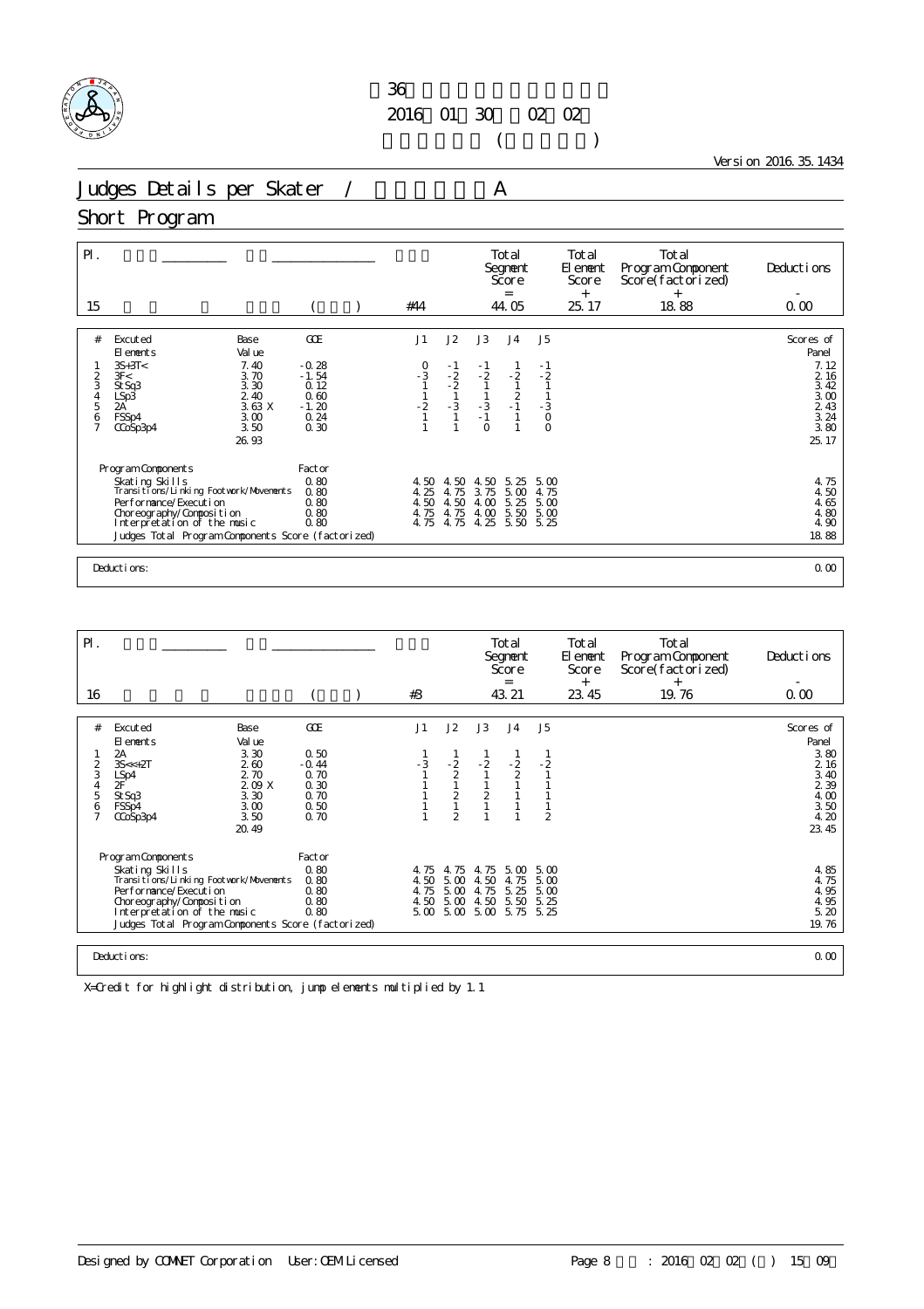

 $($ 

Version 2016.35.1434

Judges Details per Skater / A

#### Short Program

| $P$ .<br>17                                                 |                                                                                     |                                 | #40                |                                                  |                 | Total<br>Segnent<br>Score<br>$=$<br>42.36 |                                      | Total<br>El ement<br>Score<br>$^{+}$<br>23.44 | Total<br>Program Component<br>Score(factorized)<br>$+$<br>18.92 | Deductions<br>0.00                 |
|-------------------------------------------------------------|-------------------------------------------------------------------------------------|---------------------------------|--------------------|--------------------------------------------------|-----------------|-------------------------------------------|--------------------------------------|-----------------------------------------------|-----------------------------------------------------------------|------------------------------------|
|                                                             |                                                                                     |                                 |                    |                                                  |                 |                                           |                                      |                                               |                                                                 |                                    |
| #<br>2                                                      | Excuted<br><b>Base</b><br>Val ue<br>El ements<br>260<br>St Sq2<br>5.60<br>$3T + 2T$ | <b>GCE</b><br>0.10<br>0.28      | J1<br>0            | J2<br>0<br>$\circ$                               | J3<br>0         | J <sub>4</sub><br>$\circ$                 | J <sub>5</sub><br>0<br>$\circ$       |                                               |                                                                 | Scores of<br>Panel<br>2 70<br>5.88 |
| 3<br>$\begin{array}{c} 4 \\ 5 \end{array}$<br>$\frac{6}{7}$ | 3.63X<br>2A<br>3.50<br>CCoSp3p4<br>2F<br>209 X<br>2.40<br>LSp3                      | 0.10<br>0.30<br>$-0.06$<br>0.30 | 0<br>Ö<br>$\Omega$ | $\overline{O}$<br>$\circ$<br>$\circ$<br>$\Omega$ | $\circ$<br>$-1$ | $\circ$<br>$\circ$<br>$\Omega$            | $\circ$<br>$\overline{0}$<br>$\circ$ |                                               |                                                                 | 3.73<br>3.80<br>203<br>2 70<br>260 |
|                                                             | 260<br>FSSp3<br>22.42                                                               | 0.00                            |                    |                                                  | $\Omega$        |                                           | $\circ$                              |                                               |                                                                 | 23.44                              |
|                                                             | Program Components<br>Skating Skills                                                | Factor<br>0.80                  | 4.75               | 4.50                                             | -75<br>4.       | 5.00                                      | 5.50                                 |                                               |                                                                 |                                    |
|                                                             | Transitions/Linking Footwork/Movements                                              | 0.80                            | 4.00               | 4.75                                             | 4.25            | 4.75                                      | 5.00                                 |                                               |                                                                 | $4.90$<br>$4.55$                   |
|                                                             | Performance/Execution<br>Choreography/Composition                                   | 0.80<br>0.80                    | 4.50<br>4.50       | 4.50<br>4.50                                     | 4.75<br>4.00    | 5.00<br>4.75                              | 5.25<br>5.25                         |                                               |                                                                 | 4.80<br>4.60                       |
|                                                             | Interpretation of the music                                                         | 0.80                            | 4.50               | 4.50                                             | 4.50            | 5.25                                      | 5.25                                 |                                               |                                                                 | 4.80                               |
|                                                             | Judges Total Program Components Score (factorized)                                  |                                 |                    |                                                  |                 |                                           |                                      |                                               |                                                                 | 18.92                              |
|                                                             |                                                                                     |                                 |                    |                                                  |                 |                                           |                                      |                                               |                                                                 |                                    |
|                                                             | Deductions:                                                                         |                                 |                    |                                                  |                 |                                           |                                      |                                               |                                                                 | 0.00                               |

| $\mathsf{P}$ .                                       |                                                                                                                                                                                                                                |                                                               |                                                            |                                             |                                                |                                      | Total<br>Segnent<br>Score<br>$=$                         |                                      | Total<br>El enent<br>Score<br>$^{+}$ | Total<br>Program Component<br>Score (factorized)<br>$^{+}$ | Deductions                                                    |
|------------------------------------------------------|--------------------------------------------------------------------------------------------------------------------------------------------------------------------------------------------------------------------------------|---------------------------------------------------------------|------------------------------------------------------------|---------------------------------------------|------------------------------------------------|--------------------------------------|----------------------------------------------------------|--------------------------------------|--------------------------------------|------------------------------------------------------------|---------------------------------------------------------------|
| 18                                                   |                                                                                                                                                                                                                                |                                                               |                                                            | #4                                          |                                                |                                      | 42.29                                                    |                                      | 24.29                                | 18.00                                                      | 0.00                                                          |
|                                                      |                                                                                                                                                                                                                                |                                                               |                                                            |                                             |                                                |                                      |                                                          |                                      |                                      |                                                            |                                                               |
| #                                                    | Excuted<br>El ements                                                                                                                                                                                                           | Base<br>Val ue                                                | GOE                                                        | J1                                          | J2                                             | J3                                   | J <sub>4</sub>                                           | J5                                   |                                      |                                                            | Scores of<br>Panel                                            |
| $\overline{2}$<br>3<br>4<br>5<br>6<br>$\overline{ }$ | $3Lz < +2LO$<br>LSp3<br>3F<<br>St Sq2<br>FSSp4<br>2A<br>CCoSp3p4                                                                                                                                                               | 6.00<br>2.40<br>3.70<br>260<br>3.00<br>3.63X<br>3.50<br>24.83 | $-0.70$<br>0.40<br>$-0.98$<br>0.10<br>0.10<br>0.40<br>0.14 | - 1<br>$-2$<br>$-2$<br>0<br>$\circ$<br>$-1$ | $-1$<br>$-1$<br>$\mathbf{1}$<br>$\mathfrak{D}$ | $\frac{2}{0}$<br>$\circ$<br>$\Omega$ | - 1<br>$-1$<br>$\circ$<br>$\circ$<br>$\circ$<br>$\Omega$ | ÷.<br>$\circ$<br>$\circ$<br>$\circ$  |                                      |                                                            | 5.30<br>280<br>2 7 2<br>2 70<br>3.10<br>4.03<br>3.64<br>24.29 |
|                                                      | Program Components<br>Skating Skills<br>Transi ti ons/Li nki ng Footvork/Movements<br>Per for mance/Execution<br>Choreography/Composition<br>Interpretation of the music<br>Judges Total Program Components Score (factorized) |                                                               | Factor<br>0.80<br>0.80<br>0.80<br>0.80<br>0.80             | 4, 50 4, 75<br>4.25<br>4.00<br>4.25<br>4.00 | 5.00<br>4.75<br>4.75<br>4.75                   | 4.50<br>4.00<br>4.00<br>4.25<br>4.25 | 5.25<br>5.00<br>5.25<br>5.00<br>5.25                     | 4.25<br>4.00<br>4.25<br>4.00<br>4.25 |                                      |                                                            | 4.65<br>4.45<br>4.45<br>4.45<br>4.50<br>18.00                 |
|                                                      | Deductions:                                                                                                                                                                                                                    |                                                               |                                                            |                                             |                                                |                                      |                                                          |                                      |                                      |                                                            | 0.00                                                          |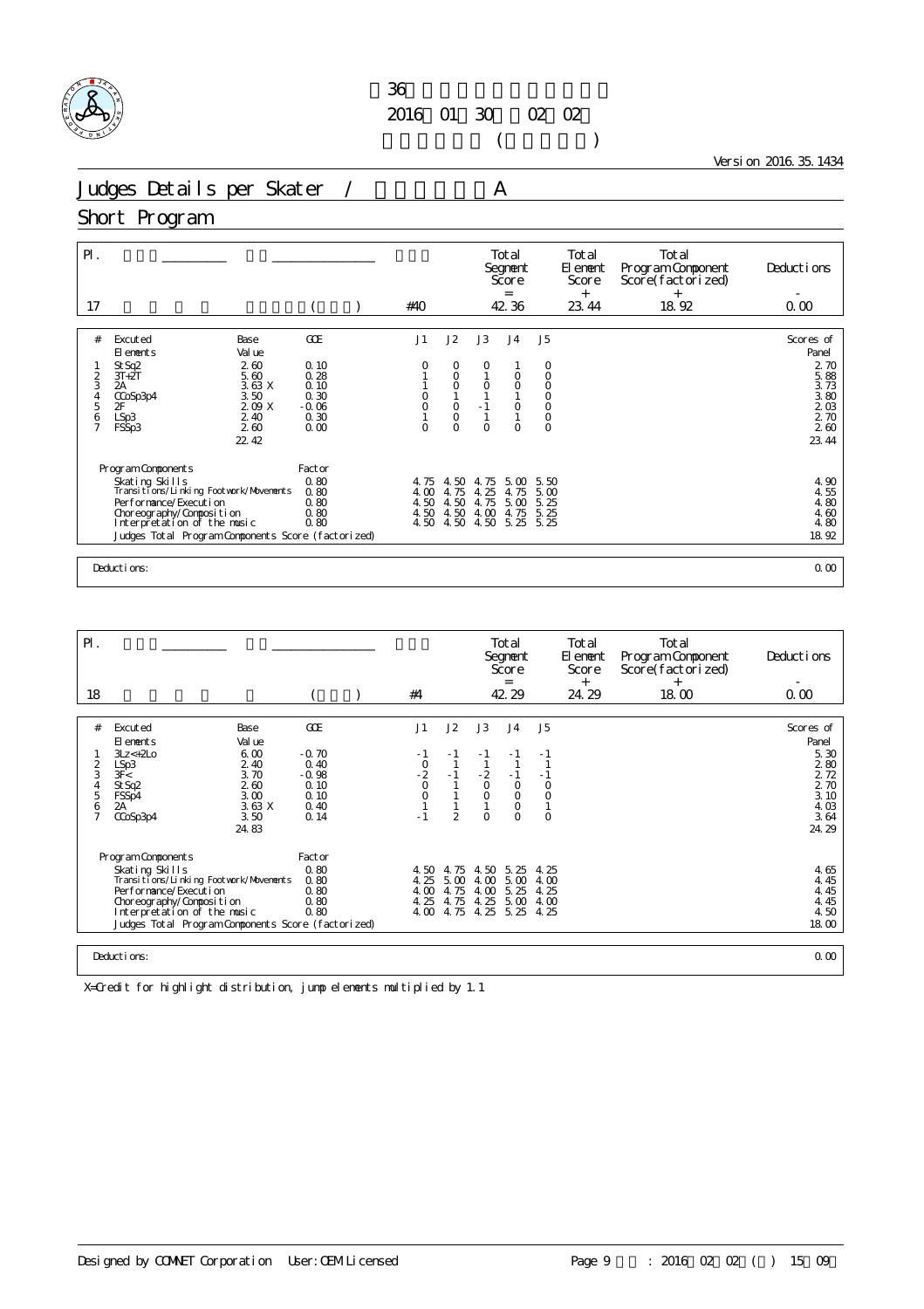

 $($ 

Version 2016.35.1434

Judges Details per Skater / A

#### Short Program

| $P$ .<br>19                                                                                                                                                                                                                             |                                                                          | #7                                                                       |                                                         |                                                                                      | Total<br>Segnent<br>Score<br>$=$<br>42.02                                                |                                                                                           | Total<br>El ement<br>Score<br>$^{+}$<br>21.34 | Total<br>Program Component<br>Score(factorized)<br>$^{+}$<br>20.68 | Deductions<br>0.00                                                                      |
|-----------------------------------------------------------------------------------------------------------------------------------------------------------------------------------------------------------------------------------------|--------------------------------------------------------------------------|--------------------------------------------------------------------------|---------------------------------------------------------|--------------------------------------------------------------------------------------|------------------------------------------------------------------------------------------|-------------------------------------------------------------------------------------------|-----------------------------------------------|--------------------------------------------------------------------|-----------------------------------------------------------------------------------------|
| #<br>Excuted<br>Base<br>Val ue<br>El ements<br>$2T \ll +3T \ll$<br>3.40<br>3.50<br>2<br>CCoSp3p4<br>3<br>3.30<br>St Sq3<br>3.00<br>$\frac{4}{5}$<br>FSSp4<br>2F<br>209 X<br>2A<br>3.63 X<br>$\frac{6}{7}$<br>LSp4<br>2.70<br>21.62      | <b>GCE</b><br>$-2.10$<br>0.30<br>0.70<br>$-0.18$<br>0.00<br>0.00<br>1.00 | J1<br>$-3$<br>$\begin{matrix} 0 \\ 2 \\ 0 \end{matrix}$<br>$\frac{0}{2}$ | J2<br>$-3$<br>$-3 - 1 - 0$<br>$\circ$<br>$\mathfrak{D}$ | J3<br>$-3$<br>$\begin{matrix} 2 \\ 0 \\ 0 \end{matrix}$<br>$\circ$<br>$\overline{2}$ | J <sub>4</sub><br>$-3$<br>$\circ$<br>$_{\rm O}^{\rm O}$<br>$\mathsf O$<br>$\overline{2}$ | J <sub>5</sub><br>- 3<br>$\circ$<br>$\begin{matrix} 0 \\ 0 \end{matrix}$<br>$\frac{0}{2}$ |                                               |                                                                    | Scores of<br>Panel<br>1.30<br>3.80<br>$400$<br>$280$<br>$209$<br>$363$<br>3.70<br>21.34 |
| Program Components<br>Skating Skills<br>Transitions/Linking Footwork/Movements<br>Performance/Execution<br>Choreography/Composition<br>Interpretation of the music<br>Judges Total Program Components Score (factorized)<br>Deductions: | Factor<br>0.80<br>0.80<br>0.80<br>0.80<br>0.80                           | 4.75<br>4.50<br>5.00<br>4.50<br>5.00                                     | 5.00<br>5.25<br>4.75<br>5.50<br>5.50                    | 5.<br>25<br>5.00<br>4.75<br>4.75<br>5.50                                             | 5.50<br>5.75<br>5.25<br>5.75<br>6.00                                                     | 5.25<br>5.00<br>5.25<br>5.00<br>5.50                                                      |                                               |                                                                    | 5.15<br>5.10<br>5.00<br>5.10<br>5.50<br>20.68<br>0.00                                   |

| $\mathsf{P}$ .                                                    |                                                                                                                                                                                                          |                                      |                                           |                                             |                                      | Total<br>Segnent<br>Score<br>$=$     |                                      | Total<br>El ement<br>Score | Total<br>Program Component<br>Score(factorized) | Deductions                                    |
|-------------------------------------------------------------------|----------------------------------------------------------------------------------------------------------------------------------------------------------------------------------------------------------|--------------------------------------|-------------------------------------------|---------------------------------------------|--------------------------------------|--------------------------------------|--------------------------------------|----------------------------|-------------------------------------------------|-----------------------------------------------|
| 20                                                                |                                                                                                                                                                                                          |                                      | #36                                       |                                             |                                      | 40.57                                |                                      | $^{+}$<br>20.97            | $^{+}$<br>19.60                                 | 0.00                                          |
|                                                                   |                                                                                                                                                                                                          |                                      |                                           |                                             |                                      |                                      |                                      |                            |                                                 |                                               |
| #                                                                 | Base<br>Excuted<br>Val ue<br>El ements                                                                                                                                                                   | GOE                                  | J1                                        | J2                                          | J3                                   | J <sub>4</sub>                       | J <sub>5</sub>                       |                            |                                                 | Scores of<br>Panel                            |
|                                                                   | $3T+3T<<$<br>5.60<br>0.00<br>$1F!$ *                                                                                                                                                                     | $-1.40$                              | $-2$                                      | $-2$                                        | $-2$                                 | $-2$                                 | $-2$                                 |                            |                                                 | 4.20                                          |
| $\overline{2}$<br>3<br>$\overline{4}$<br>5<br>6<br>$\overline{7}$ | 2.40<br>LSp3<br>3.00<br>FSSp4<br>3.63X<br>2A<br>260<br>St Sq2<br>3.50<br>CCoSp3p4<br>20.73                                                                                                               | 0.24<br>0.20<br>0.10<br>0.50<br>0.60 | 0                                         | $-1$<br>$\circ$<br>$\circ$<br>$\mathcal{P}$ | $\circ$                              | $\overline{O}$                       | $\circ$<br>$\circ$<br>$\circ$        |                            |                                                 | 2 64<br>3.20<br>3.73<br>3.10<br>4.10<br>20.97 |
|                                                                   | Program Components                                                                                                                                                                                       | Factor                               |                                           |                                             |                                      |                                      |                                      |                            |                                                 |                                               |
|                                                                   | Skating Skills<br>Transi ti ons/Li nki ng Footvork/Movements<br>Per for mance/Execution<br>Choreography/Composition<br>Interpretation of the music<br>Judges Total Program Components Score (factorized) | 0.80<br>0.80<br>0.80<br>0.80<br>0.80 | $5\omega$<br>5.25<br>5.00<br>5.25<br>5.00 | 4.25<br>4.00<br>4.25<br>4.25<br>4.25        | 4.75<br>4.50<br>4.25<br>4.00<br>4.50 | 5.50<br>5.00<br>5.25<br>5.25<br>5.50 | 5.50<br>5.25<br>5.50<br>5.50<br>5.75 |                            |                                                 | 5.00<br>4.80<br>4.85<br>4.85<br>5.00<br>19.60 |
|                                                                   | Deductions:                                                                                                                                                                                              |                                      |                                           |                                             |                                      |                                      |                                      |                            |                                                 | 0.00                                          |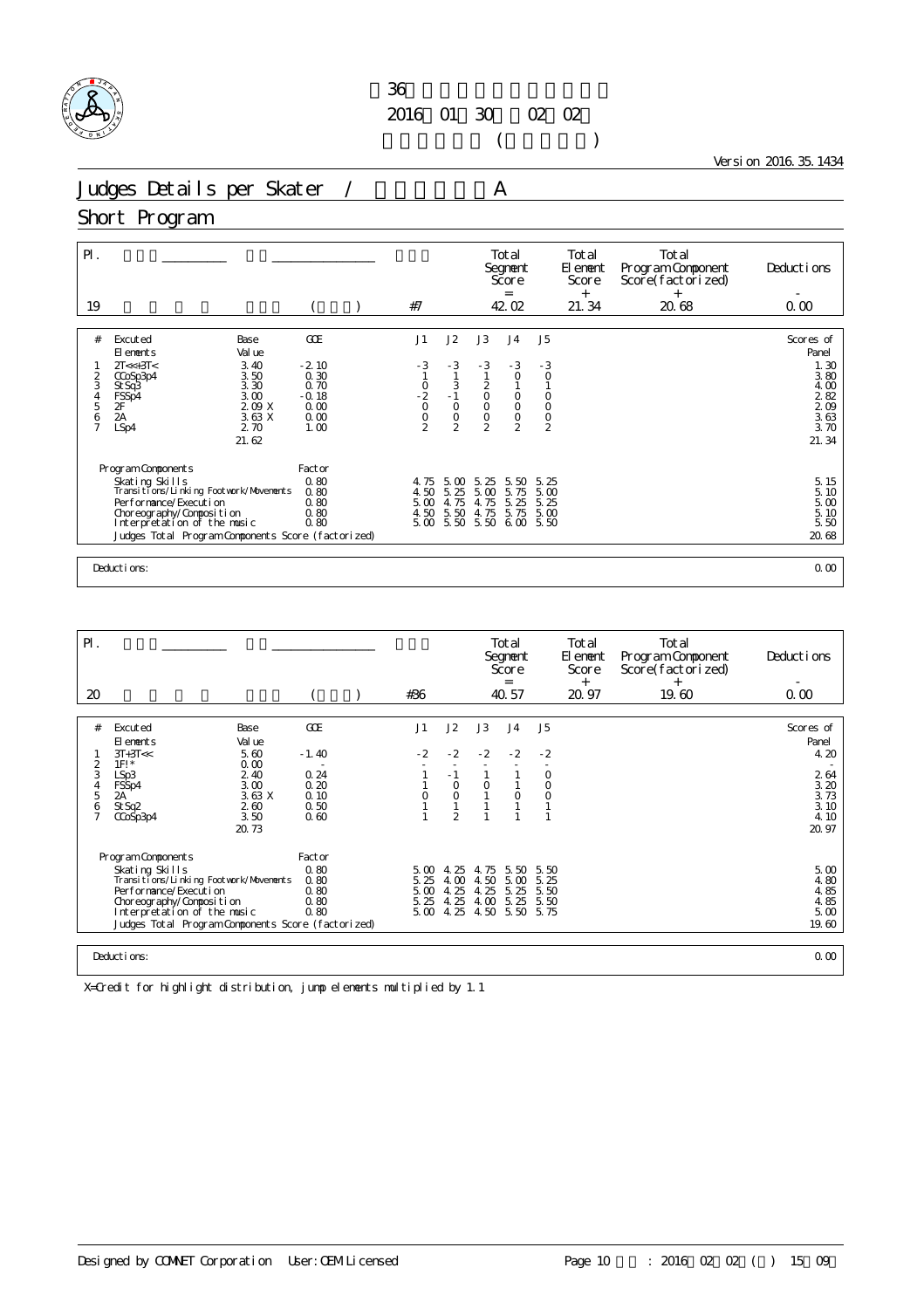

 $($ 

Version 2016.35.1434

Judges Details per Skater / A

### Short Program

| $P$ .<br>21        |                                                                                   |                      | #8                   |                                           |                      | Total<br>Segnent<br>Score<br>$=$<br>39.87 |                        | Total<br>El ement<br>Score<br>$+$<br>20.67 | Total<br>Program Component<br>Score(factorized)<br>$+$<br>19.20 | Deductions<br>0.00         |
|--------------------|-----------------------------------------------------------------------------------|----------------------|----------------------|-------------------------------------------|----------------------|-------------------------------------------|------------------------|--------------------------------------------|-----------------------------------------------------------------|----------------------------|
|                    |                                                                                   |                      |                      |                                           |                      |                                           |                        |                                            |                                                                 |                            |
| #                  | Excuted<br><b>Base</b><br>Val ue<br>El ements<br>4.90<br>$3Lo < +2T$              | GOE<br>$-0.56$       | J1<br>- 1            | J2<br>$-1$                                | J3<br>- 1            | J <sub>4</sub>                            | J <sub>5</sub><br>$-1$ |                                            |                                                                 | Scores of<br>Panel<br>4.34 |
| 2<br>3             | 0.50<br>2F <<<br>2.40<br>LSp3                                                     | $-0.30$<br>0.40      | $-3$                 | $-3$                                      | $-3$<br>$\circ$      | $\frac{0}{3}$                             | $-3$                   |                                            |                                                                 | 0.20<br>280                |
| $\frac{4}{5}$<br>6 | 260<br>St Sq2<br>3.63X<br>2A<br>2 3 0<br>FSSp2                                    | 0.50<br>0.50<br>0.20 | $\circ$              | $\overline{2}$<br>$\mathbf{1}$<br>$\circ$ |                      | $\circ$                                   | $\circ$                |                                            |                                                                 | 3.10<br>4.13<br>250        |
| $\overline{7}$     | 3.50<br>CCoSp3p4<br>19.83                                                         | 0.10                 | $\Omega$             | $\Omega$                                  |                      | $\circ$                                   | $\circ$                |                                            |                                                                 | 3.60<br>20.67              |
|                    | Program Components                                                                | Factor               |                      |                                           |                      |                                           |                        |                                            |                                                                 |                            |
|                    | Skating Skills<br>Transitions/Linking Footwork/Movements<br>Performance/Execution | 0.80<br>0.80         | 5.00<br>4.75         | 4.75<br>4.50                              | 5.25<br>4.50         | 5.00<br>4.75                              | 5.00<br>4.75           |                                            |                                                                 | 5.00<br>4.65               |
|                    | Choreography/Composition<br>Interpretation of the music                           | 0.80<br>0.80<br>0.80 | 4.50<br>4.50<br>4.75 | 4.50<br>4.75<br>4.75                      | 5.00<br>4.50<br>4.75 | 5.00<br>5.25<br>5.00                      | 5.00<br>4.75<br>4.75   |                                            |                                                                 | 4.80<br>4.75<br>4.80       |
|                    | Judges Total Program Components Score (factorized)                                |                      |                      |                                           |                      |                                           |                        |                                            |                                                                 | 19.20                      |
|                    |                                                                                   |                      |                      |                                           |                      |                                           |                        |                                            |                                                                 |                            |
|                    | Deductions:                                                                       |                      |                      |                                           |                      |                                           |                        |                                            |                                                                 | 0.00                       |

| $\mathsf{P}$ .<br>22                                      |                                                                                                                                                                                                                                |                                                                      | #1                                   |                                                           |                                      | Total<br>Segnent<br>Score<br>$=$<br>39.61                        |                                                                   | Total<br>El ement<br>Score<br>$^{+}$<br>23.65 | Total<br>Program Component<br>Score(factorized)<br>$^{+}$<br>16.96 | Deductions<br>1.00                                                                                                  |
|-----------------------------------------------------------|--------------------------------------------------------------------------------------------------------------------------------------------------------------------------------------------------------------------------------|----------------------------------------------------------------------|--------------------------------------|-----------------------------------------------------------|--------------------------------------|------------------------------------------------------------------|-------------------------------------------------------------------|-----------------------------------------------|--------------------------------------------------------------------|---------------------------------------------------------------------------------------------------------------------|
|                                                           |                                                                                                                                                                                                                                |                                                                      |                                      |                                                           |                                      |                                                                  |                                                                   |                                               |                                                                    |                                                                                                                     |
| #<br>$\overline{2}$<br>3<br>4<br>5<br>6<br>$\overline{7}$ | Base<br>Excuted<br>Val ue<br>El ements<br>3F<br>5.30<br>4.40<br>3S+COMBO<br>3.00<br>CCoSp3p3<br>3.00<br>FSSp4<br>3.30<br>St Sq3<br>3.63 X<br>2A<br>2.70<br>LSp4<br>25.33                                                       | GOE<br>$-0.56$<br>$-2.10$<br>$-0.12$<br>0.20<br>0.10<br>0.40<br>0.40 | J1<br>- 1<br>$-3$<br>$-1$<br>0       | J2<br>$\frac{-1}{3}$<br>$\mathsf O$<br>$\circ$<br>$\circ$ | J3<br>- 1<br>$-3$<br>$\circ$         | J <sub>4</sub><br>$\frac{0}{3}$<br>$\circ$<br>$\circ$<br>$\circ$ | J5<br>$\frac{-1}{3}$<br>$\circ$<br>$\circ$<br>$\circ$<br>$\Omega$ |                                               |                                                                    | Scores of<br>Panel<br>4.74<br>2 3 0<br>$\begin{array}{c} 2.88 \\ 3.20 \end{array}$<br>3.40<br>4.03<br>3.10<br>23.65 |
|                                                           | Program Components<br>Skating Skills<br>Transi ti ons/Li nki ng Footvork/Movements<br>Per for mance/Execution<br>Choreography/Composition<br>Interpretation of the music<br>Judges Total Program Components Score (factorized) | Factor<br>0.80<br>0.80<br>0.80<br>0.80<br>0.80                       | 4.75<br>4.00<br>4.00<br>4.25<br>4.50 | 4.50<br>4.25<br>4.50<br>4.25<br>4.50                      | 4.50<br>3.75<br>4.25<br>4.00<br>4.50 | 4.50<br>4.00<br>4.25<br>4.25<br>4.50                             | 4.25<br>3.75<br>4.00<br>4.00<br>4.00                              |                                               |                                                                    | 4.50<br>3.95<br>4.20<br>4.15<br>4.40<br>16.96                                                                       |
|                                                           | Deductions:                                                                                                                                                                                                                    | Fal I s: 1.00                                                        |                                      |                                                           |                                      |                                                                  |                                                                   |                                               |                                                                    | 1.00                                                                                                                |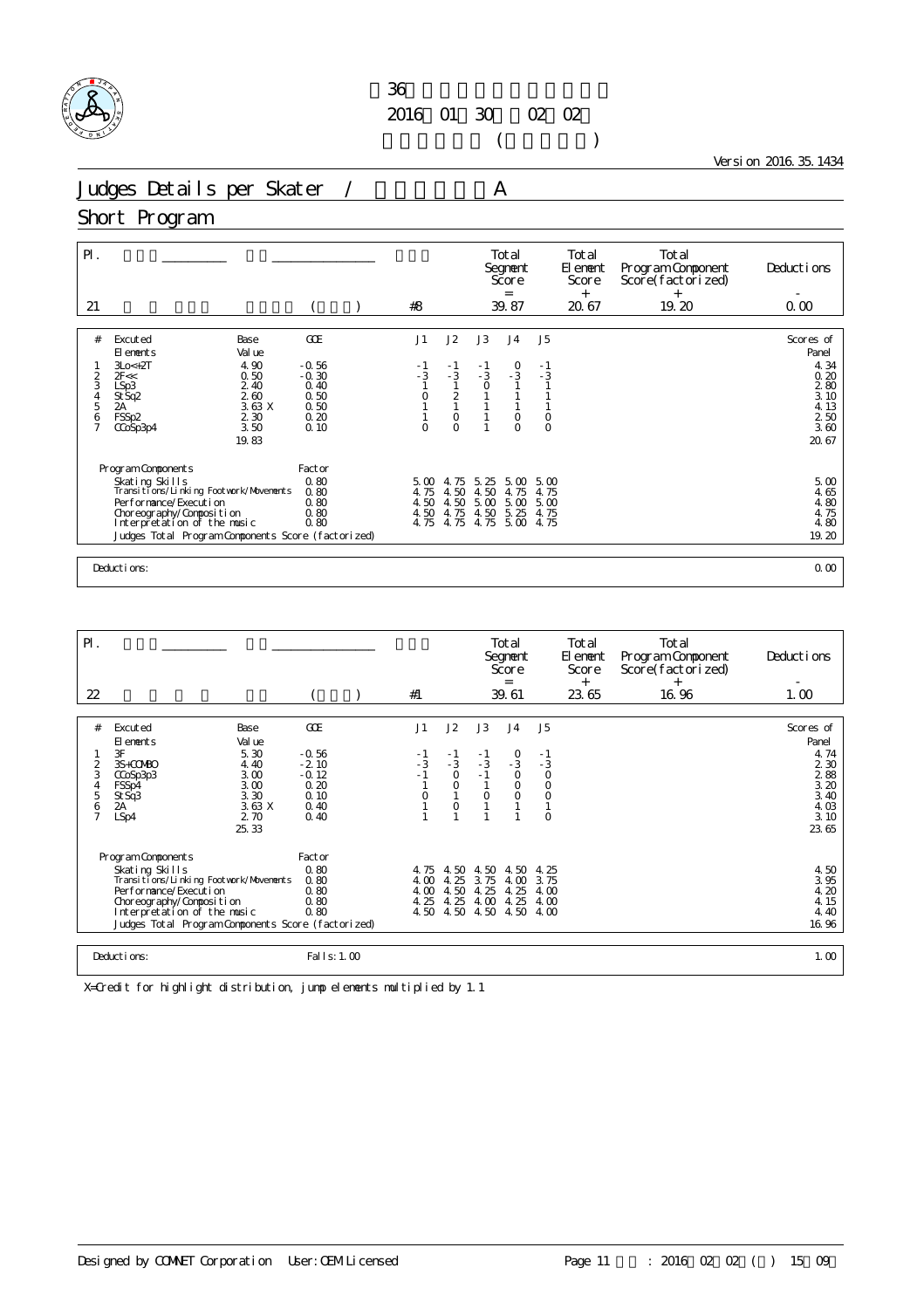

 $($ 

Version 2016.35.1434

Judges Details per Skater / A

#### Short Program

| $P$ .<br>23                   |                                                                                                                                                                                                                          |                                                         |                                                            | #23                                                            |                                                                                |                                            | Total<br>Segnent<br>Score<br>$=$<br>39.19                    |                                        | Total<br>El ement<br>Score<br>$^{+}$<br>21.67 | Total<br>Program Component<br>Score(factorized)<br>$^{+}$<br>18.52 | Deductions<br>1.00                                            |
|-------------------------------|--------------------------------------------------------------------------------------------------------------------------------------------------------------------------------------------------------------------------|---------------------------------------------------------|------------------------------------------------------------|----------------------------------------------------------------|--------------------------------------------------------------------------------|--------------------------------------------|--------------------------------------------------------------|----------------------------------------|-----------------------------------------------|--------------------------------------------------------------------|---------------------------------------------------------------|
| #                             | Excuted<br>Base<br>Val ue<br>El ements                                                                                                                                                                                   |                                                         | GOE                                                        | J1                                                             | J2                                                                             | J3                                         | J <sub>4</sub>                                               | J <sub>5</sub>                         |                                               |                                                                    | Scores of<br>Panel                                            |
| 3<br>5<br>6<br>$\overline{7}$ | 3F < 1<br>FSSp4<br>$LSp4$<br>$3T+2T$<br>St Sq2<br>2A<<br>CCoSp3p4<br>22.39                                                                                                                                               | 1.90<br>3.00<br>2.70<br>6.16 X<br>260<br>2 53 X<br>3.50 | $-0.90$<br>0.20<br>0.60<br>0.28<br>0.10<br>$-1.50$<br>0.50 | $-3$<br>$\circ$<br>$\begin{array}{c} 1 \\ 0 \\ -3 \end{array}$ | $-3$<br>$\begin{matrix} 0 \\ 2 \\ 0 \\ 1 \\ -3 \end{matrix}$<br>$\overline{2}$ | $-3$<br>$\begin{matrix}0\\ -3\end{matrix}$ | $-3$<br>$\circ$<br>$\begin{matrix} 0 \\ 0 \\ 3 \end{matrix}$ | $-3$<br>$\frac{0}{0}$<br>$\frac{3}{0}$ |                                               |                                                                    | 1.00<br>3.20<br>3.30<br>6.44<br>2 70<br>1.03<br>4.00<br>21.67 |
|                               | Program Components<br>Skating Skills<br>Transitions/Linking Footwork/Movements<br>Performance/Execution<br>Choreography/Composition<br>Interpretation of the music<br>Judges Total Program Components Score (factorized) |                                                         | Factor<br>0.80<br>0.80<br>0.80<br>0.80<br>0.80             | 4.50<br>4.25<br>4.50<br>4.25<br>4.75                           | 4.25<br>4.25<br>4.25<br>4.50<br>4.75                                           | 4.50<br>3.75<br>4.25<br>4.25<br>4.50       | 5.00<br>4.75<br>5.00<br>5.25<br>5.00                         | 5.00<br>4.75<br>5.25<br>5.00<br>5.25   |                                               |                                                                    | $4.65$<br>$4.35$<br>4.65<br>4.65<br>4.85<br>18.52             |
|                               | Deductions:                                                                                                                                                                                                              |                                                         | Fal I s: 1.00                                              |                                                                |                                                                                |                                            |                                                              |                                        |                                               |                                                                    | 1.00                                                          |

| $\mathsf{P}$ .      |                                                         |                 |                  |                     |                     | Total<br>Segnent<br>Score<br>$=$ |                    | Total<br>El ement<br>Score | Total<br>Program Component<br>Score(factorized) | Deductions                    |
|---------------------|---------------------------------------------------------|-----------------|------------------|---------------------|---------------------|----------------------------------|--------------------|----------------------------|-------------------------------------------------|-------------------------------|
| 24                  |                                                         |                 | #12              |                     |                     | 38.73                            |                    | $^{+}$<br>22 29            | $^{+}$<br>16.44                                 | 0.00                          |
|                     |                                                         |                 |                  |                     |                     |                                  |                    |                            |                                                 |                               |
| #                   | Excuted<br>Base                                         | GOE             | J1               | J2                  | J3                  | J <sub>4</sub>                   | J5                 |                            |                                                 | Scores of                     |
|                     | Val ue<br>El ements                                     |                 |                  |                     |                     |                                  |                    |                            |                                                 | Panel                         |
|                     | 2.70<br>$LSp4$<br>$3S+2T$                               | $-0.18$         | $\frac{-2}{1}$   | 0                   | $\circ$<br>$-1$     | $^{0}_{-2}$                      | - 1<br>$-1$        |                            |                                                 | $\substack{2\\5.00}$          |
| 2<br>3              | 5.70<br>3.00<br>FSSp4                                   | $-0.70$<br>0.04 |                  | $\circ$<br>$-1$     | $\Omega$            | $\Omega$                         | $\Omega$           |                            |                                                 | 3.04                          |
| 4                   | 1.90<br>$rac{2F}{2A}$                                   | 0.24            | $\frac{0}{2}$    |                     |                     |                                  |                    |                            |                                                 | $\frac{2}{2}$ $\frac{14}{83}$ |
| 5                   | 3.63X                                                   | $-0.80$         |                  | $-1$                | $-2$                | $-1$                             | $-2$               |                            |                                                 |                               |
| 6<br>$\overline{7}$ | 3.30<br>St Sq3<br>3.50                                  | $-0.14$<br>0.10 | $-1$<br>$\Omega$ | $\circ$<br>$\Omega$ | $\circ$<br>$\Omega$ | $\circ$                          | $\circ$<br>$\circ$ |                            |                                                 | 3.16<br>3.60                  |
|                     | CCoSp3p4<br>23.73                                       |                 |                  |                     |                     |                                  |                    |                            |                                                 | 22 29                         |
|                     |                                                         |                 |                  |                     |                     |                                  |                    |                            |                                                 |                               |
|                     | Program Components                                      | Factor          |                  |                     |                     |                                  |                    |                            |                                                 |                               |
|                     | Skating Skills                                          | 0.80            | 4.00             | 4.25                | 4.50                | 4.75                             | 4.50               |                            |                                                 | 4.40                          |
|                     | Transi ti ons/Li nki ng Footvork/Movements              | 0.80            | 3.25             | 4.25                | 3.75                | 4.50                             | 4.25               |                            |                                                 | 4.00                          |
|                     | Per for mance/Execution                                 | 0.80            | 3.00             | 4.25                | 4.00                | 4.50                             | 4.25               |                            |                                                 | 4.00                          |
|                     | Choreography/Composition<br>Interpretation of the music | 0.80<br>0.80    | 3.25<br>3.25     | 4.25<br>4.25        | 3.75<br>4.00        | 4.75<br>4.75                     | 4.25<br>4.25       |                            |                                                 | 4.05<br>4.10                  |
|                     | Judges Total Program Components Score (factorized)      |                 |                  |                     |                     |                                  |                    |                            |                                                 | 16.44                         |
|                     |                                                         |                 |                  |                     |                     |                                  |                    |                            |                                                 |                               |
|                     | Deductions:                                             |                 |                  |                     |                     |                                  |                    |                            |                                                 | 0.00                          |
|                     |                                                         |                 |                  |                     |                     |                                  |                    |                            |                                                 |                               |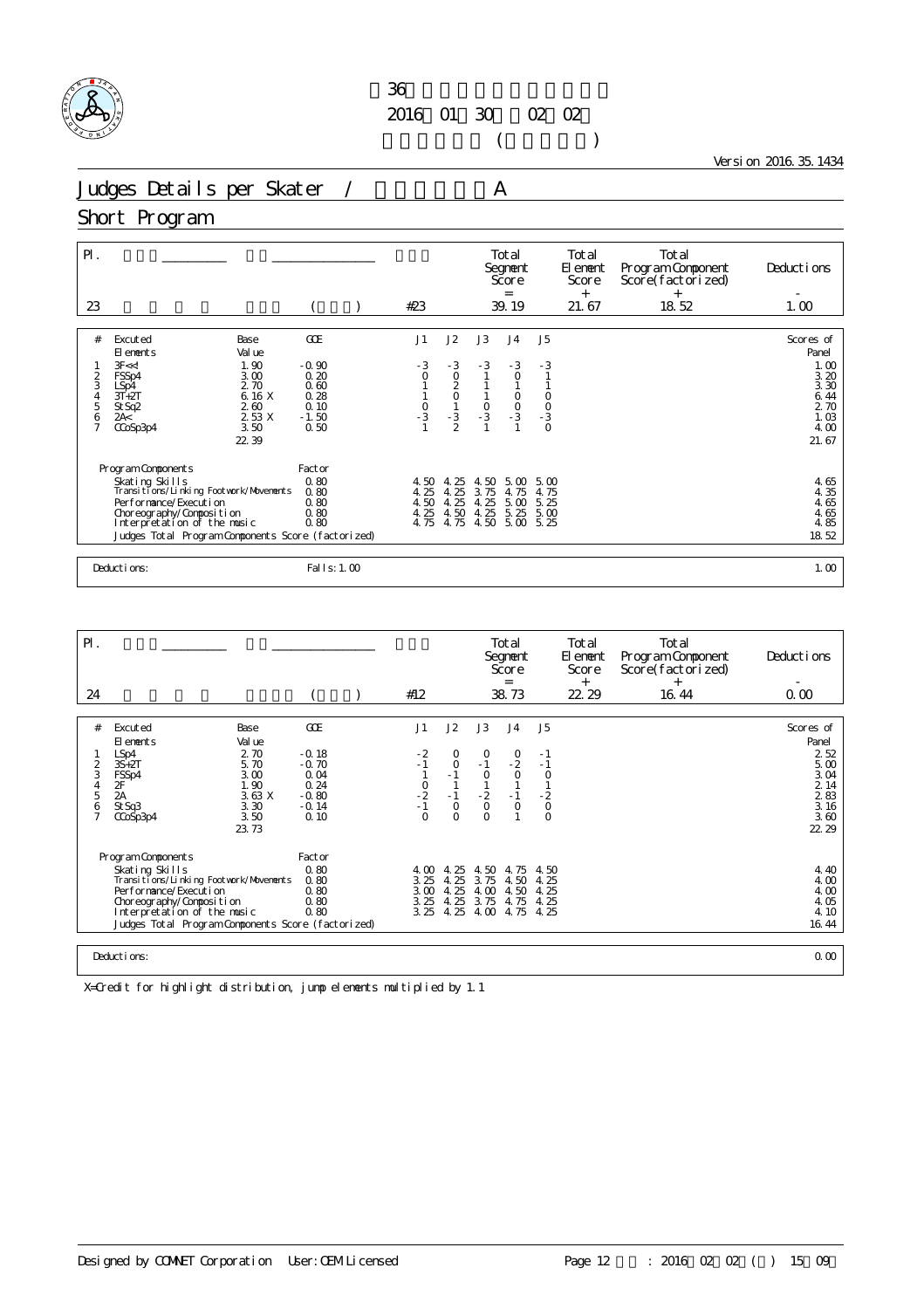

 $($ 

Version 2016.35.1434

Judges Details per Skater / A

#### Short Program

| $\mathsf{P}$ .<br>25           |                                                                                                                                                                                                                            |                                       |                                               | #43                                  |                                      |                                      | Total<br>Segnent<br>Score<br>$=$<br>38.53 |                                      | Total<br>El ement<br>Score<br>$^{+}$<br>22 01 | Total<br>Program Component<br>Score(factorized)<br>$^{+}$<br>18.52 | Deductions<br>$2\omega$                                              |
|--------------------------------|----------------------------------------------------------------------------------------------------------------------------------------------------------------------------------------------------------------------------|---------------------------------------|-----------------------------------------------|--------------------------------------|--------------------------------------|--------------------------------------|-------------------------------------------|--------------------------------------|-----------------------------------------------|--------------------------------------------------------------------|----------------------------------------------------------------------|
| #                              | Excuted<br>El ements                                                                                                                                                                                                       | Base<br>Val ue                        | GOE                                           | J1                                   | J2                                   | J3                                   | J <sub>4</sub>                            | J5                                   |                                               |                                                                    | Scores of<br>Panel                                                   |
| $\frac{2}{3}$<br>$\frac{4}{5}$ | 3F!<br>3T+COMBO<br>CCoSp3p4<br>FSSp3<br>2A                                                                                                                                                                                 | 5.30<br>4.30<br>3.50<br>2.60<br>3.63X | $-2.10$<br>$-2.10$<br>0.40<br>$-0.02$<br>0.30 | $-3$<br>$-3$<br>0<br>0<br>0<br>1     | $-3$<br>$-3$<br>$-2$<br>$-1$<br>0    | $-3$<br>$-3$<br>1<br>$-1$            | $-3$<br>$-3$<br>$\circ$                   | $-3$<br>- 3<br>$\circ$<br>$\circ$    |                                               |                                                                    | 3.20<br>2.20<br>$\overline{3}$ , $\overline{90}$<br>$\frac{2}{3}$ 58 |
| 6<br>$\overline{7}$            | St Sq2<br>LSp4                                                                                                                                                                                                             | 260<br>2.70<br>24.63                  | 0.10<br>0.80                                  | $\frac{0}{2}$                        | $\circ$                              | $\circ$                              | $\overline{2}$                            | $\frac{0}{2}$                        |                                               |                                                                    | 2 70<br>3.50<br>22.01                                                |
|                                |                                                                                                                                                                                                                            |                                       | Factor                                        |                                      |                                      |                                      |                                           |                                      |                                               |                                                                    |                                                                      |
|                                | Program Components<br>Skating Skills<br>Transitions/Linking Footwork/Movements<br>Per for mance/Execution<br>Choreography/Composition<br>Interpretation of the music<br>Judges Total Program Components Score (factorized) |                                       |                                               | 4.75<br>4.00<br>4.25<br>4.50<br>4.25 | 4.50<br>4.00<br>4.25<br>4.25<br>4.50 | 4.50<br>3.75<br>4.00<br>4.00<br>4.25 | 5.25<br>5.00<br>5.25<br>5.50<br>5.50      | 5.25<br>5.00<br>5.25<br>5.00<br>5.00 |                                               |                                                                    | 4.85<br>4.35<br>4.60<br>4.65<br>4.70<br>18.52                        |
|                                | Deductions:                                                                                                                                                                                                                |                                       | Fal I s: 2 00                                 |                                      |                                      |                                      |                                           |                                      |                                               |                                                                    | 2 <sub>0</sub>                                                       |

| $P$ .                                               |                                                                                                                                                                                                                              |                                                                                  |                                                                |                                                      |                                                      |                                      | Total<br>Segnent<br>Score<br>$=$                           |                                       | Total<br>El ement<br>Score<br>$^{+}$ | Total<br>Program Component<br>Score(factorized)<br>$^{+}$ | Deductions                                                                                          |
|-----------------------------------------------------|------------------------------------------------------------------------------------------------------------------------------------------------------------------------------------------------------------------------------|----------------------------------------------------------------------------------|----------------------------------------------------------------|------------------------------------------------------|------------------------------------------------------|--------------------------------------|------------------------------------------------------------|---------------------------------------|--------------------------------------|-----------------------------------------------------------|-----------------------------------------------------------------------------------------------------|
| 26                                                  |                                                                                                                                                                                                                              |                                                                                  |                                                                | #22                                                  |                                                      |                                      | 38.42                                                      |                                       | 20.50                                | 17.92                                                     | 0.00                                                                                                |
| #<br>$\frac{2}{3}$<br>4<br>5<br>6<br>$\overline{7}$ | Excuted<br>El ements<br>$\frac{2\mathsf{F}}{2\mathsf{A}}$<br>FSSp4<br>LSp3<br>$2$ Lze+ $2$ T<br>CCoSp3p4<br>St Sq2                                                                                                           | Base<br>Val ue<br>1.90<br>3.30<br>3.00<br>2.40<br>3.08 X<br>3.50<br>260<br>19.78 | GOE<br>0.12<br>0.30<br>0.30<br>0.20<br>$-0.60$<br>0.10<br>0.30 | J1<br>$\frac{2}{0}$                                  | J2<br>$\circ$<br>0<br>$-\frac{2}{1}$                 | J3<br>$-2$<br>$-2$<br>0              | J <sub>4</sub><br>$\circ$<br>$-2$<br>$-2$<br>0<br>$\Omega$ | J <sub>5</sub><br>$-2$<br>$-2$<br>$0$ |                                      |                                                           | Scores of<br>Panel<br>$\frac{2}{3}$ $\frac{02}{60}$<br>3.30<br>2.60<br>$248$ $360$<br>2 90<br>20.50 |
|                                                     | Program Components<br>Skating Skills<br>Transi ti ons/Li nki ng Footvork/Movements<br>Performance/Execution<br>Choreography/Composition<br>Interpretation of the music<br>Judges Total Program Components Score (factorized) | Factor<br>0.80<br>0.80<br>0.80<br>0.80<br>0.80                                   | 4.50<br>4.50<br>4.75<br>5.00<br>4.75                           | 25<br>$\overline{4}$<br>4.25<br>4.25<br>4.50<br>4.25 | 25<br>$\overline{4}$<br>4.00<br>4.25<br>4.50<br>4.50 | 4.50<br>4.75<br>4.50<br>4.75<br>4.50 | 4.75<br>4.25<br>4.50<br>4.50<br>4.50                       |                                       |                                      | 4.45<br>4.35<br>4.45<br>4.65<br>4.50<br>17.92             |                                                                                                     |
|                                                     | Deductions:                                                                                                                                                                                                                  |                                                                                  |                                                                |                                                      |                                                      |                                      |                                                            |                                       | 0.00                                 |                                                           |                                                                                                     |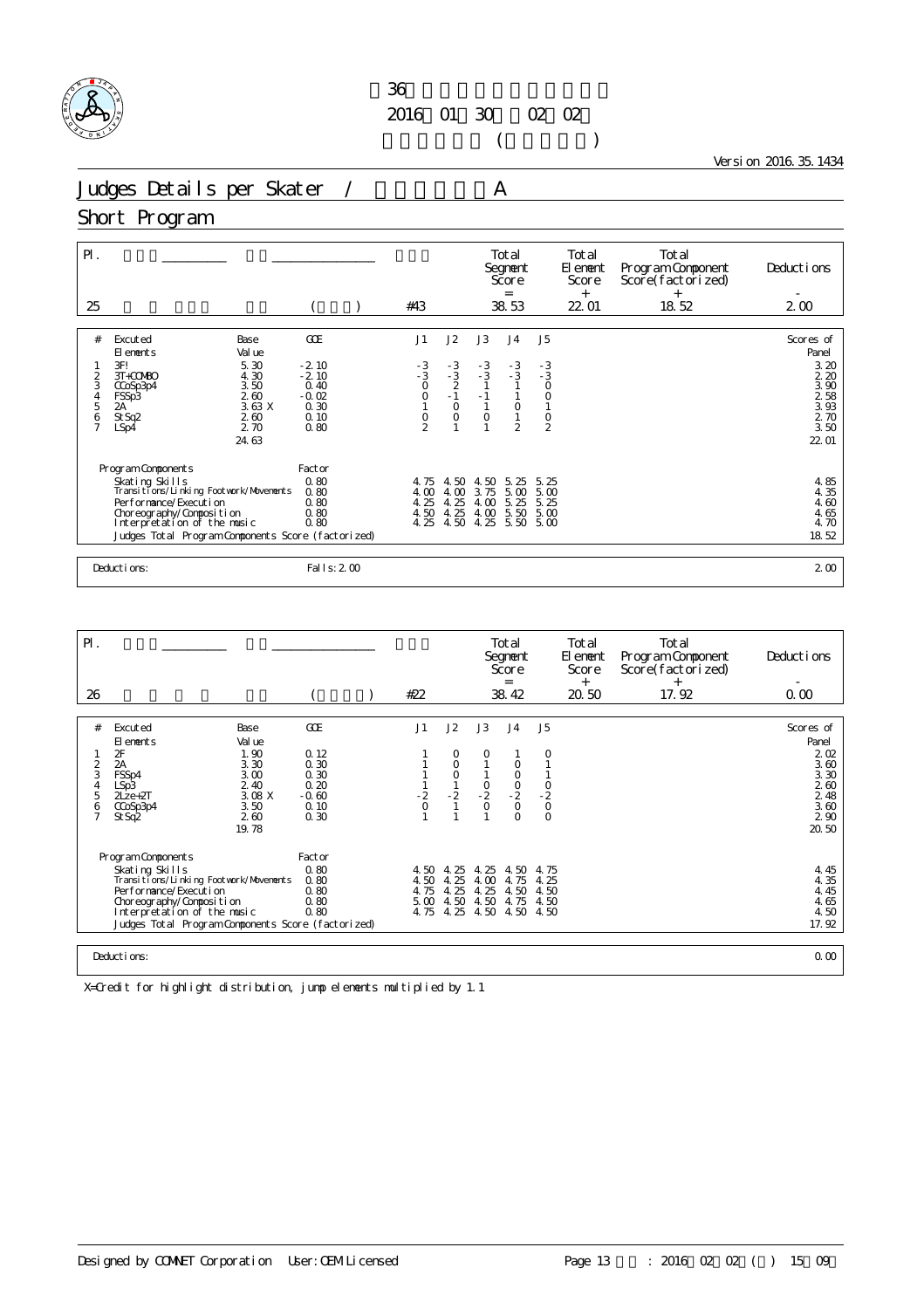

 $($ 

Version 2016.35.1434

Judges Details per Skater / A

### Short Program

| J2<br>GOE<br>J1<br>J3<br>J <sub>4</sub><br>J <sub>5</sub><br>#<br>Excuted<br>Base<br>Val ue<br>El ements<br>$-3$<br>5.60<br>$-3$<br>$-2$<br>$-3$<br>$-3$<br>$3T+3T<<$<br>$-1.96$<br>$0$<br>$-3$<br>$-3$<br>3.50<br>$\circ$<br>0.20<br>$\frac{2}{3}$<br>$\circ$<br>CCoSp3p4<br>0.20<br>$\frac{0}{3}$<br>$-3$<br>$-3$<br>2.40<br>LSp3<br>$-3$<br>$-3$<br>0.55X<br>$\frac{4}{5}$<br>$-0.30$<br>2F <<<br>2A<br>3.63 X<br>0.30<br>6<br>$\circ$<br>0.20<br>$\frac{0}{2}$<br>3.30<br>$\begin{matrix} 0 \\ 0 \end{matrix}$<br>St Sq3<br>$\overline{7}$<br>$-3$<br>$\circ$<br>2 3 0<br>$-0.30$<br>$\Omega$<br>FSSp2<br>21.28<br>Program Components<br>Factor<br>Skating Skills<br>Transitions/Linking Footwork/Movements<br>0.80<br>4.50<br>4.75<br>4.50<br>5.00<br>5.00<br>4.25<br>0.80<br>4.50<br>4.50<br>4.25<br>4.75<br>Per for mance/Execution<br>0.80<br>4.00<br>5.00<br>4.50<br>4.75<br>4.50<br>4.25<br>0.80<br>4.50<br>4.50<br>4.25<br>Choreography/Composition<br>4.75<br>Interpretation of the music<br>0.80<br>4.25<br>4.75<br>4.75<br>4.25<br>5.00<br>Judges Total Program Components Score (factorized) | $\mathsf{P}$ .<br>27 | #17 |  | Total<br>Segnent<br>Score<br>$=$<br>37.86 | Total<br>El ement<br>Score<br>$^{+}$<br>19.62 | Total<br>Program Component<br>Score(factorized)<br>$+$<br>18.24 | Deductions<br>0.00                                                                           |
|-------------------------------------------------------------------------------------------------------------------------------------------------------------------------------------------------------------------------------------------------------------------------------------------------------------------------------------------------------------------------------------------------------------------------------------------------------------------------------------------------------------------------------------------------------------------------------------------------------------------------------------------------------------------------------------------------------------------------------------------------------------------------------------------------------------------------------------------------------------------------------------------------------------------------------------------------------------------------------------------------------------------------------------------------------------------------------------------------------------|----------------------|-----|--|-------------------------------------------|-----------------------------------------------|-----------------------------------------------------------------|----------------------------------------------------------------------------------------------|
|                                                                                                                                                                                                                                                                                                                                                                                                                                                                                                                                                                                                                                                                                                                                                                                                                                                                                                                                                                                                                                                                                                             |                      |     |  |                                           |                                               |                                                                 | Scores of<br>Panel<br>3.64<br>3.70<br>260<br>0.25<br>3.93<br>3.50<br>2 <sub>0</sub><br>19.62 |
| Deductions:                                                                                                                                                                                                                                                                                                                                                                                                                                                                                                                                                                                                                                                                                                                                                                                                                                                                                                                                                                                                                                                                                                 |                      |     |  |                                           |                                               |                                                                 | 4.75<br>4.45<br>4.55<br>4.45<br>4.60<br>18.24<br>0.00                                        |

| $\mathsf{P}$ .                                       |                                                                                                                                                                                                                                |                                                                        |                                                                  |                                            |                                                                  |                                                           | Total<br>Segnent<br>Score<br>$=$                                      |                                                                        | Total<br>El ement<br>Score<br>$^{+}$ | Total<br>Program Component<br>Score(factorized)<br>$^{+}$ | Deductions                                                                                                 |
|------------------------------------------------------|--------------------------------------------------------------------------------------------------------------------------------------------------------------------------------------------------------------------------------|------------------------------------------------------------------------|------------------------------------------------------------------|--------------------------------------------|------------------------------------------------------------------|-----------------------------------------------------------|-----------------------------------------------------------------------|------------------------------------------------------------------------|--------------------------------------|-----------------------------------------------------------|------------------------------------------------------------------------------------------------------------|
| 28                                                   |                                                                                                                                                                                                                                |                                                                        |                                                                  | #27                                        |                                                                  |                                                           | 37.81                                                                 |                                                                        | 21.09                                | 16.72                                                     | 0.00                                                                                                       |
| #                                                    | Excuted                                                                                                                                                                                                                        | Base                                                                   | GOE                                                              | J1                                         | J2                                                               | J3                                                        | J <sub>4</sub>                                                        | J5                                                                     |                                      |                                                           | Scores of                                                                                                  |
| 2<br>3<br>$\overline{4}$<br>5<br>6<br>$\overline{7}$ | El ements<br>2А<br>$3S+2T$<br>CCoSp3p4<br>2F<br>LSp1<br>FSSp3<br>St Sq3                                                                                                                                                        | Val ue<br>3.30<br>5.70<br>3.50<br>209X<br>1.50<br>260<br>3.30<br>21.99 | $-0.90$<br>$-0.14$<br>0.20<br>0.12<br>$-0.12$<br>$-0.06$<br>0.00 | - 1<br>$\circ$<br>0<br>$\circ$<br>$\Omega$ | $\frac{-2}{1}$<br>$\circ$<br>$\circ$<br>$-1$<br>$-1$<br>$\Omega$ | $-2$<br>$\circ$<br>$\circ$<br>$-1$<br>$\circ$<br>$\Omega$ | $-2$<br>$\circ$<br>O<br>$\circ$<br>$\circ$<br>$\mathsf O$<br>$\Omega$ | $\frac{2}{0}$<br>$\Omega$<br>$\circ$<br>$\mathsf{O}\xspace$<br>$\circ$ |                                      |                                                           | Panel<br>$2,40$<br>5.56<br>3.70<br>221<br>1.38<br>$\begin{array}{c} 2 & 54 \\ 3 & 30 \end{array}$<br>21.09 |
|                                                      | Program Components<br>Skating Skills<br>Transi ti ons/Li nki ng Footvork/Movements<br>Per for mance/Execution<br>Choreography/Composition<br>Interpretation of the music<br>Judges Total Program Components Score (factorized) |                                                                        | Factor<br>0.80<br>0.80<br>0.80<br>0.80<br>0.80                   | 4.25<br>4.50<br>4.25                       | 4.50 3.75<br>3.50<br>3.50<br>3.75<br>4.50 3.50                   | 4.25<br>3.50<br>4.00<br>3.75<br>4.00                      | 4.50<br>4.25<br>4.50<br>4.50<br>4.75                                  | 4.75<br>4.25<br>4.50<br>4.50<br>4.50                                   |                                      |                                                           | 4.35<br>3.95<br>4.20<br>4.15<br>4.25<br>16.72                                                              |
|                                                      | Deductions:                                                                                                                                                                                                                    |                                                                        |                                                                  |                                            |                                                                  |                                                           |                                                                       |                                                                        |                                      |                                                           | 0.00                                                                                                       |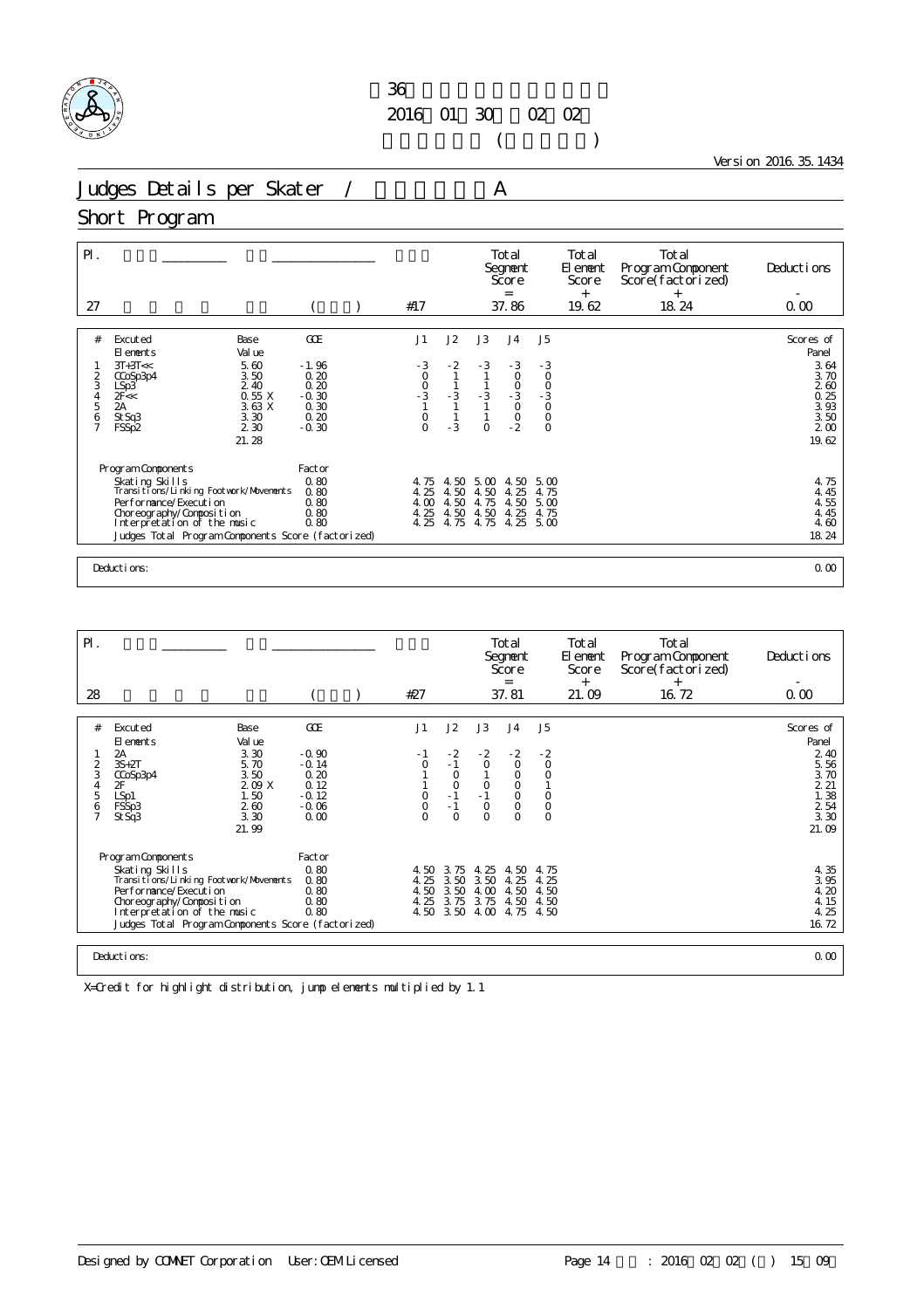

 $($ 

Version 2016.35.1434

Judges Details per Skater / A

### Short Program

| $P$ .<br>29                            |                                                                                                                                                                                                                            |                                                                      | #24                                                         |                                                                            |                                                          | Total<br>Segnent<br>Score<br>$=$<br>37.60                 |                                                                     | Total<br>El ement<br>Score<br>$+$<br>21.08 | Total<br>Program Component<br>Score(factorized)<br>$^{+}$<br>16.52 | Deductions<br>0.00                                                                              |
|----------------------------------------|----------------------------------------------------------------------------------------------------------------------------------------------------------------------------------------------------------------------------|----------------------------------------------------------------------|-------------------------------------------------------------|----------------------------------------------------------------------------|----------------------------------------------------------|-----------------------------------------------------------|---------------------------------------------------------------------|--------------------------------------------|--------------------------------------------------------------------|-------------------------------------------------------------------------------------------------|
| #<br>$\frac{2}{3}$<br>4<br>5<br>6<br>7 | Excuted<br>Base<br>Val ue<br>El ements<br>5.60<br>$3T+2T$<br>2.40<br>LSp3<br>1.80<br>St Sq1<br>3.63 X<br>2A<br>FSSp4<br>3.00<br>2F<br>209 X<br>3.50<br>CCoSp3p4<br>22.02                                                   | GOE<br>0.00<br>$-0.24$<br>0.00<br>$-0.90$<br>$-0.06$<br>0.06<br>0.20 | J1<br>0<br>$-1$<br>$-2$<br>$-2$<br>0<br>$\circ$<br>$\Omega$ | J2<br>$\circ$<br>$-1$<br>$\circ$<br>$-1$<br>$\circ$<br>$\circ$<br>$\Omega$ | J3<br>0<br>$-1$<br>$-2$<br>$-1$<br>$\circ$               | J <sub>4</sub><br>$\circ$<br>$\circ$<br>$-2$<br>$-2$<br>0 | J <sub>5</sub><br>$\circ$<br>$-1$<br>$-2$<br>$-2$<br>$0$<br>$\circ$ |                                            |                                                                    | Scores of<br>Panel<br>5.60<br>2 16<br>1.80<br>2 73<br>$\frac{2}{2}$ 94<br>2 15<br>3.70<br>21.08 |
|                                        | Program Components<br>Skating Skills<br>Transitions/Linking Footvork/Movements<br>Per for mance/Execution<br>Choreography/Composition<br>Interpretation of the music<br>Judges Total Program Components Score (factorized) | Factor<br>0.80<br>0.80<br>0.80<br>0.80<br>0.80                       | 4.00<br>3.75<br>4.25<br>3.75<br>4.25                        | 3.75<br>3.75<br>3.75<br>4.00<br>4.00                                       | $\infty$<br>4.<br>3.50<br>$\infty$<br>4.<br>3.75<br>4.00 | 75<br>4.<br>4.50<br>4.75<br>4.75<br>4.50                  | 4.50<br>4.25<br>25<br>4.<br>4.25<br>4.25                            |                                            |                                                                    | 4.20<br>3.95<br>4.20<br>4.10<br>4.20<br>16.52                                                   |
|                                        | Deductions:                                                                                                                                                                                                                |                                                                      |                                                             |                                                                            |                                                          |                                                           |                                                                     |                                            |                                                                    | 0.00                                                                                            |

| $\mathsf{P}$ .<br>30                         |                                                                                                                                                                                                                                |                                                                                    |                                                                | #19                                      |                                                 |                                                | Total<br>Segnent<br>Score<br>$=$<br>37.02                   |                                                              | Total<br>El ement<br>Score<br>$^{+}$<br>20.18 | Total<br>Program Component<br>Score(factorized)<br>$^{+}$<br>17.84 | Deductions<br>1.00                                                                          |
|----------------------------------------------|--------------------------------------------------------------------------------------------------------------------------------------------------------------------------------------------------------------------------------|------------------------------------------------------------------------------------|----------------------------------------------------------------|------------------------------------------|-------------------------------------------------|------------------------------------------------|-------------------------------------------------------------|--------------------------------------------------------------|-----------------------------------------------|--------------------------------------------------------------------|---------------------------------------------------------------------------------------------|
|                                              |                                                                                                                                                                                                                                |                                                                                    |                                                                |                                          |                                                 |                                                |                                                             |                                                              |                                               |                                                                    |                                                                                             |
| #<br>$\overline{2}$<br>3<br>4<br>5<br>6<br>7 | Excuted<br>El ements<br>2F<br>CCoSp3p4<br>St Sq2<br>$3T + CO$ $RO$<br>2A<br>FSSp3<br>LSp2                                                                                                                                      | Base<br>Val ue<br>1.90<br>3.50<br>2.60<br>4.73 X<br>3.63 X<br>260<br>1.90<br>20.86 | GOE<br>0.12<br>0.20<br>0.70<br>$-2.10$<br>0.30<br>0.00<br>0.10 | J1<br>O<br>$-3$<br>$\bar{0}$<br>$\Omega$ | J2<br>0<br>$\frac{2}{3}$<br>$\circ$<br>$\Omega$ | J3<br>$\frac{2}{3}$<br>$\mathbf{1}$<br>$\circ$ | J <sub>4</sub><br>0<br>$\frac{1}{3}$<br>$\circ$<br>$\Omega$ | J5<br>0<br>$\circ$<br>$-3$<br>$\circ$<br>$\circ$<br>$\Omega$ |                                               |                                                                    | Scores of<br>Panel<br>202<br>3.70<br>3.30<br>2.63<br>3.93<br>260<br>2 <sub>0</sub><br>20.18 |
|                                              | Program Components<br>Skating Skills<br>Transi ti ons/Li nki ng Footvork/Movements<br>Per for mance/Execution<br>Choreography/Composition<br>Interpretation of the music<br>Judges Total Program Components Score (factorized) |                                                                                    | Factor<br>0.80<br>0.80<br>0.80<br>0.80<br>0.80                 | 4.25<br>3.75<br>3.75<br>4.00<br>4.00     | 4.25<br>4.50<br>4.50<br>4.50<br>4.25            | 4.75<br>4.25<br>4.75<br>4.50<br>5.00           | 4.75<br>4.50<br>4.50<br>4.75<br>5.00                        | 4.75<br>4.25<br>4.75<br>4.50<br>4.75                         |                                               |                                                                    | 4.55<br>4.25<br>4.45<br>4.45<br>4.60<br>17.84                                               |
|                                              | Deductions:                                                                                                                                                                                                                    |                                                                                    | Fal I s: 1.00                                                  |                                          |                                                 |                                                |                                                             |                                                              |                                               |                                                                    | 1.00                                                                                        |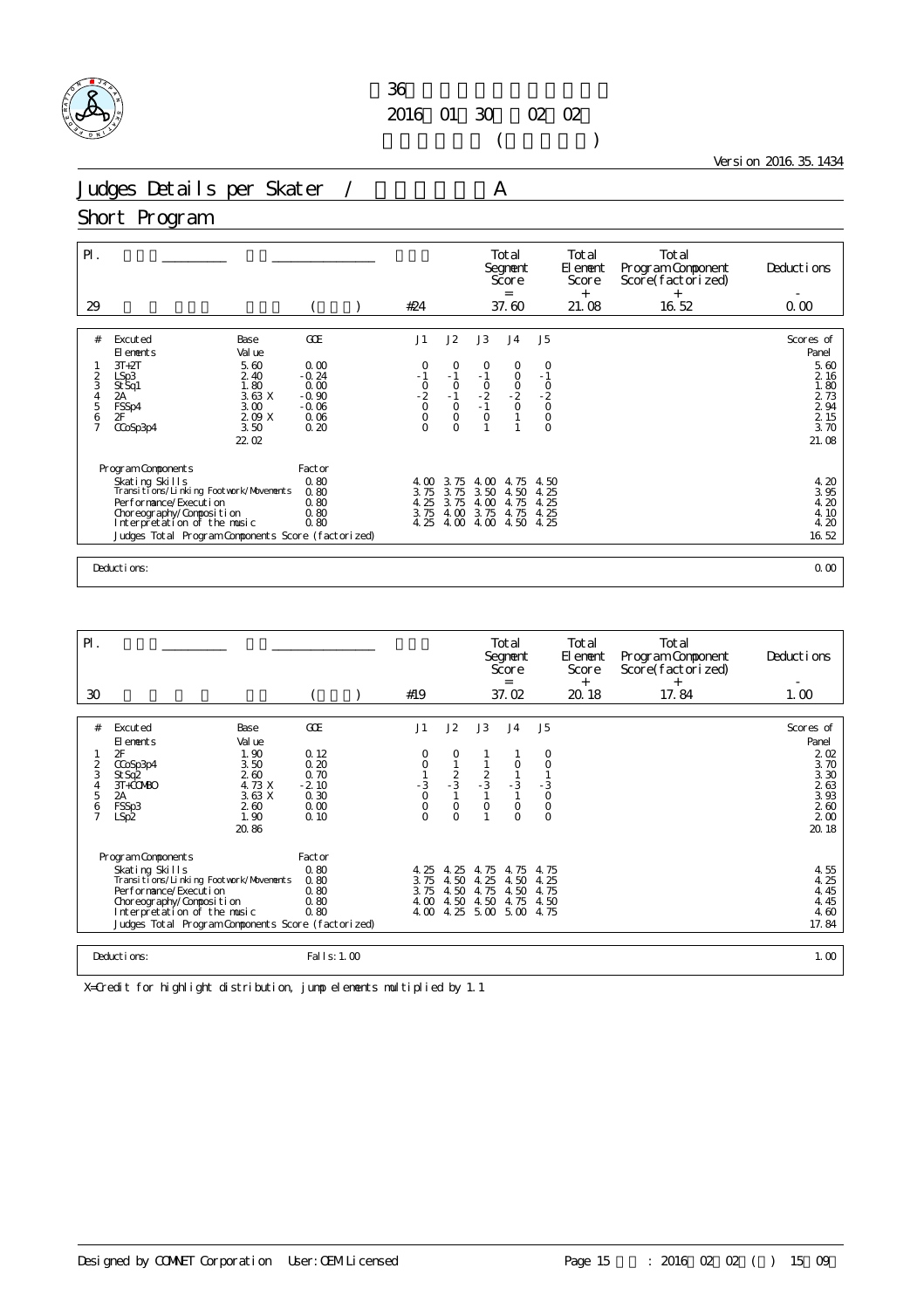

 $($ 

Version 2016.35.1434

Judges Details per Skater / A

#### Short Program

| $\mathsf{P}$ .<br>31                 |                                                                                                                       |                              |                                 | #21                          |                                                   |                              | Total<br>Segnent<br>Score<br>$=$<br>36.66    |                                   | Total<br>El ement<br>Score<br>$^{+}$<br>20.02 | Total<br>Program Component<br>Score(factorized)<br>$^{+}$<br>17.64 | Deductions<br>1.00               |
|--------------------------------------|-----------------------------------------------------------------------------------------------------------------------|------------------------------|---------------------------------|------------------------------|---------------------------------------------------|------------------------------|----------------------------------------------|-----------------------------------|-----------------------------------------------|--------------------------------------------------------------------|----------------------------------|
| #                                    | Excuted<br>El ements                                                                                                  | Base<br>Val ue               | GOE                             | J1                           | J2                                                | J3                           | J <sub>4</sub>                               | J5                                |                                               |                                                                    | Scores of<br>Panel               |
| $\frac{2}{3}$                        | $2T+2T$<br>LSp4<br>CCoSp3p4<br>2F<<                                                                                   | 260<br>2.70<br>3.50<br>0.55X | 0.00<br>0.14<br>0.20<br>$-0.30$ | O<br>$-3$                    | $\circ$<br>$-1$<br>$\mathbf{1}$<br>$-\frac{3}{1}$ | 0<br>$\frac{0}{-3}$          | 0<br>$\circ$<br>$-3$<br>$-3$<br>0            | 0<br>$\circ$<br>$-3$<br>$-3$<br>0 |                                               |                                                                    | 260<br>2 84<br>3.70              |
| $\frac{4}{5}$<br>6<br>$\overline{7}$ | 2A<br>St Sq3<br>FSSp4                                                                                                 | 3.63X<br>3.30<br>3.00        | 0.30<br>0.30<br>0.10            |                              | $\Omega$                                          | $\Omega$                     | $\circ$<br>$\Omega$                          | $\overline{0}$                    |                                               |                                                                    | $0.25$<br>$3.93$<br>3.60<br>3.10 |
|                                      | Program Components                                                                                                    | 19.28                        | Factor                          |                              |                                                   |                              |                                              |                                   |                                               |                                                                    | 20.02                            |
|                                      | Skating Skills<br>Transitions/Linking Footwork/Movements<br>Per for mance/Execution                                   |                              | 0.80<br>0.80<br>0.80<br>0.80    | 4.75<br>4.75<br>4.50<br>4.50 | 4.00<br>3.75<br>3.75<br>4.00                      | 4.75<br>3.75<br>4.25<br>4.50 | 4.50<br>4.25<br>25<br>$\overline{4}$<br>4.75 | 4.75<br>4.50<br>4.50<br>4.75      |                                               |                                                                    | 4.55<br>4.20<br>4.25<br>4.50     |
|                                      | Choreography/Composition<br>Interpretation of the music<br>0.80<br>Judges Total Program Components Score (factorized) |                              |                                 | 4.75                         | 4.00                                              | 4.50                         | 4.75                                         | 4.75                              |                                               |                                                                    | 4.55<br>17.64                    |
|                                      | Deductions:                                                                                                           |                              | Fal I s: 1.00                   |                              |                                                   |                              |                                              |                                   |                                               |                                                                    | 1.00                             |

| $\mathsf{P}$ .                          |                                                                                                                                                                                                                                |                                                                                 |                                                                      |                                                        |                                                               |                                          | Total<br>Segnent<br>Score<br>$=$                               |                                                                    | Total<br>El ement<br>Score | Total<br>Program Component<br>Score(factorized) | Deductions                                                                          |
|-----------------------------------------|--------------------------------------------------------------------------------------------------------------------------------------------------------------------------------------------------------------------------------|---------------------------------------------------------------------------------|----------------------------------------------------------------------|--------------------------------------------------------|---------------------------------------------------------------|------------------------------------------|----------------------------------------------------------------|--------------------------------------------------------------------|----------------------------|-------------------------------------------------|-------------------------------------------------------------------------------------|
| 32                                      |                                                                                                                                                                                                                                |                                                                                 |                                                                      | #35                                                    |                                                               |                                          | 36.48                                                          |                                                                    | $^{+}$<br>19.64            | $^{+}$<br>17.84                                 | 1.00                                                                                |
| #<br>$\overline{2}$<br>3<br>4<br>5<br>6 | Excuted<br>El ements<br>3S<<+COMBO<br>2A<br>FSSp4<br>2F<br>CCoSp3p4<br>St Sq3<br>LSp4                                                                                                                                          | Base<br>Val ue<br>1.30<br>3.30<br>3.00<br>1.90<br>3.50<br>3.30<br>2.70<br>19.00 | GOE<br>$-0.60$<br>$-0.10$<br>$-0.06$<br>0.00<br>0.40<br>0.40<br>0.60 | J1<br>- 3<br>$-1$<br>$-1$<br>$\circ$<br>$\overline{0}$ | J2<br>$-3$<br>$\circ$<br>$\circ$<br>$\circ$<br>$\overline{c}$ | J3<br>$-3$<br>O<br>$\circ$               | J <sub>4</sub><br>$-3$<br>$\circ$<br>$\circ$<br>$\overline{2}$ | J <sub>5</sub><br>$-3$<br>$\circ$<br>$\circ$<br>$\circ$<br>$\circ$ |                            |                                                 | Scores of<br>Panel<br>0.70<br>3.20<br>2 94<br>1.90<br>3.90<br>3.70<br>3.30<br>19.64 |
|                                         | Program Components<br>Skating Skills<br>Transi ti ons/Li nki ng Footvork/Movements<br>Per for mance/Execution<br>Choreography/Composition<br>Interpretation of the music<br>Judges Total Program Components Score (factorized) |                                                                                 |                                                                      | 4.25<br>4.50<br>4.25<br>4.00<br>4.25                   | 25<br>4.<br>4.25<br>4.50<br>4.50<br>4.50                      | 25<br>4.<br>3.75<br>3.75<br>4.00<br>4.00 | 75<br>4.<br>4.25<br>4.50<br>4.75<br>5.00                       | 5.25<br>5.00<br>5.00<br>5.00<br>5.00                               |                            |                                                 | 4.55<br>4.35<br>4.40<br>4.45<br>4.55<br>17.84                                       |
|                                         | Deductions:                                                                                                                                                                                                                    |                                                                                 | Fal I s: 1.00                                                        |                                                        |                                                               |                                          |                                                                |                                                                    |                            |                                                 | 1.00                                                                                |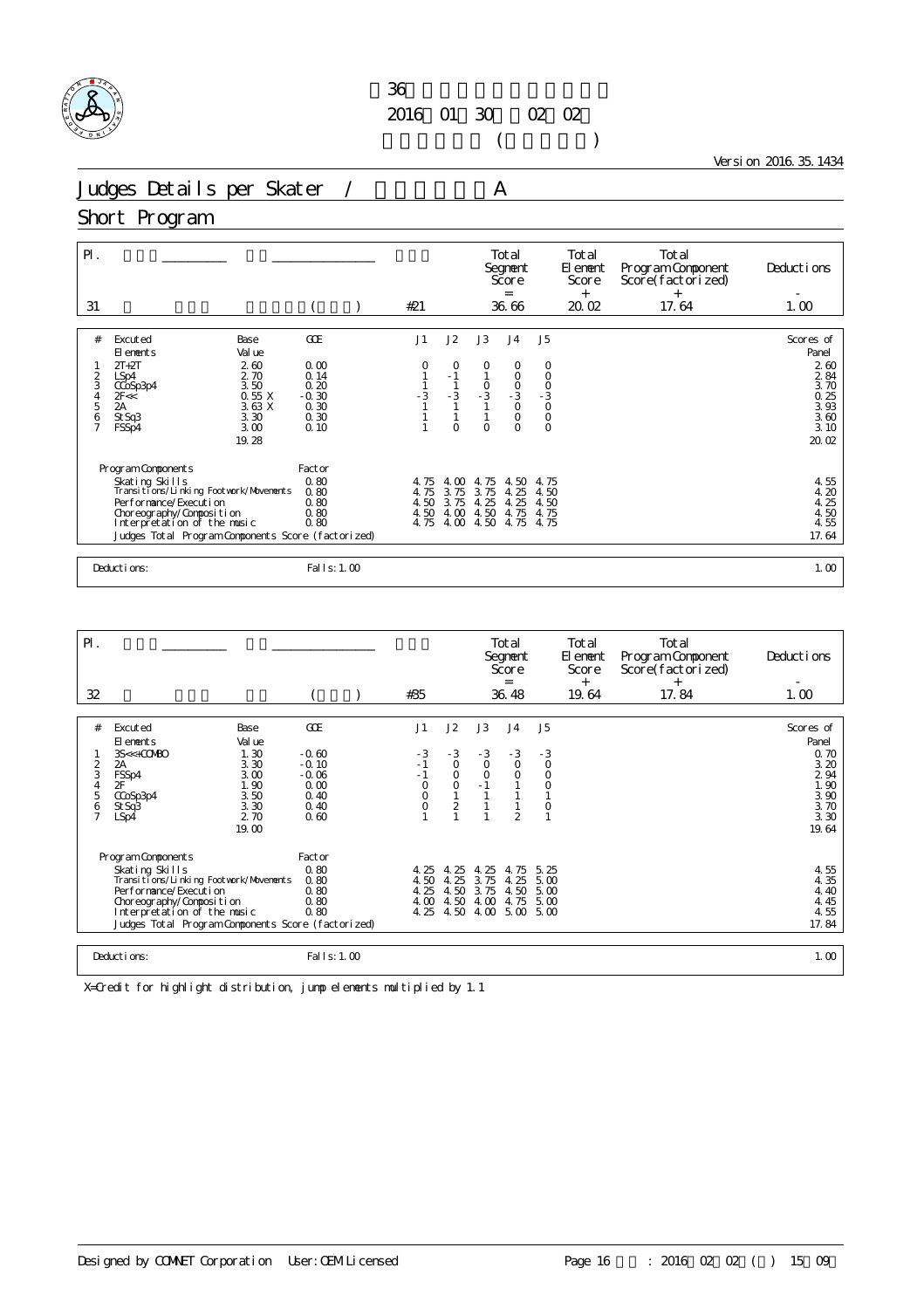

 $($ 

Version 2016.35.1434

Judges Details per Skater / A

### Short Program

| GOE<br>J1<br>J2<br>#<br>Excuted<br>Base<br>Val ue<br>El ements                                                                                                                                                                                                                                                                                                                                                                    | J3<br>J5<br>J <sub>4</sub><br>Scores of<br>Panel<br>$-3$<br>$-3$<br>$-3$<br>0.70<br>$-1$<br>$-1$<br>$-1$<br>2 70                                                              |
|-----------------------------------------------------------------------------------------------------------------------------------------------------------------------------------------------------------------------------------------------------------------------------------------------------------------------------------------------------------------------------------------------------------------------------------|-------------------------------------------------------------------------------------------------------------------------------------------------------------------------------|
| 1.30<br>$-3$<br>$3S<+OONBO$<br>$-3$<br>$-0.60$<br>$-2$<br>3.30<br>2<br>$-0.60$<br>$-1$<br>2A<br>3<br>$\circ$<br>$\circ$<br>3.00<br>0.10<br>FSSp4<br>2.70<br>0.30<br>$\begin{matrix} 0 \\ 0 \end{matrix}$<br>$\begin{array}{c} 4 \\ 5 \\ 6 \end{array}$<br>LSp4<br>StSq3<br>3.30<br>0.10<br>$\overline{0}$<br>-1<br>2F<br>2.09 X<br>$-0.18$<br>$-1$<br>$\overline{7}$<br>$\Omega$<br>3.50<br>0.20<br>$\Omega$<br>CCoSp3p4<br>19.19 | 3.10<br>$\circ$<br>$\circ$<br>$_{0}^{0}$<br>$3.00$<br>$3.40$<br>$\circ$<br>$\mathbf{1}$<br>$\circ$<br>$-1$<br>$\circ$<br>1.91<br>$\circ$<br>3.70<br>18.51                     |
| Program Components<br>Factor<br>0.80<br>Skating Skills<br>4.50<br>4.00<br>Transitions/Linking Footwork/Movements<br>0.80<br>4.00<br>4.25<br>Performance/Execution<br>0.80<br>4.25<br>3.75<br>0.80<br>4.50<br>4.00<br>Choreography/Composition<br>Interpretation of the music<br>0.80<br>4.75<br>4.00<br>Judges Total Program Components Score (factorized)<br>Deductions:                                                         | 4.25<br>4.50<br>4.45<br>4.25<br>5.00<br>4.00<br>4.25<br>4.75<br>4.35<br>4.25<br>4.50<br>5.00<br>4.40<br>4.00<br>4.50<br>5.00<br>4.25<br>4.55<br>4.75<br>5.00<br>17.60<br>0.00 |

| $\mathsf{P}$ .                     |                                                                 |                                                                |                                                            |  |                                                |                                                    |                                                | Total<br>Segnent<br>Score<br>$=$                                |                                                    | Total<br>El ement<br>Score<br>$^{+}$ | Total<br>Program Component<br>Score(factorized)<br>$^{+}$ | Deductions                                                  |
|------------------------------------|-----------------------------------------------------------------|----------------------------------------------------------------|------------------------------------------------------------|--|------------------------------------------------|----------------------------------------------------|------------------------------------------------|-----------------------------------------------------------------|----------------------------------------------------|--------------------------------------|-----------------------------------------------------------|-------------------------------------------------------------|
| 34                                 |                                                                 |                                                                |                                                            |  | #41                                            |                                                    |                                                | 35.01                                                           |                                                    | 18.73                                | 17.28                                                     | 1.00                                                        |
|                                    |                                                                 |                                                                |                                                            |  |                                                |                                                    |                                                |                                                                 |                                                    |                                      |                                                           |                                                             |
| #                                  | Excuted<br>El ements                                            | Base<br>Val ue                                                 | GOE                                                        |  | J1                                             | J2                                                 | J3                                             | J <sub>4</sub>                                                  | J <sub>5</sub>                                     |                                      |                                                           | Scores of<br>Panel                                          |
| $\overline{2}$<br>3<br>4<br>5<br>6 | 3T+COMBO<br>2F < d<br>CCoSp3p4<br>2A<br>FSSp4<br>St Sq2<br>LSp4 | 4.30<br>0.50<br>3.50<br>3.63X<br>3.00<br>260<br>2.70<br>20, 23 | $-2.10$<br>$-0.30$<br>0.20<br>0.00<br>0.00<br>0.20<br>0.50 |  | $-3$<br>$-3$<br>O<br>$\circ$<br>$\overline{O}$ | $-3/3$<br>$\circ$<br>$\circ$<br>$\circ$<br>$\circ$ | $-3$<br>$-3$<br>$\circ$<br>$\circ$<br>$\Omega$ | $-3$<br>$-3$<br>$\circ$<br>$\circ$<br>$\circ$<br>$\overline{2}$ | $-3$<br>$-3$<br>O<br>$\circ$<br>$\circ$<br>$\circ$ |                                      |                                                           | 220<br>0.20<br>3.70<br>3.63<br>3.00<br>280<br>3.20<br>18.73 |
|                                    | Program Components                                              |                                                                | Factor                                                     |  |                                                |                                                    |                                                |                                                                 |                                                    |                                      |                                                           |                                                             |
|                                    | Skating Skills<br>Transi ti ons/Li nki ng Footvork/Movements    |                                                                | 0.80<br>0.80                                               |  | 4.75<br>4.25                                   | 4.25<br>4.50                                       | 4.25<br>3.50                                   | 4.50<br>4.25                                                    | 4.75<br>4.50                                       |                                      |                                                           | 4.50<br>4.20                                                |
|                                    | Per for mance/Execution                                         |                                                                | 0.80                                                       |  | 4.00                                           | 4.25                                               | 3.75                                           | 4.50                                                            | 4.50                                               |                                      |                                                           | 4.20                                                        |
|                                    | Choreography/Composition<br>Interpretation of the music         |                                                                | 0.80<br>0.80                                               |  | 4.50                                           | 4.50<br>4.00 4.25                                  | 3.75<br>4.00                                   | 4.75<br>4.75                                                    | 4.50<br>4.50                                       |                                      |                                                           | 4.40<br>4.30                                                |
|                                    | Judges Total Program Components Score (factorized)              |                                                                |                                                            |  |                                                |                                                    |                                                |                                                                 |                                                    |                                      |                                                           | 17.28                                                       |
|                                    |                                                                 |                                                                |                                                            |  |                                                |                                                    |                                                |                                                                 |                                                    |                                      |                                                           |                                                             |
|                                    | Deductions:                                                     |                                                                | Fal I s: 1.00                                              |  |                                                |                                                    |                                                |                                                                 |                                                    |                                      |                                                           | 1.00                                                        |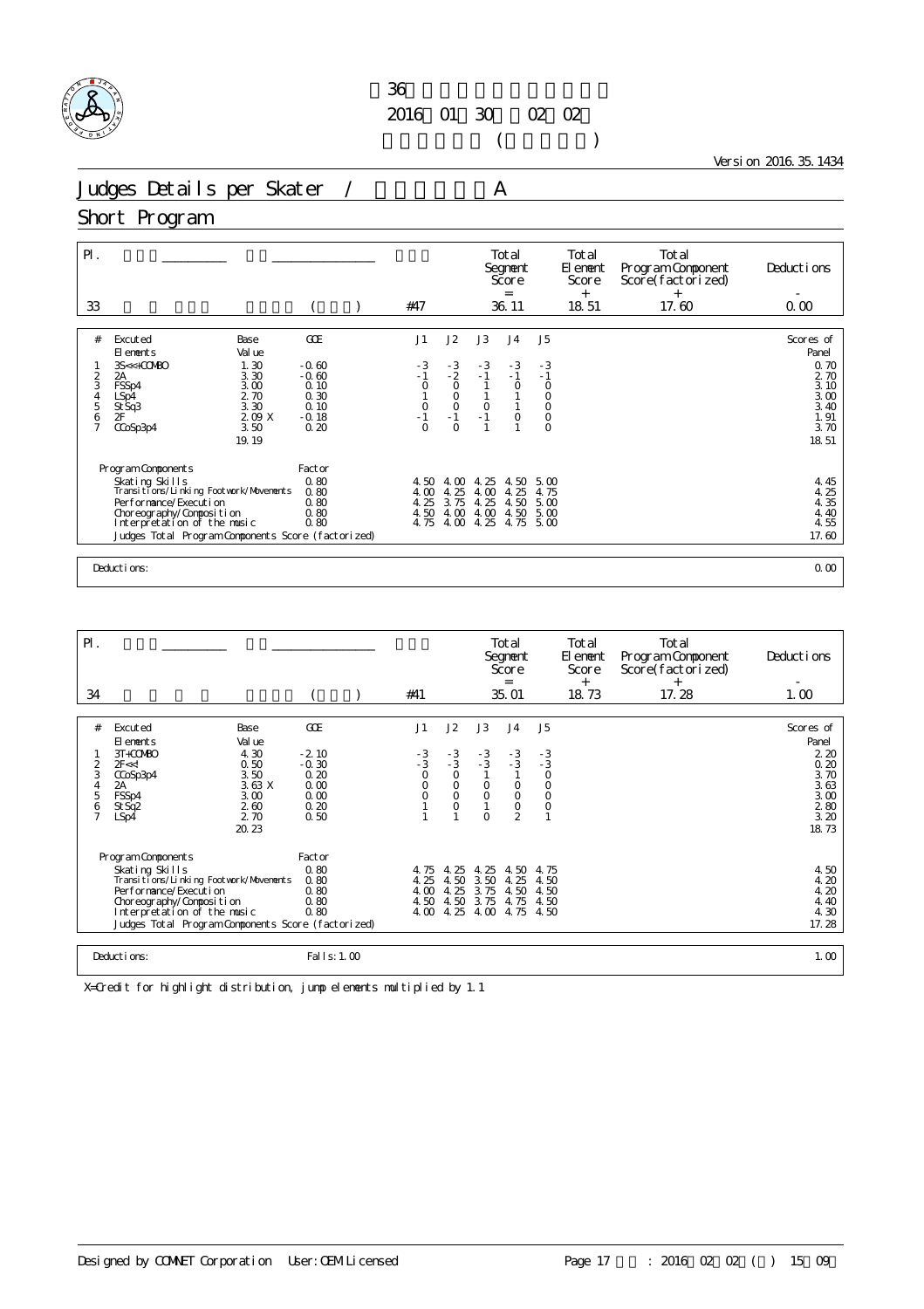

 $($ 

Version 2016.35.1434

Judges Details per Skater / A

#### Short Program

| $\mathsf{P}$ .<br>35                         |                                                                                                                                                                                                                            |                                                                   | #25                                                  |                                                                    |                                                                    | Total<br>Segnent<br>Score<br>$=$<br>34.22                                             |                                                                            | Total<br>El ement<br>Score<br>$^{+}$<br>18.18 | Total<br>Program Component<br>Score(factorized)<br>$^{+}$<br>16.04 | Deductions<br>0.00                                                                        |
|----------------------------------------------|----------------------------------------------------------------------------------------------------------------------------------------------------------------------------------------------------------------------------|-------------------------------------------------------------------|------------------------------------------------------|--------------------------------------------------------------------|--------------------------------------------------------------------|---------------------------------------------------------------------------------------|----------------------------------------------------------------------------|-----------------------------------------------|--------------------------------------------------------------------|-------------------------------------------------------------------------------------------|
| #<br>2<br>3<br>4<br>5<br>6<br>$\overline{7}$ | Excuted<br>Base<br>Val ue<br>El ements<br>1.30<br>$1Lo*+2T$<br>2FI<br>1.90<br>3.00<br>FSSp4<br>3.30<br>2А<br>LSp3<br>2.40<br>3.30<br>St Sq3<br>3.50<br>CCoSp3p4<br>18.70                                                   | GOE<br>$-0.60$<br>$-0.36$<br>0.10<br>0.30<br>0.04<br>0.00<br>0.00 | J1<br>$-3$<br>- 2<br>$\overline{O}$<br>0<br>$\Omega$ | J2<br>$-3$<br>$-1$<br>$\circ$<br>$-1$<br>$\circ$<br>$\overline{O}$ | J3<br>$-3$<br>$-1$<br>$\circ$<br>$\mathsf O$<br>$\circ$<br>$\circ$ | J <sub>4</sub><br>$-3$<br>$-1$<br>$\circ$<br>$_{\rm O}^{\rm O}$<br>$\circ$<br>$\circ$ | J <sub>5</sub><br>$-3$<br>$-1$<br>$_{\rm O}^{\rm O}$<br>$\circ$<br>$\circ$ |                                               |                                                                    | Scores of<br>Panel<br>0.70<br>1.54<br>3.10<br>$3.60$<br>$2.44$<br>$3.30$<br>3.50<br>18.18 |
|                                              | Program Components<br>Skating Skills<br>Transitions/Linking Footwork/Movements<br>Per for mance/Execution<br>Choreography/Composition<br>Interpretation of the music<br>Judges Total Program Components Score (factorized) | Factor<br>0.80<br>0.80<br>0.80<br>0.80<br>0.80                    | 4.50<br>4.25<br>4.00<br>4.25<br>4.00                 | 4.00<br>3.75<br>3.75<br>3.75                                       | 4.25<br>3.50<br>3.75<br>3.25<br>3.50 3.50                          | 4.50<br>4.00<br>4.25<br>4.00<br>4.25                                                  | 4.50<br>4.00<br>4.25<br>4.25<br>4.25                                       |                                               |                                                                    | $\frac{4}{3}$ , $\frac{35}{90}$<br>4.00<br>3.90<br>3.90<br>16.04                          |
|                                              | Deductions:                                                                                                                                                                                                                |                                                                   |                                                      |                                                                    |                                                                    |                                                                                       |                                                                            |                                               |                                                                    | 0.00                                                                                      |

| $\mathsf{P}$ .      |                                                                                           |                      |                         |               |              |                                | Total<br>Segnent<br>Score<br>$=$ |                                             | Total<br>El enent<br>Score<br>$^{+}$ | Total<br>Program Component<br>Score(factorized)<br>$^{+}$ | Deductions           |
|---------------------|-------------------------------------------------------------------------------------------|----------------------|-------------------------|---------------|--------------|--------------------------------|----------------------------------|---------------------------------------------|--------------------------------------|-----------------------------------------------------------|----------------------|
| 36                  |                                                                                           |                      |                         | #20           |              |                                | 33.15                            |                                             | 17.67                                | 17.48                                                     | $2\omega$            |
| #                   | Excuted                                                                                   | Base                 | GOE                     | J1            | J2           | J3                             | J <sub>4</sub>                   | J5                                          |                                      |                                                           | Scores of            |
|                     | El ements                                                                                 | Val ue               |                         |               |              |                                |                                  |                                             |                                      |                                                           | Panel                |
| 2<br>3              | $2Lz + 2T$<br>3F < e<br>CCoSp3p4                                                          | 3.40<br>3.20<br>3.50 | 0.00<br>$-2.10$<br>0.10 | $-3$<br>0     | $^{0}_{-3}$  | $\frac{0}{3}$<br>$\circ$       | $^{0}_{-3}$<br>$\circ$           | $\begin{array}{c} 0 \\ -3 \\ 0 \end{array}$ |                                      |                                                           | 3.40<br>1.10<br>3.60 |
| 4<br>5              | LSp3<br>2A                                                                                | 2.40<br>3.63 X       | 0.14<br>0.70            |               | $-1$         | $\mathbf{1}$<br>$\overline{c}$ | $\circ$                          | $\circ$                                     |                                      |                                                           | 2 54<br>4.33         |
| 6<br>$\overline{7}$ | St Sq2<br><b>FSSp</b>                                                                     | 260<br>0.00          | 0.10                    | $\frac{2}{0}$ | $\circ$      |                                | $\overline{O}$                   | $\circ$                                     |                                      |                                                           | 2 70                 |
|                     |                                                                                           | 18.73                |                         |               |              |                                |                                  |                                             |                                      |                                                           | 17.67                |
|                     | Program Components                                                                        |                      | Factor                  |               |              |                                |                                  |                                             |                                      |                                                           |                      |
|                     | Skating Skills<br>Transi ti ons/Li nki ng Footvork/Movements                              |                      | 0.80                    | 4.50          | 4.25         | 4.75<br>4 <sub>0</sub>         | 4.75<br>4.50                     | 4.75<br>4.50                                |                                      |                                                           | 4.60                 |
|                     | Per for mance/Execution                                                                   |                      | 0.80<br>0.80            | 4.00<br>3.75  | 4.00<br>4.25 | 4.25                           | 4.75                             | 4.50                                        |                                      |                                                           | 4.20<br>4.30         |
|                     | Choreography/Composition                                                                  |                      | 0.80                    |               | 4.00 4.50    | 4.00                           | 5.00                             | 4.50                                        |                                      |                                                           | 4.40                 |
|                     | 0.80<br>Interpretation of the music<br>Judges Total Program Components Score (factorized) |                      |                         | 3.75          | 4.25         | 4.25                           | 5.00                             | 4.50                                        |                                      |                                                           | 4.35<br>17.48        |
|                     |                                                                                           |                      |                         |               |              |                                |                                  |                                             |                                      |                                                           |                      |
|                     | Deductions:                                                                               |                      | Fal I s: 2 00           |               |              |                                |                                  |                                             |                                      |                                                           | 2 <sub>0</sub>       |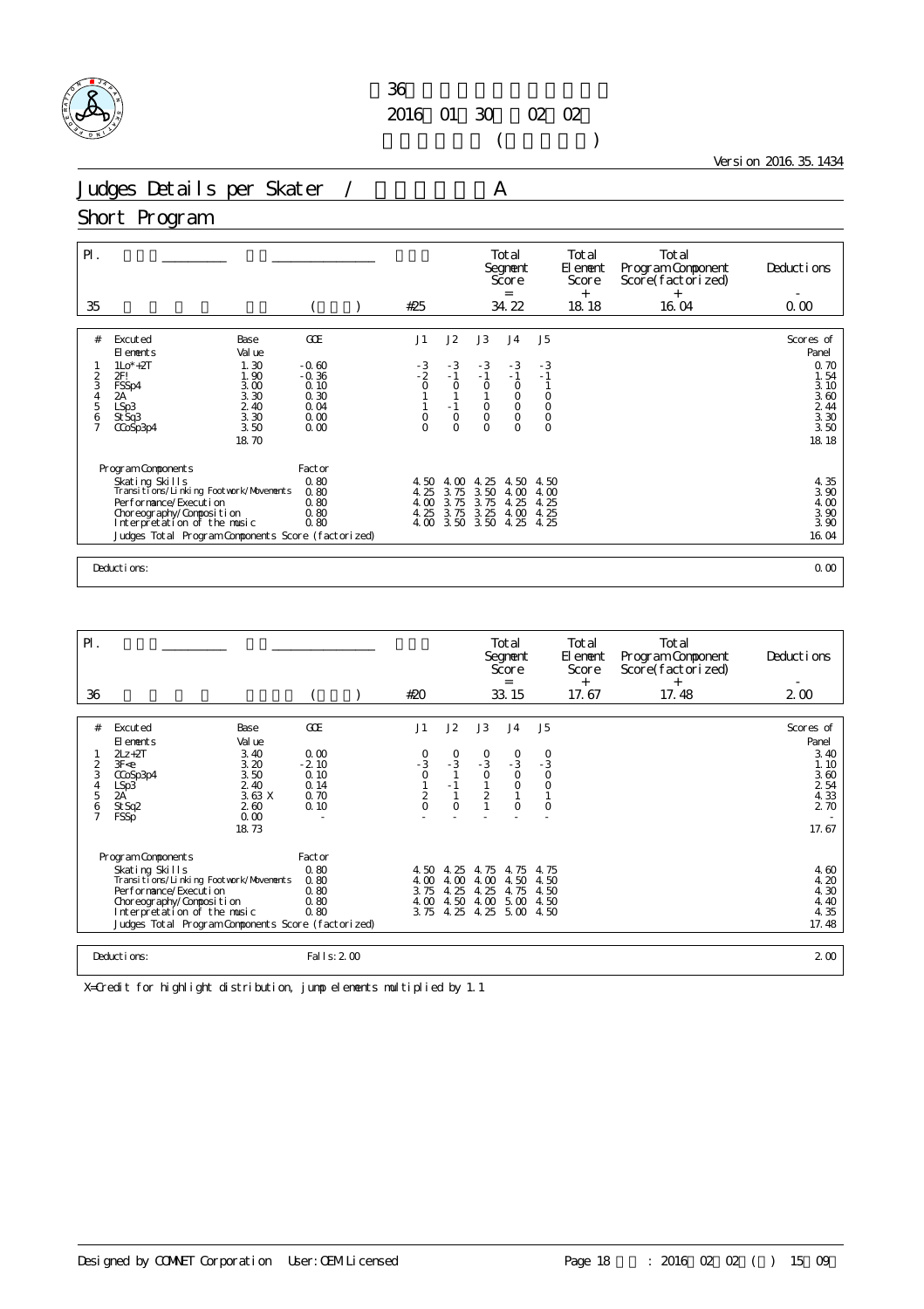

 $($ 

Version 2016.35.1434

Judges Details per Skater / A

### Short Program

| GOE<br>J1<br>J2<br>J3<br>#<br>Excuted<br>J <sub>4</sub><br>Base<br>Val ue<br>El ements                                                                                                                                                                                                                                                                                                                                                                                                                                                                       | J5<br>Scores of<br>Panel                                                                                                     |
|--------------------------------------------------------------------------------------------------------------------------------------------------------------------------------------------------------------------------------------------------------------------------------------------------------------------------------------------------------------------------------------------------------------------------------------------------------------------------------------------------------------------------------------------------------------|------------------------------------------------------------------------------------------------------------------------------|
| 3.30<br>2A<br>0.00<br>0<br>0<br>0<br>0<br>$-0.12$<br>2.40<br>$-1$<br>$-2$<br>0<br>0<br>$\begin{matrix} 0 \\ -1 \end{matrix}$<br>$\frac{-1}{2}$<br>$\frac{0}{2}$<br>2<br>LSp3<br>3<br>280<br>$-0.54$<br>$2$ Lze+ $2T$<br>$\overline{\overline{1}}$<br>$\overline{\overline{1}}$<br>0<br>$\begin{matrix} 0 \\ 0 \end{matrix}$<br>2 3 0<br>$-0.12$<br>FSSp2<br>4<br>5<br>2.60<br>0.00<br>St Sq2<br>2F<br>$\circ$<br>2.09 X<br>$-1$<br>6<br>$\circ$<br>$-0.06$<br>$\circ$<br>$\circ$<br>7<br>3.00<br>0.00<br>$\Omega$<br>$\circ$<br>$\circ$<br>CCoSp3p3<br>18.49 | 3.30<br>0<br>$-2$<br>0<br>0<br>2 2 8<br>2 26<br>$218$<br>$260$<br>$203$<br>$300$<br>$\circ$<br>$\circ$<br>17.65              |
| Program Components<br>Factor<br>0.80<br>Skating Skills<br>4.00<br>4.00<br>4.00<br>3.75<br>Transitions/Linking Footwork/Movements<br>0.80<br>3.75<br>3.50<br>3.25<br>3.75<br>3.25<br>3.75<br>Performance/Execution<br>0.80<br>3.75<br>3.75<br>0.80<br>3.50<br>Choreography/Composition<br>4.00<br>3.50<br>4.00<br>Interpretation of the music<br>0.80<br>3.25<br>3.75<br>4.00<br>4.25<br>Judges Total Program Components Score (factorized)<br>Deductions:                                                                                                    | $\begin{array}{c} 4.00 \\ 3.65 \end{array}$<br>4.25<br>4.00<br>3.70<br>4.00<br>3.75<br>3.75<br>3.80<br>3.75<br>15.12<br>0.00 |

| $\mathsf{P}$ .      |                                                         |              |                 |                  |              |               | Total<br>Segnent<br>Score<br>$=$ |                                      | Total<br>El enent<br>Score<br>$^{+}$ | Total<br>Program Component<br>Score(factorized)<br>$^{+}$ | Deductions                      |
|---------------------|---------------------------------------------------------|--------------|-----------------|------------------|--------------|---------------|----------------------------------|--------------------------------------|--------------------------------------|-----------------------------------------------------------|---------------------------------|
| 38                  |                                                         |              |                 | #2               |              |               | 32.49                            |                                      | 17.97                                | 14.52                                                     | 0.00                            |
|                     |                                                         |              |                 |                  |              |               |                                  |                                      |                                      |                                                           |                                 |
| #                   | Excuted                                                 | Base         | GOE             | J1               | J2           | J3            | J <sub>4</sub>                   | J <sub>5</sub>                       |                                      |                                                           | Scores of                       |
|                     | El ements                                               | Val ue       |                 |                  |              |               |                                  |                                      |                                      |                                                           | Panel                           |
| 2                   | FSSp3<br>$2Lz + 2T$                                     | 260<br>3.40  | 0.30<br>$-0.06$ | 0<br>$-1$        | O            |               |                                  | 0<br>O                               |                                      |                                                           | 290<br>3.34                     |
| 3                   | 2F                                                      | 1.90         | $-0.06$         | $-1$             | $\circ$      | O<br>$\circ$  | O<br>$\circ$                     | $\mathsf O$                          |                                      |                                                           | 1.84                            |
| 4                   | LSp3                                                    | 2.40         | $-0.12$         | $-1$             | $-1$<br>$-3$ | $\frac{0}{3}$ | $\frac{0}{3}$                    | $\frac{0}{2}$                        |                                      |                                                           | 2 2 8                           |
| 5                   | 2A <                                                    | 1.21X        | $-0.56$         | $-3$             |              |               |                                  |                                      |                                      |                                                           | 0.65                            |
| 6<br>$\overline{7}$ | St Sq3<br>CCoSp3p4                                      | 3.30<br>3.50 | $-0.04$<br>0.20 | $-1$<br>$\Omega$ |              | $\circ$       | $\circ$<br>$\Omega$              | $\begin{matrix} 0 \\ 0 \end{matrix}$ |                                      |                                                           | $\frac{3}{3}$ $\frac{26}{70}$   |
|                     |                                                         | 18.31        |                 |                  |              |               |                                  |                                      |                                      |                                                           | 17.97                           |
|                     |                                                         |              |                 |                  |              |               |                                  |                                      |                                      |                                                           |                                 |
|                     | Program Components                                      |              | Factor          |                  |              |               |                                  |                                      |                                      |                                                           |                                 |
|                     | Skating Skills                                          |              | 0.80            | 3.50             | 4.00         | 4. CO         | 3.50                             | 4.00                                 |                                      |                                                           | $380$<br>$355$<br>$355$<br>$36$ |
|                     | Transi ti ons/Li nki ng Footvork/Movements              |              | 0.80            | 2 75             | 4.25         | 3.75          | 3.25                             | 3.75                                 |                                      |                                                           |                                 |
|                     | Per for mance/Execution                                 |              | 0.80<br>0.80    | 2 50<br>2 75     | 4.00<br>4.00 | 4.00<br>4.00  | 3.25<br>3.75                     | 4.00<br>3.75                         |                                      |                                                           |                                 |
|                     | Choreography/Composition<br>Interpretation of the music |              | 0.80            | 2 50             | 4.00         | 4.25          | 3.50                             | 3.75                                 |                                      |                                                           | 3.60                            |
|                     | Judges Total Program Components Score (factorized)      |              |                 |                  |              |               |                                  |                                      |                                      |                                                           | 14.52                           |
|                     |                                                         |              |                 |                  |              |               |                                  |                                      |                                      |                                                           |                                 |
|                     | Deductions:                                             |              |                 |                  |              |               |                                  |                                      |                                      |                                                           | 0.00                            |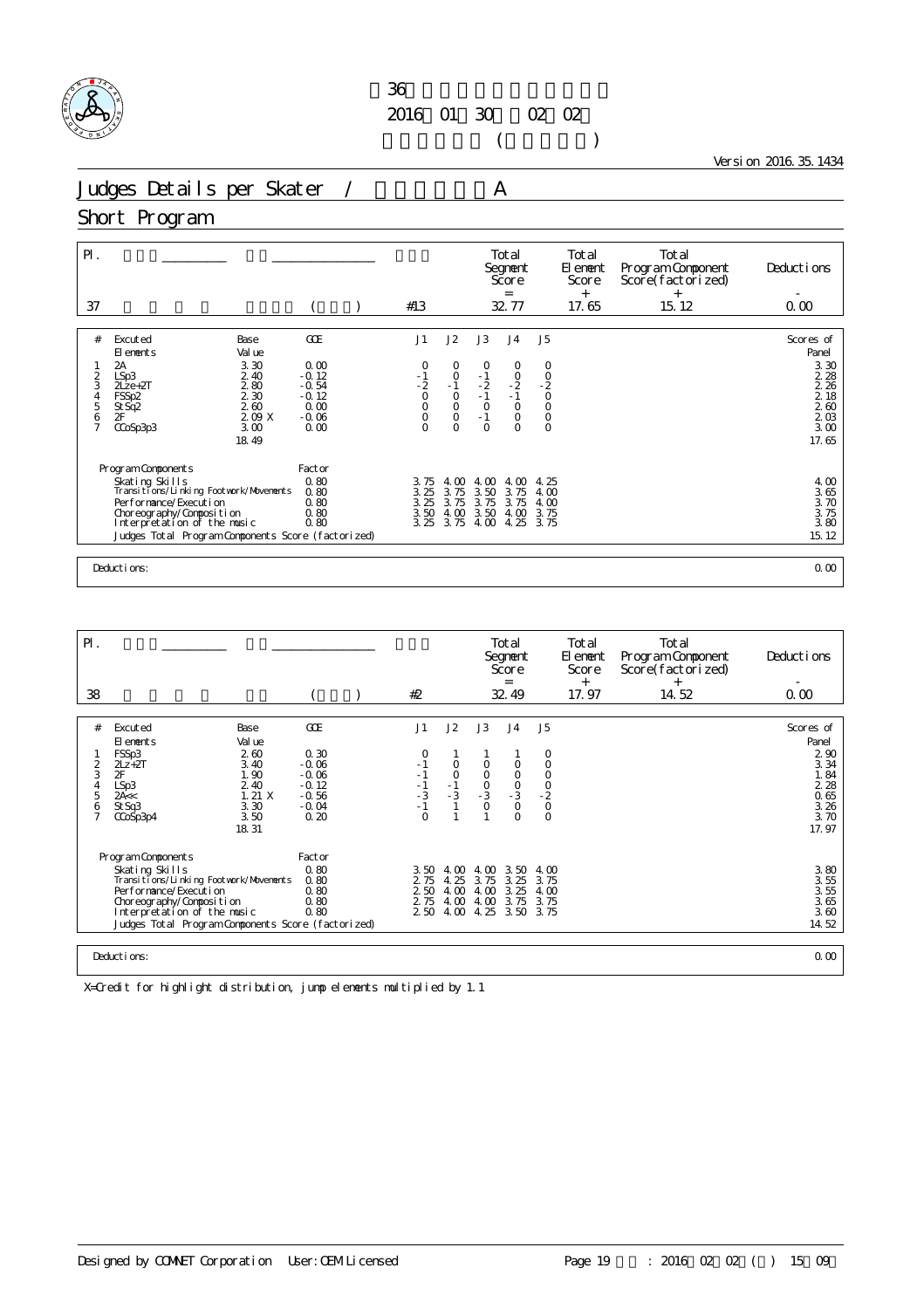

 $($ 

Version 2016.35.1434

Judges Details per Skater / A

#### Short Program

| $P$ .<br>39                              |                                                                                                                                                                                                                          |                                                               |                                                            | #34                                                              |                                                                         |                                                                                    | Total<br>Segnent<br>Score<br>$=$<br>32 31                               |                                                             | Total<br>El ement<br>Score<br>$^{+}$<br>17.51 | Total<br>Program Component<br>Score(factorized)<br>$^{+}$<br>15.80 | Deductions<br>1.00                                                            |
|------------------------------------------|--------------------------------------------------------------------------------------------------------------------------------------------------------------------------------------------------------------------------|---------------------------------------------------------------|------------------------------------------------------------|------------------------------------------------------------------|-------------------------------------------------------------------------|------------------------------------------------------------------------------------|-------------------------------------------------------------------------|-------------------------------------------------------------|-----------------------------------------------|--------------------------------------------------------------------|-------------------------------------------------------------------------------|
| #                                        | Excuted<br>El ements                                                                                                                                                                                                     | Base<br>Val ue                                                | GOE                                                        | J1                                                               | J2                                                                      | J3                                                                                 | J <sub>4</sub>                                                          | J <sub>5</sub>                                              |                                               |                                                                    | Scores of<br>Panel                                                            |
| 2<br>3<br>$\frac{4}{5}$<br>$\frac{6}{7}$ | 3Lo<<+COMBO<br>2A<br>FSSp3<br>St Sq2<br>LSp3<br>2F<br>CCoSp3p4                                                                                                                                                           | 1.80<br>3.30<br>2.60<br>2.60<br>2.40<br>209X<br>3.50<br>18.29 | $-0.90$<br>0.10<br>0.00<br>$-0.10$<br>0.00<br>0.12<br>0.00 | $-3$<br>$\circ$<br>$\overline{O}$<br>$-1$<br>$\circ$<br>$\Omega$ | $-3$<br>$\circ$<br>$\circ$<br>$\circ$<br>$\circ$<br>$\circ$<br>$\Omega$ | $-3$<br>$\circ$<br>$\begin{matrix} 0 \\ 0 \end{matrix}$<br>$\mathsf O$<br>$\Omega$ | $-3$<br>$\circ$<br>$\circ$<br>$_{\rm O}^{\rm O}$<br>$\circ$<br>$\Omega$ | $-3$<br>$\circ$<br>$\circ$<br>$\circ$<br>$\circ$<br>$\circ$ |                                               |                                                                    | 0.90<br>3.40<br>260<br>$\frac{2}{2}$ $\frac{50}{40}$<br>2.21<br>3.50<br>17.51 |
|                                          | Program Components<br>Skating Skills<br>Transitions/Linking Footwork/Movements<br>Performance/Execution<br>Choreography/Composition<br>Interpretation of the music<br>Judges Total Program Components Score (factorized) |                                                               | Factor<br>0.80<br>0.80<br>0.80<br>0.80<br>0.80             | 4.00<br>3.25<br>3.00<br>3.25<br>3.00                             | 3.75<br>4.00<br>3.75<br>4.00<br>4.00                                    | 4.25<br>3.75<br>4.00<br>3.50<br>4.00                                               | -25<br>4.<br>4.00<br>4.25<br>4.00<br>3.75                               | 4.75<br>4.50<br>4.75<br>4.50<br>4.50                        |                                               |                                                                    | 4.20<br>$\frac{3}{3}$ $\frac{90}{95}$<br>3.85<br>3.85<br>15.80                |
|                                          | Deductions:                                                                                                                                                                                                              |                                                               | Fal I s: 1.00                                              |                                                                  |                                                                         |                                                                                    |                                                                         |                                                             |                                               |                                                                    | 1.00                                                                          |

| $\mathsf{P}$ .                          |                                                                                                                                                                                                                                |                                                                                |                                                                      |                                      |                                                                                          |                                                                                | Total<br>Segnent<br>Score<br>$=$                                                                           |                                                                          | Total<br>El ement<br>Score | Total<br>Program Component<br>Score(factorized) | Deductions                                                                         |
|-----------------------------------------|--------------------------------------------------------------------------------------------------------------------------------------------------------------------------------------------------------------------------------|--------------------------------------------------------------------------------|----------------------------------------------------------------------|--------------------------------------|------------------------------------------------------------------------------------------|--------------------------------------------------------------------------------|------------------------------------------------------------------------------------------------------------|--------------------------------------------------------------------------|----------------------------|-------------------------------------------------|------------------------------------------------------------------------------------|
| 40                                      |                                                                                                                                                                                                                                |                                                                                |                                                                      | #33                                  |                                                                                          |                                                                                | 31.54                                                                                                      |                                                                          | $^{+}$<br>15.66            | $^{+}$<br>16.88                                 | 1.00                                                                               |
| #<br>$\overline{2}$<br>3<br>4<br>5<br>6 | Excuted<br>El ements<br>2A<br>3S<<+COMBO<br>FSSp3<br>2F<br>LSp1<br>St Sq1<br>CCoSp3p4                                                                                                                                          | Base<br>Val ue<br>3.30<br>1.30<br>260<br>1.90<br>1.50<br>1.80<br>3.50<br>15.90 | GOE<br>0.10<br>$-0.60$<br>$-0.12$<br>0.24<br>$-0.06$<br>0.10<br>0.10 | J1<br>$-3 - 1$<br>O                  | J2<br>$\begin{array}{c} 0 \\ -3 \\ -1 \end{array}$<br>$\circ$<br>$\mathsf O$<br>$\Omega$ | J3<br>$-3$<br>$\circ$<br>$_{\rm O}^{\rm O}$<br>$\mathsf{O}\xspace$<br>$\Omega$ | J <sub>4</sub><br>$\begin{smallmatrix}0\\-3\end{smallmatrix}$<br>$\circ$<br>$\circ$<br>$\circ$<br>$\Omega$ | J <sub>5</sub><br>$\frac{0}{3}$<br>$\circ$<br>$-1$<br>$\circ$<br>$\circ$ |                            |                                                 | Scores of<br>Panel<br>3.40<br>0.70<br>2 48<br>214<br>1.44<br>1.90<br>3.60<br>15.66 |
|                                         | Program Components<br>Skating Skills<br>Transi ti ons/Li nki ng Footvork/Movements<br>Per for mance/Execution<br>Choreography/Composition<br>Interpretation of the music<br>Judges Total Program Components Score (factorized) |                                                                                | Factor<br>0.80<br>0.80<br>0.80<br>0.80<br>0.80                       | 4.50<br>4.25<br>4.50<br>4.75<br>4.75 | 3.75<br>3.75<br>3.75<br>4.00<br>3.75                                                     | 4.00<br>3.50<br>3.75<br>3.75<br>3.75                                           | 4.50<br>4.25<br>4.50<br>4.50<br>4.75                                                                       | 4.75<br>4.00<br>4.50<br>4.50<br>4.75                                     |                            |                                                 | 4.30<br>3.95<br>4.20<br>4.30<br>4.35<br>16.88                                      |
|                                         | Deductions:                                                                                                                                                                                                                    |                                                                                | Fal I s: 1.00                                                        |                                      |                                                                                          |                                                                                |                                                                                                            |                                                                          |                            |                                                 | 1.00                                                                               |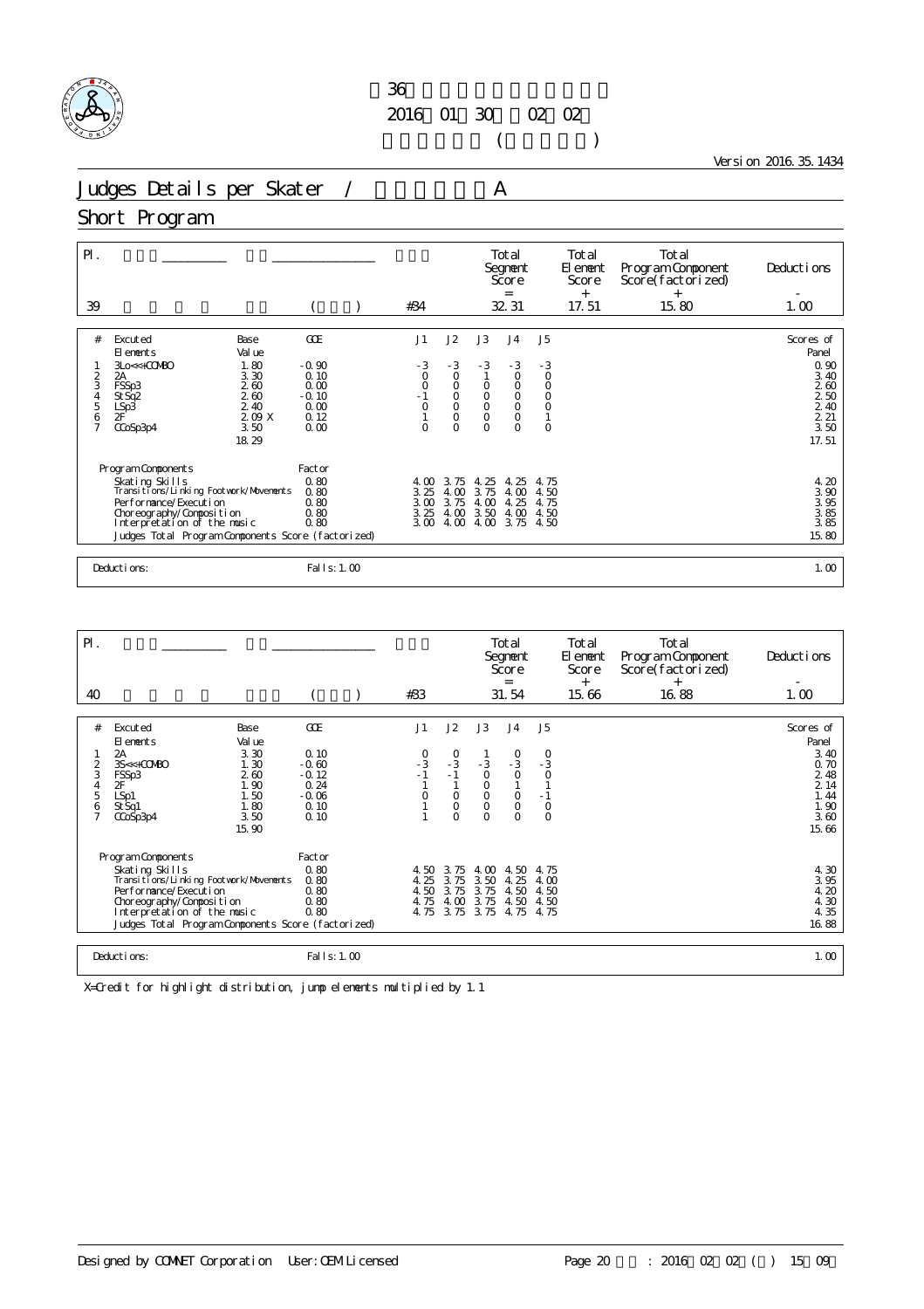

 $($ 

Version 2016.35.1434

Judges Details per Skater / A

### Short Program

| $P$ .                                                 |                                                                                                                                                                                                                            |                                                        |                                                |                                      |                                                 |                                      | Total<br>Segnent<br>Score<br>$=$        |                                                  | Total<br>El ement<br>Score<br>$^{+}$ | Total<br>Program Component<br>Score(factorized)<br>$+$ | Deductions                                                       |
|-------------------------------------------------------|----------------------------------------------------------------------------------------------------------------------------------------------------------------------------------------------------------------------------|--------------------------------------------------------|------------------------------------------------|--------------------------------------|-------------------------------------------------|--------------------------------------|-----------------------------------------|--------------------------------------------------|--------------------------------------|--------------------------------------------------------|------------------------------------------------------------------|
| 41                                                    |                                                                                                                                                                                                                            |                                                        |                                                | #9                                   |                                                 |                                      | 31.29                                   |                                                  | 16.57                                | 16.72                                                  | $2\omega$                                                        |
| #                                                     | Excuted<br>El ements<br>$3S<+00MBO$                                                                                                                                                                                        | Base<br>Val ue<br>3.10                                 | GOE<br>$-2.10$                                 | J1<br>$-3$                           | J2<br>$-3$                                      | J3<br>$-3$                           | J <sub>4</sub><br>$-3$                  | J <sub>5</sub><br>$-3$                           |                                      |                                                        | Scores of<br>Panel<br>1.00                                       |
| $\frac{2}{3}$<br>$\frac{4}{5}$<br>6<br>$\overline{7}$ | <b>FSSp</b><br><b>OF</b><br>LSp3<br>CCoSp3p4<br>2A<br>St Sq3                                                                                                                                                               | 0.00<br>1.90<br>2.40<br>3.50<br>3.63X<br>3.30<br>17.83 | 0.00<br>0.04<br>0.20<br>0.40<br>0.20           | $\circ$<br>$\bar{0}$<br>$\Omega$     | $\circ$<br>$_{\rm O}^{\rm O}$<br>$\overline{O}$ | $\Omega$<br>$\Omega$                 | $\circ$<br>$\circ$                      | $\circ$<br>$\circ$<br>$\overline{O}$<br>$\Omega$ |                                      |                                                        | 1.90<br>2 4 4<br>3.70<br>4.03<br>3.50<br>16.57                   |
|                                                       | Program Components<br>Skating Skills<br>Transitions/Linking Footwork/Movements<br>Per for mance/Execution<br>Choreography/Composition<br>Interpretation of the music<br>Judges Total Program Components Score (factorized) |                                                        | Factor<br>0.80<br>0.80<br>0.80<br>0.80<br>0.80 | 4.25<br>3.00<br>3.50<br>3.75<br>3.50 | 4.25<br>4.00<br>3.75<br>4.00<br>4.00            | 4.50<br>3.75<br>4.00<br>4.00<br>4.25 | 4.50<br>4.50<br>25<br>4<br>4.75<br>4.75 | 4.75<br>4.50<br>4.50<br>4.75<br>4.75             |                                      |                                                        | $\frac{4}{3}$ , $\frac{45}{95}$<br>4.00<br>4.25<br>4.25<br>16.72 |
|                                                       | Deductions:                                                                                                                                                                                                                |                                                        | Fal I s: 2 00                                  |                                      |                                                 |                                      |                                         |                                                  |                                      |                                                        | 2 <sub>0</sub>                                                   |

| $P$ .                                          |                                                                                                                                                                                                                                |                                                                |                                                               |                                             |                                      |                                      | Total<br>Segnent<br>Score<br>$=$                |                                            | Total<br>El enent<br>Score<br>$+$ | Total<br>Program Component<br>Score(factorized)<br>$^{+}$ | Deductions                                                                                   |
|------------------------------------------------|--------------------------------------------------------------------------------------------------------------------------------------------------------------------------------------------------------------------------------|----------------------------------------------------------------|---------------------------------------------------------------|---------------------------------------------|--------------------------------------|--------------------------------------|-------------------------------------------------|--------------------------------------------|-----------------------------------|-----------------------------------------------------------|----------------------------------------------------------------------------------------------|
| 42                                             |                                                                                                                                                                                                                                |                                                                |                                                               | #26                                         |                                      |                                      | 31.12                                           |                                            | 16.80                             | 16.32                                                     | $2\omega$                                                                                    |
|                                                |                                                                                                                                                                                                                                |                                                                |                                                               |                                             |                                      |                                      |                                                 |                                            |                                   |                                                           |                                                                                              |
| #                                              | Excuted<br>El ements                                                                                                                                                                                                           | Base<br>Val ue                                                 | GOE                                                           | J1                                          | J2                                   | J3                                   | J <sub>4</sub>                                  | J <sub>5</sub>                             |                                   |                                                           | Scores of<br>Panel                                                                           |
| $\frac{2}{3}$<br>4<br>5<br>6<br>$\overline{7}$ | 2A<br>FSSp4<br>CCoSp3p4<br>2F<br>$2Lz + COMBO$<br>St Sq2<br>LSp2                                                                                                                                                               | 3.30<br>3.00<br>3.50<br>209X<br>2 31 X<br>260<br>1.90<br>18.70 | $-1.50$<br>0.20<br>0.30<br>$-0.60$<br>$-0.90$<br>0.20<br>0.40 | $-3$<br>$\frac{1}{2}$<br>$\frac{2}{3}$<br>O | $-3$<br>$\circ$<br>$\frac{1}{3}$     | $-3$<br>$\frac{2}{3}$                | $-3$<br>0<br>$\circ$<br>$-1$<br>$-3$<br>$\circ$ | $\bar{0}$<br>$-2$<br>$-3$<br>0<br>$\Omega$ |                                   |                                                           | 1.80<br>3.20<br>3.80<br>1.49<br>1.41<br>$\begin{array}{c} 2.80 \\ 2.30 \end{array}$<br>16.80 |
|                                                | Program Components<br>Skating Skills<br>Transi ti ons/Li nki ng Footvork/Movements<br>Per for mance/Execution<br>Choreography/Composition<br>Interpretation of the music<br>Judges Total Program Components Score (factorized) |                                                                | Factor<br>0.80<br>0.80<br>0.80<br>0.80<br>0.80                | 4.25<br>3.75<br>4.00<br>4.00<br>3.75        | 4.00<br>3.75<br>3.75<br>4.00<br>4.25 | 4.50<br>3.50<br>3.75<br>4.00<br>4.00 | 4.50<br>4.25<br>4.25<br>4.50<br>4.75            | 4.50<br>4.00<br>4.00<br>4.00<br>4.00       |                                   |                                                           | 4.35<br>$3.85$<br>$3.95$<br>4.10<br>4.15<br>16.32                                            |
|                                                | Deductions:                                                                                                                                                                                                                    |                                                                | Fal I s: 2 00                                                 |                                             |                                      |                                      |                                                 |                                            |                                   |                                                           | 2 <sub>0</sub>                                                                               |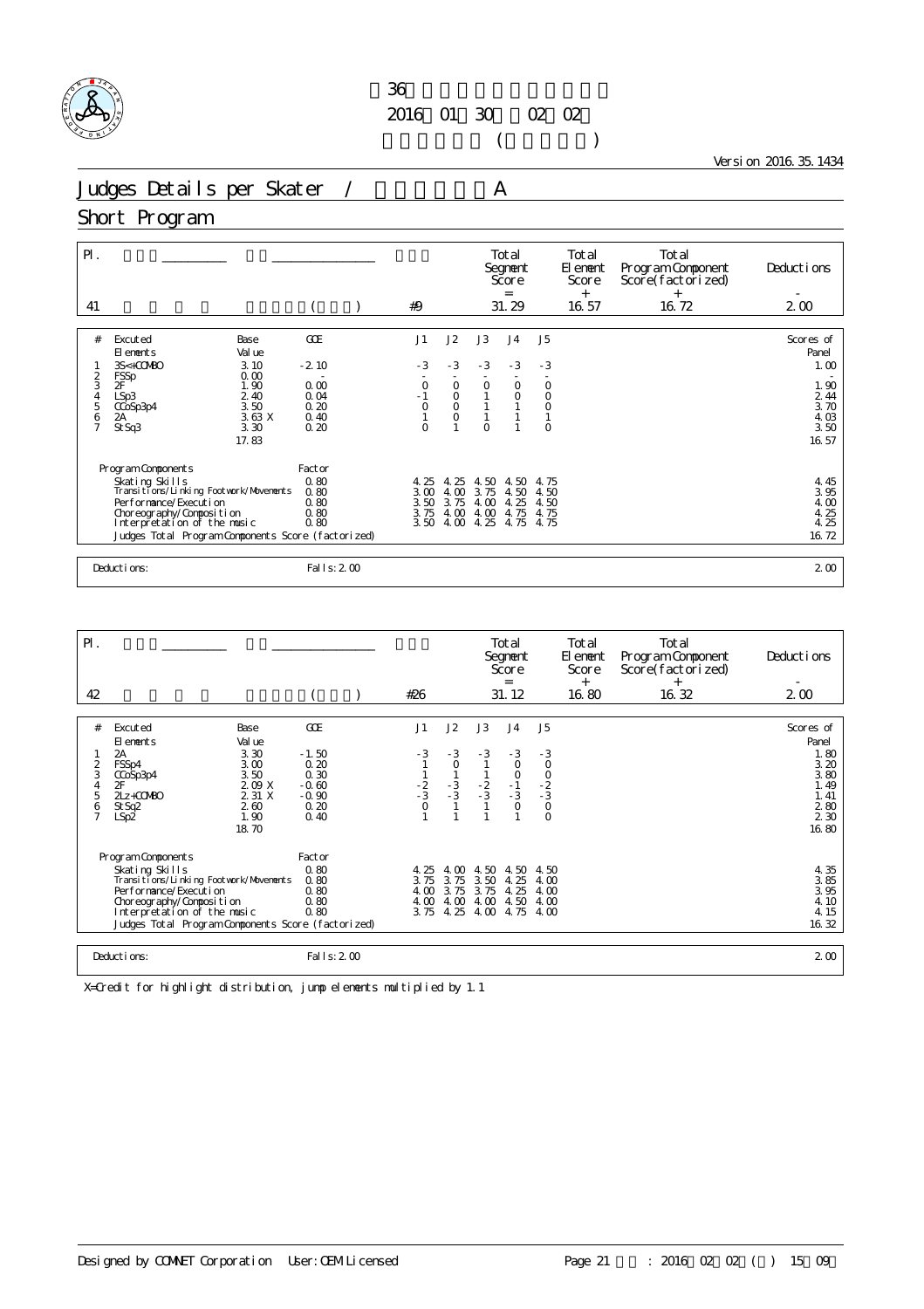

 $($ 

Version 2016.35.1434

Judges Details per Skater / A

### Short Program

| $\mathsf{P}$ .<br>43 |                                                                                                                                                                                                      |                                |                                      | #28                                  |                                      |                                      | Total<br>Segnent<br>Score<br>$=$<br>30.93 |                                       | Total<br>El ement<br>Score<br>$^{+}$<br>15.41 | Total<br>Program Component<br>Score(factorized)<br>$+$<br>16.52 | Deductions<br>1.00                            |
|----------------------|------------------------------------------------------------------------------------------------------------------------------------------------------------------------------------------------------|--------------------------------|--------------------------------------|--------------------------------------|--------------------------------------|--------------------------------------|-------------------------------------------|---------------------------------------|-----------------------------------------------|-----------------------------------------------------------------|-----------------------------------------------|
| #                    | Excuted<br>El ements                                                                                                                                                                                 | Base<br>Val ue                 | GOE                                  | J1                                   | J2                                   | J3                                   | J <sub>4</sub>                            | J <sub>5</sub>                        |                                               |                                                                 | Scores of<br>Panel                            |
| 2<br>3<br>4<br>5     | 3S+COMBO<br>St Sq1<br>FSSp3<br>2F                                                                                                                                                                    | 4.40<br>1.80<br>2.60<br>209 X  | $-2.10$<br>0.00<br>0.10<br>$-0.12$   | $-3$<br>$\circ$<br>$\overline{O}$    | $-3$<br>$\overline{0}$<br>$-1$       | $-3$<br>$\circ$<br>$\circ$<br>$-1$   | $-3$<br>$\circ$<br>$\circ$<br>$\circ$     | $-3$<br>$\circ$<br>$\circ$<br>$\circ$ |                                               |                                                                 | 2 3 0<br>1.80<br>2 70<br>1.97                 |
| $\frac{6}{7}$        | $1A^*$<br>CCoSp3p4<br>LSp4                                                                                                                                                                           | 0.00X<br>3.50<br>2.70<br>17.09 | 0.20<br>0.24                         |                                      | $\circ$<br>$-1$                      |                                      | $\circ$<br>$\overline{1}$                 | $_{\rm 0}^{\rm 0}$                    |                                               |                                                                 | 3.70<br>2 9 4<br>15.41                        |
|                      | Program Components                                                                                                                                                                                   |                                | Factor                               |                                      |                                      |                                      |                                           |                                       |                                               |                                                                 |                                               |
|                      | Skating Skills<br>Transitions/Linking Footwork/Movements<br>Per for mance/Execution<br>Choreography/Composition<br>Interpretation of the music<br>Judges Total Program Components Score (factorized) |                                | 0.80<br>0.80<br>0.80<br>0.80<br>0.80 | 4.50<br>4.00<br>4.25<br>4.00<br>4.00 | 3.75<br>4.00<br>3.75<br>4.00<br>3.75 | 4.50<br>4.00<br>4.25<br>4.00<br>4.00 | 4.50<br>4.25<br>4.00<br>4.25<br>4.50      | 4.50<br>4.00<br>4.00<br>4.25<br>4.25  |                                               |                                                                 | 4.35<br>4.05<br>4.05<br>4.10<br>4.10<br>16.52 |
|                      | Deductions:                                                                                                                                                                                          |                                | Fal I s: 1.00                        |                                      |                                      |                                      |                                           |                                       |                                               |                                                                 | 1.00                                          |

| PI.                 |                                                         |              |                 |               |                     |                      | Total<br>Segnent<br>Score |                     | Total<br>El ement<br>Score | Total<br>Program Component<br>Score(factorized) | Deductions       |
|---------------------|---------------------------------------------------------|--------------|-----------------|---------------|---------------------|----------------------|---------------------------|---------------------|----------------------------|-------------------------------------------------|------------------|
| 44                  |                                                         |              |                 | #11           |                     |                      | $=$<br>28.63              |                     | $^{+}$<br>14.03            | $^{+}$<br>14.60                                 | 0.00             |
|                     |                                                         |              |                 |               |                     |                      |                           |                     |                            |                                                 |                  |
| #                   | Excuted                                                 | Base         | GOE             | J1            | J2                  | J3                   | J <sub>4</sub>            | J <sub>5</sub>      |                            |                                                 | Scores of        |
|                     | El ements                                               | Val ue       |                 |               |                     |                      |                           |                     |                            |                                                 | Panel            |
|                     | $3T < +2T$                                              | 2.60         | $-0.48$         | $\frac{3}{0}$ | $-2$                | $-3$                 | $-2$                      | $-2$                |                            |                                                 | 2 1 2            |
| $\overline{2}$<br>3 | 2F<br>LSp2                                              | 1.90<br>1.90 | 0.00<br>$-0.24$ | $-1$          | $\circ$<br>$\circ$  | $-1$                 | $-1$                      | $\circ$             |                            |                                                 | 1.90<br>1.66     |
| 4                   | FSSp3                                                   | 2.60         | $-0.06$         |               | $\frac{0}{2}$       |                      | $\frac{0}{2}$             |                     |                            |                                                 | 2 54             |
| 5                   | 2A <                                                    | 1.21X        | $-0.40$         | $\frac{0}{2}$ |                     | $-1$<br>$-2$<br>0    |                           |                     |                            |                                                 | 0.81             |
| 6                   | St SqB<br>CCoSp3p4                                      | 1.50<br>3.50 | 0.00<br>0.00    | $\Omega$      | $\circ$<br>$\Omega$ | $\circ$              | $\circ$<br>$\circ$        | $-2$<br>$-2$<br>$0$ |                            |                                                 | 1.50<br>3.50     |
|                     |                                                         | 15.21        |                 |               |                     |                      |                           |                     |                            |                                                 | 14.03            |
|                     |                                                         |              |                 |               |                     |                      |                           |                     |                            |                                                 |                  |
|                     | Program Components                                      |              | Factor          |               |                     |                      |                           |                     |                            |                                                 |                  |
|                     | Skating Skills                                          |              | 0.80            | 4.25          | 4.00                | 25<br>$\overline{4}$ | 4.00                      | 4.00                |                            |                                                 | 4.10             |
|                     | Transi ti ons/Li nki ng Footvork/Movements              |              | 0.80            | 3.50          | 3.75                | 3.25                 | 3.50                      | 3.75                |                            |                                                 | $3.55$<br>$3.70$ |
|                     | Per for mance/Execution                                 |              | 0.80            | 3.25          | 4.00                | 3.50                 | 3.75                      | 4.00                |                            |                                                 |                  |
|                     | Choreography/Composition<br>Interpretation of the music |              | 0.80<br>0.80    | 3.50<br>3.00  | 3.75<br>3.75        | 3.50<br>3.25         | 3.50<br>3.25              | 3.50<br>3.50        |                            |                                                 | 3.55<br>3.35     |
|                     | Judges Total Program Components Score (factorized)      |              |                 |               |                     |                      |                           |                     |                            |                                                 | 14.60            |
|                     |                                                         |              |                 |               |                     |                      |                           |                     |                            |                                                 |                  |
|                     | Deductions:                                             |              |                 |               |                     |                      |                           |                     |                            |                                                 | 0.00             |